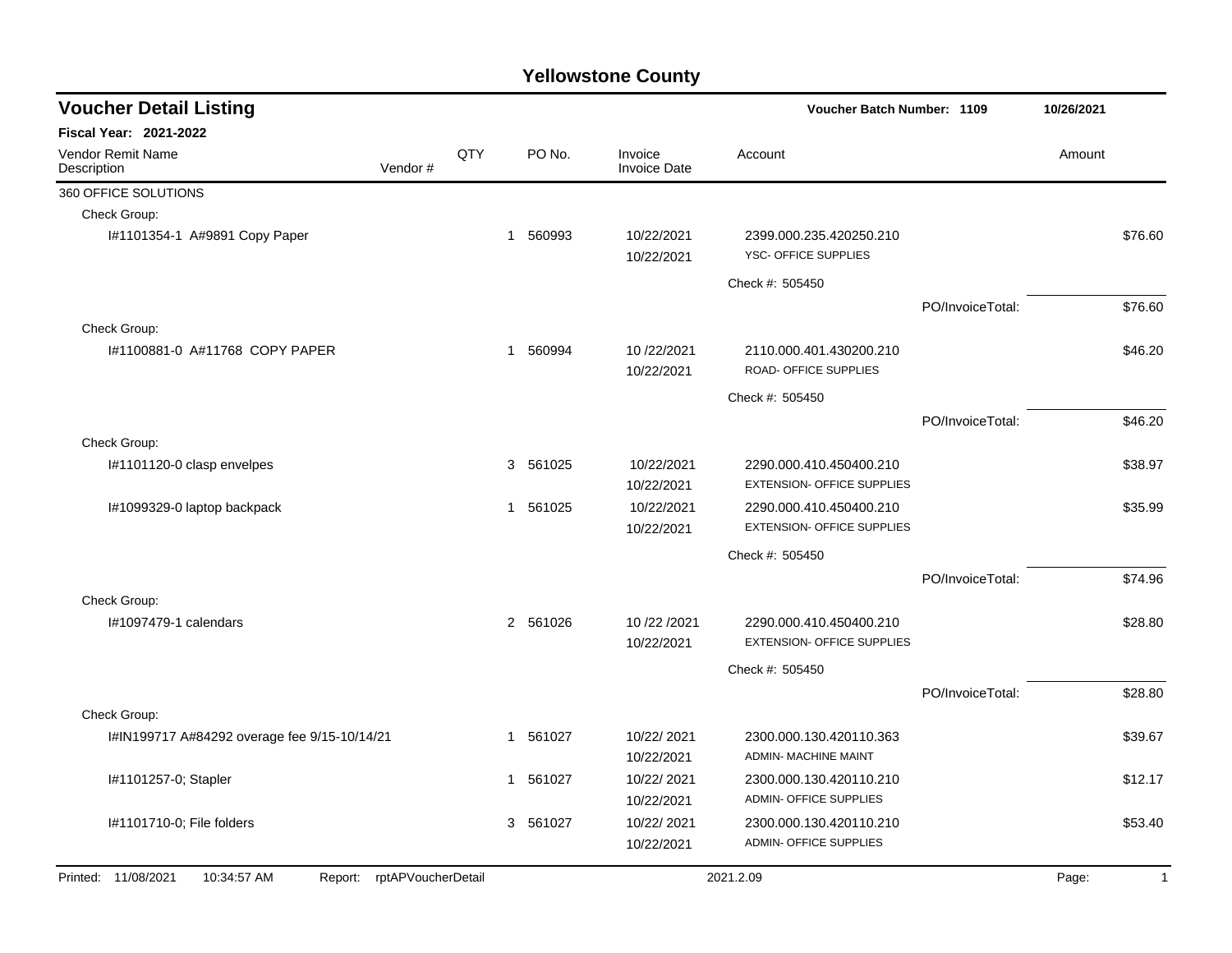| <b>Voucher Detail Listing</b>                |                            |     |   | <b>Voucher Batch Number: 1109</b> |                                |                                                          |                  | 10/26/2021 |          |
|----------------------------------------------|----------------------------|-----|---|-----------------------------------|--------------------------------|----------------------------------------------------------|------------------|------------|----------|
| Fiscal Year: 2021-2022                       |                            |     |   |                                   |                                |                                                          |                  |            |          |
| Vendor Remit Name<br>Description             | Vendor#                    | QTY |   | PO No.                            | Invoice<br><b>Invoice Date</b> | Account                                                  |                  | Amount     |          |
| I#1102101-0; File jackets                    |                            |     |   | 5 561027                          | 10/22/2021                     | 2300.000.126.420800.202                                  |                  |            | \$168.00 |
|                                              |                            |     |   |                                   | 10/22/2021                     | CORONER- EXPENSE OF INVEST                               |                  |            |          |
|                                              |                            |     |   |                                   |                                | Check #: 505450                                          |                  |            |          |
|                                              |                            |     |   |                                   |                                |                                                          | PO/InvoiceTotal: |            | \$273.24 |
| Check Group:                                 |                            |     |   |                                   |                                |                                                          |                  |            |          |
| I#1101668 6 SORT KWIK                        |                            |     | 6 | 561028                            | 10/22/2021<br>10/22/2021       | 1000.000.113.410540.210<br>TREASURER- OFFICE SUPPLIES    |                  |            | \$17.70  |
| I#1101668-1 TONER 58X                        |                            |     | 1 | 561028                            | 10/22/2021<br>10/22/2021       | 1000.000.113.410540.210<br>TREASURER- OFFICE SUPPLIES    |                  |            | \$208.96 |
|                                              |                            |     |   |                                   |                                | Check #: 505450                                          |                  |            |          |
|                                              |                            |     |   |                                   |                                |                                                          | PO/InvoiceTotal: |            | \$226.66 |
| Check Group:                                 |                            |     |   |                                   |                                |                                                          |                  |            |          |
| A#9818 #1100991-1 TONER JJ                   |                            |     |   | 1 561029                          | 10/22/2021<br>10/22/2021       | 1000.000.111.410510.210<br>FINANCE- OFFICE SUPPLIES      |                  |            | \$117.32 |
|                                              |                            |     |   |                                   |                                | Check #: 505450                                          |                  |            |          |
|                                              |                            |     |   |                                   |                                |                                                          | PO/InvoiceTotal: |            | \$117.32 |
|                                              |                            |     |   |                                   |                                |                                                          | Vendor Total:    |            | \$843.78 |
| A & I DISTRIBUTORS                           | 001000                     |     |   |                                   |                                |                                                          |                  |            |          |
| Check Group:                                 |                            |     |   |                                   |                                |                                                          |                  |            |          |
| I#3702341 A#30940-5 maint supplies           |                            |     | 1 | 560963                            | 10/22/2021<br>10/22/2021       | 2140.000.403.431100.230<br>WEED- REPAIR & MAINT SUPPLIES |                  |            | \$75.80  |
|                                              |                            |     |   |                                   |                                | Check #: 505451                                          |                  |            |          |
|                                              |                            |     |   |                                   |                                |                                                          | PO/InvoiceTotal: |            | \$75.80  |
|                                              |                            |     |   |                                   |                                |                                                          | Vendor Total:    |            | \$75.80  |
| ABLE LAWN AND SPRINKLERS INC<br>Check Group: |                            |     |   |                                   |                                |                                                          |                  |            |          |
| 1#864920 WINTERIZE SPRINKLER SYSTEM 10/21/21 |                            |     |   | 1 561022                          | 10/22/2021                     | 7303.000.727.430900.362                                  |                  |            | \$50.00  |
|                                              |                            |     |   |                                   | 10/22/2021                     | SHEPHERD CEM- MAINT & REPAIRS                            |                  |            |          |
|                                              |                            |     |   |                                   |                                | Check #: 505452                                          |                  |            |          |
|                                              |                            |     |   |                                   |                                |                                                          |                  |            |          |
| Printed: 11/08/2021<br>10:34:57 AM           | Report: rptAPVoucherDetail |     |   |                                   |                                | 2021.2.09                                                |                  | Page:      | 2        |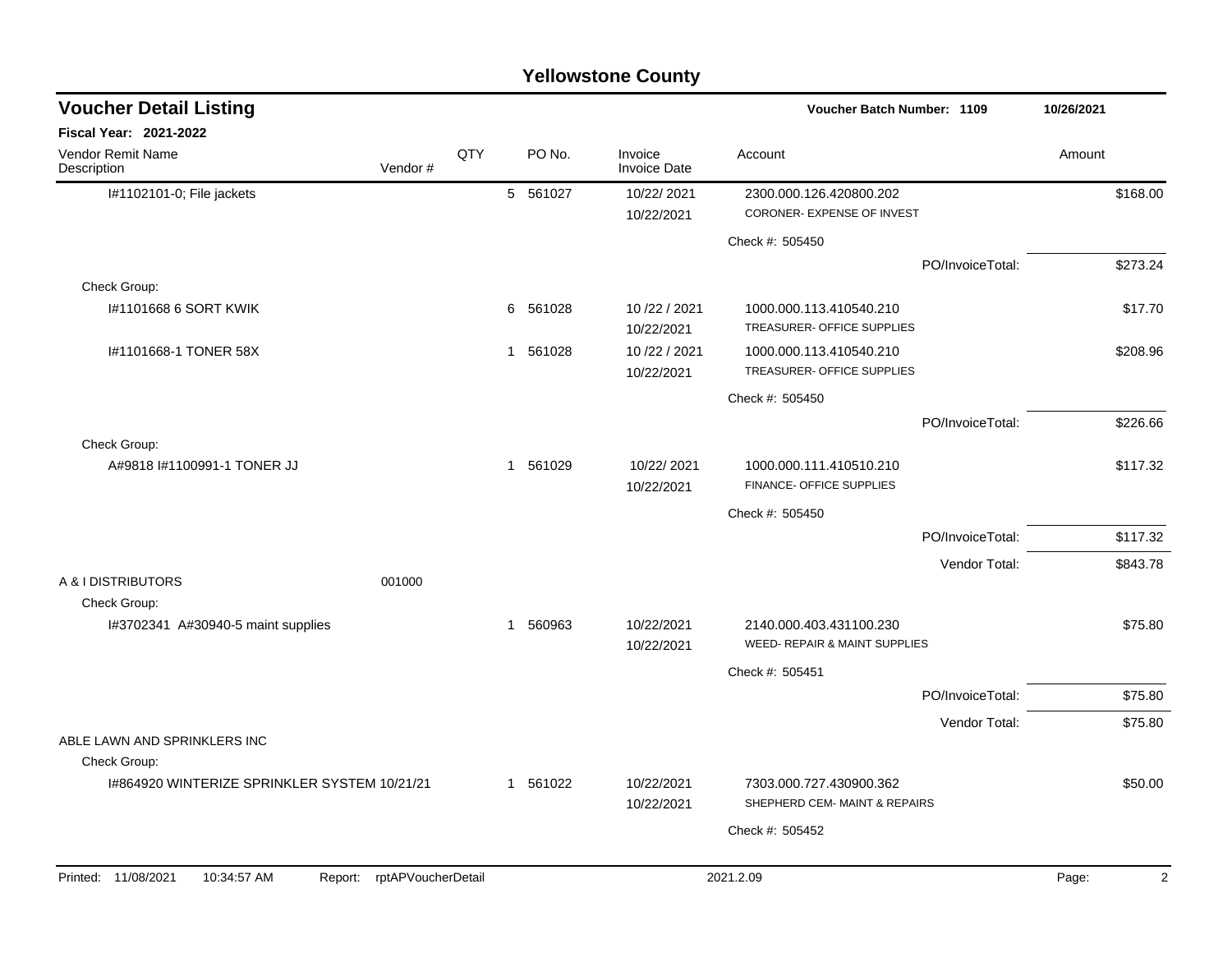| <b>Voucher Detail Listing</b>                |         |     |             |                                | Voucher Batch Number: 1109           | 10/26/2021  |
|----------------------------------------------|---------|-----|-------------|--------------------------------|--------------------------------------|-------------|
| <b>Fiscal Year: 2021-2022</b>                |         |     |             |                                |                                      |             |
| Vendor Remit Name<br>Description             | Vendor# | QTY | PO No.      | Invoice<br><b>Invoice Date</b> | Account                              | Amount      |
|                                              |         |     |             |                                | PO/InvoiceTotal:                     | \$50.00     |
|                                              |         |     |             |                                | Vendor Total:                        | \$50.00     |
| ACE HARDWARE.                                | 002250  |     |             |                                |                                      |             |
| Check Group:                                 |         |     |             |                                |                                      |             |
| I#218529/1 10/2/21 PLUMBING TOOLS            |         |     | 1 561043    | 10/22/2021                     | 5810.000.552.460442.220              | \$52.97     |
|                                              |         |     |             | 10/22/2021                     | METRA FACILITIES- OPERATING SUPPLIES |             |
| 1#218448/1 9/30/21 LYSOL - COVID DIINFECTANT |         |     | 561043<br>1 | 10/22/2021                     | 5810.000.552.460442.220              | \$31.96     |
|                                              |         |     |             | 10/22/2021                     | METRA FACILITIES- OPERATING SUPPLIES |             |
|                                              |         |     |             |                                | Check #: 505453                      |             |
|                                              |         |     |             |                                | PO/InvoiceTotal:                     | \$84.93     |
|                                              |         |     |             |                                | Vendor Total:                        | \$84.93     |
| AGGREGATE RESOURCES, INC                     |         |     |             |                                |                                      |             |
| Check Group:                                 |         |     |             |                                |                                      |             |
| #1850 1 1/2" GRAVEL 85.34 @ 5.00 81030       |         |     | 1 561005    | 10/22/2021                     | 2110.000.401.430200.450              | \$426.70    |
|                                              |         |     |             | 10/22/2021                     | ROAD-RAW MATERIALS- GAS TAX          |             |
| #1850 1 1/2" GRAVEL 115.87 @ 5.00 81030      |         |     | 561005<br>1 | 10/22/2021                     | 2110.000.401.430200.450              | \$579.35    |
|                                              |         |     |             | 10/22/2021                     | ROAD- RAW MATERIALS- GAS TAX         |             |
| I#1850 1 1/2" GRAVEL 1293.34 @ 5.00 81027    |         |     | 561005<br>1 | 10/22/2021                     | 2110.000.401.430200.450              | \$6,466.70  |
|                                              |         |     |             | 10/22/2021                     | ROAD-RAW MATERIALS- GAS TAX          |             |
| #1850 1 1/2" GRAVEL 2506.73 @ 5.00 81027     |         |     | 561005<br>1 | 10/22/2021                     | 2110.000.401.430200.450              | \$12,533.65 |
|                                              |         |     |             | 10/22/2021                     | ROAD-RAW MATERIALS- GAS TAX          |             |
| I#1850 1 1/2" GRAVEL 1789.06 @ 5.00 81027    |         |     | 561005<br>1 | 10/22/2021                     | 2110.000.401.430200.450              | \$8,945.30  |
|                                              |         |     |             | 10/22/2021                     | ROAD-RAW MATERIALS- GAS TAX          |             |
| #1850 1 1/2" GRAVEL 1190.77 @ 5.00 81027     |         |     | 561005<br>1 | 10/22/2021                     | 2110.000.401.430200.450              | \$5,953.85  |
|                                              |         |     |             | 10/22/2021                     | ROAD-RAW MATERIALS-GAS TAX           |             |
| I#1850 1 1/2" GRAVEL 134.44 @ 5.10 81027     |         |     | 1 561005    | 10/22/2021                     | 2110.000.401.430200.450              | \$685.64    |
|                                              |         |     |             | 10/22/2021                     | ROAD-RAW MATERIALS-GAS TAX           |             |
| #1850 1 1/2" GRAVEL 1045.56 @ 5.00 81027     |         |     | 561005<br>1 | 10/22/2021                     | 2110.000.401.430200.450              | \$5,227.80  |
|                                              |         |     |             | 10/22/2021                     | ROAD-RAW MATERIALS-GAS TAX           |             |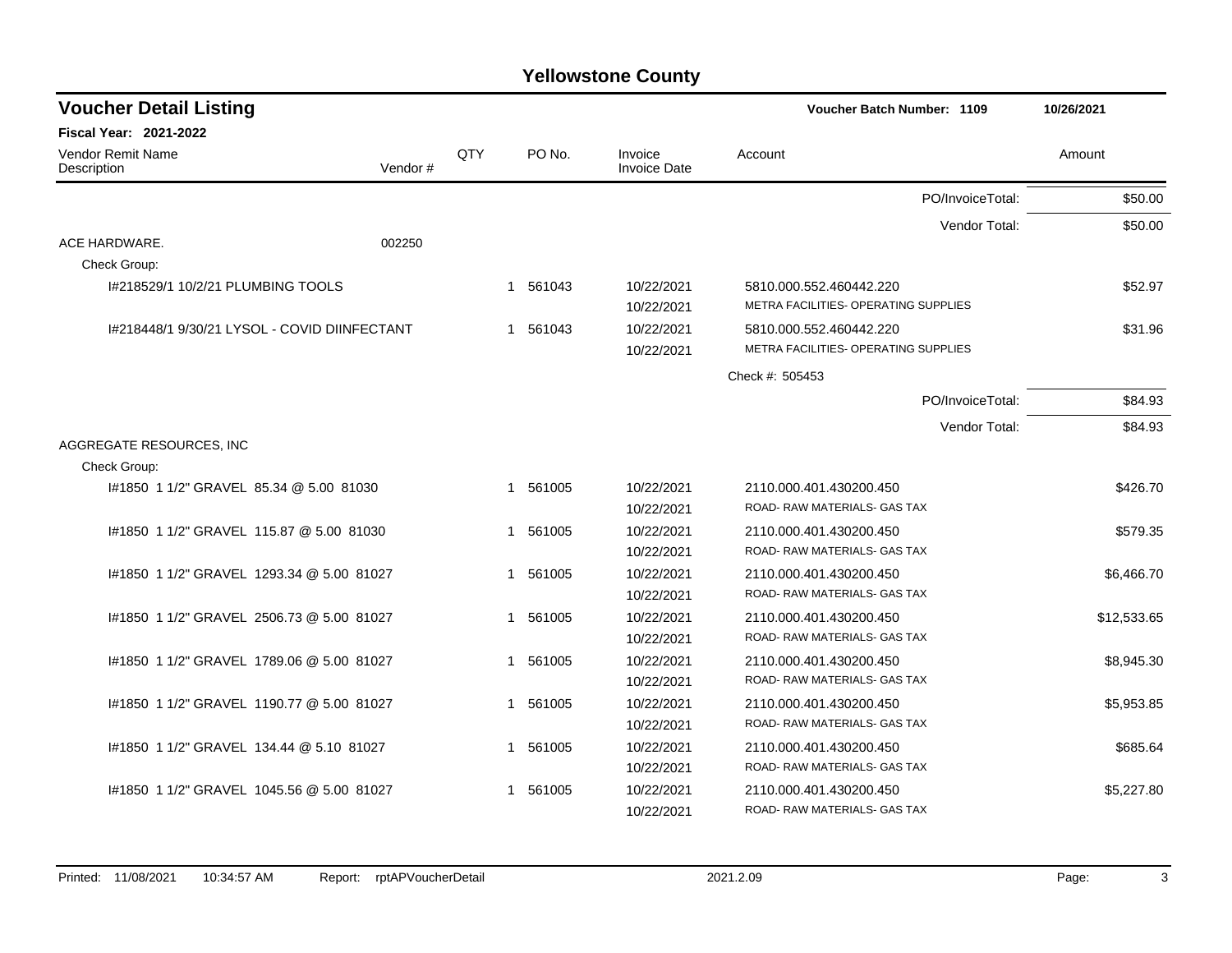| <b>Voucher Detail Listing</b>                 |                            |     |          |                                | <b>Voucher Batch Number: 1109</b>                                      |                  | 10/26/2021  |
|-----------------------------------------------|----------------------------|-----|----------|--------------------------------|------------------------------------------------------------------------|------------------|-------------|
| <b>Fiscal Year: 2021-2022</b>                 |                            |     |          |                                |                                                                        |                  |             |
| Vendor Remit Name<br>Description              | Vendor#                    | QTY | PO No.   | Invoice<br><b>Invoice Date</b> | Account                                                                |                  | Amount      |
| I#1850 1 1/2" GRAVEL 1990.54 @ 5.00 81027     |                            |     | 1 561005 | 10/22/2021                     | 2110.000.401.430200.450                                                |                  | \$9,952.70  |
|                                               |                            |     |          | 10/22/2021                     | ROAD- RAW MATERIALS- GAS TAX                                           |                  |             |
|                                               |                            |     |          |                                | Check #: 505454                                                        |                  |             |
|                                               |                            |     |          |                                |                                                                        | PO/InvoiceTotal: | \$50,771.69 |
|                                               |                            |     |          |                                |                                                                        | Vendor Total:    | \$50,771.69 |
| ALLIED CONTROL & MECHANICAL<br>Check Group:   | 001070                     |     |          |                                |                                                                        |                  |             |
| 1#5676 10/14/21 HEATER/AC UNIT REPAIR IT Room |                            |     | 1 561042 | 10/22/2021<br>10/22/2021       | 5810.000.552.460442.398<br>METRA FACILITIES- VARIABLE CONTRACT SERVICE |                  | \$423.68    |
|                                               |                            |     |          |                                | Check #: 505455                                                        |                  |             |
|                                               |                            |     |          |                                |                                                                        | PO/InvoiceTotal: | \$423.68    |
|                                               |                            |     |          |                                |                                                                        | Vendor Total:    | \$423.68    |
| AMERICAN WELDING & GAS INC<br>Check Group:    |                            |     |          |                                |                                                                        |                  |             |
| A#65600 I#08082729 WELDING SUPPLIES           |                            |     | 1 560990 | 10/22/2021<br>10/22/2021       | 2110.000.401.430200.362<br><b>ROAD-MAINT &amp; REPAIRS</b>             |                  | \$70.05     |
|                                               |                            |     |          |                                | Check #: 505456                                                        |                  |             |
|                                               |                            |     |          |                                |                                                                        | PO/InvoiceTotal: | \$70.05     |
|                                               |                            |     |          |                                |                                                                        | Vendor Total:    | \$70.05     |
| ANGEL LIND'S DAIRY INC                        |                            |     |          |                                |                                                                        |                  |             |
| Check Group:<br>I#8012291 A#YOUTHS Dairy      |                            |     | 1 561052 | 10/22/2021                     | 2399.000.235.420250.223                                                |                  | \$124.87    |
|                                               |                            |     |          | 10/22/2021                     | YSC-FOOD                                                               |                  |             |
|                                               |                            |     |          |                                | Check #: 505457                                                        |                  |             |
|                                               |                            |     |          |                                |                                                                        | PO/InvoiceTotal: | \$124.87    |
|                                               |                            |     |          |                                |                                                                        | Vendor Total:    | \$124.87    |
| APPLIED INDUST TECH                           | 001610                     |     |          |                                |                                                                        |                  |             |
| Check Group:                                  |                            |     |          |                                |                                                                        |                  |             |
| I#7022631129 A#1714803 CRUSHER PARTS          |                            |     | 1 560959 | 10/22/2021<br>10/22/2021       | 2110.000.401.430200.361<br>ROAD-VEHICLE REPAIRS                        |                  | \$573.22    |
| Printed: 11/08/2021<br>10:34:57 AM            | Report: rptAPVoucherDetail |     |          |                                | 2021.2.09                                                              |                  | Page:<br>4  |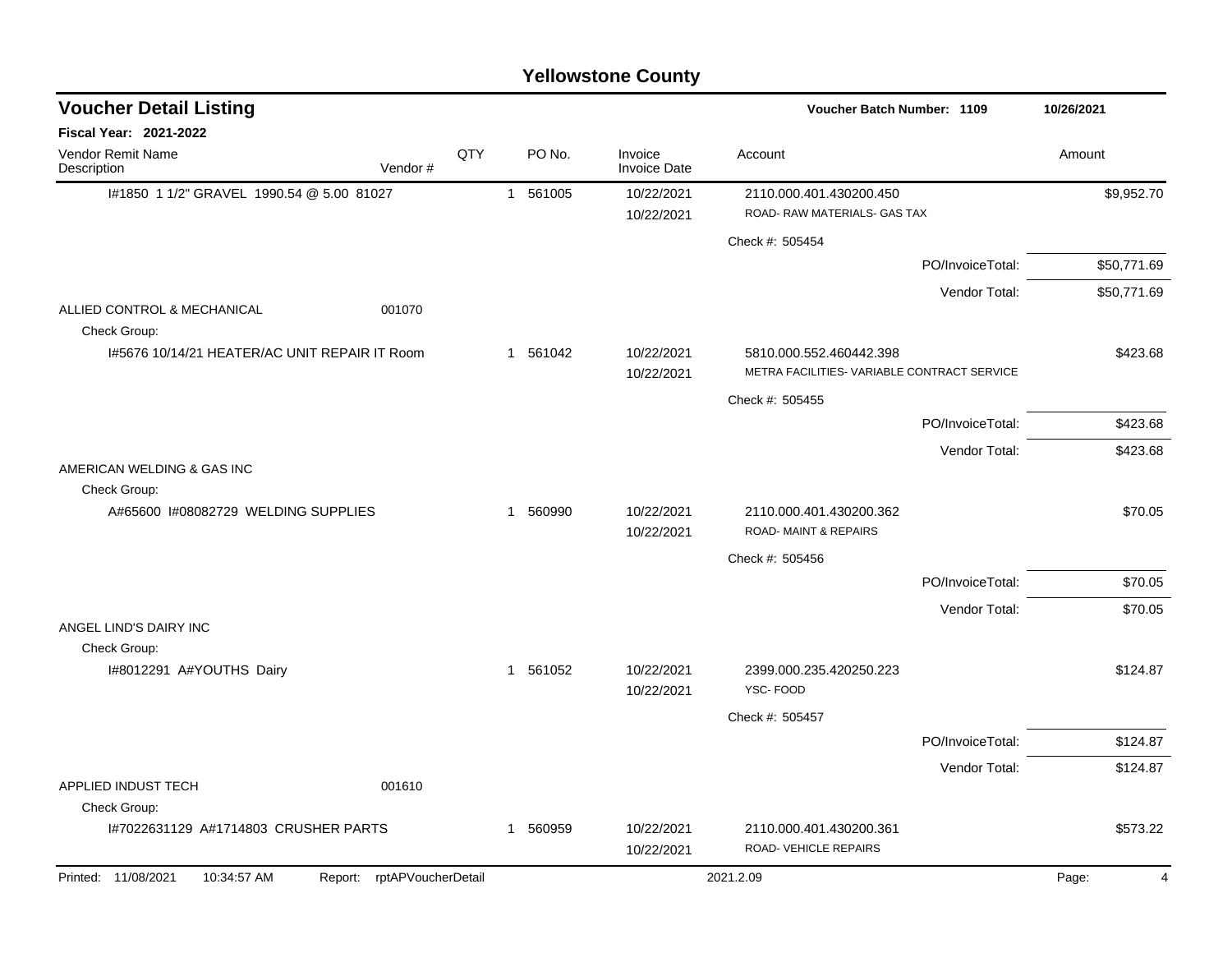| <b>Yellowstone County</b> |  |
|---------------------------|--|
|---------------------------|--|

| <b>Voucher Detail Listing</b>                     |                            |     |                        |                                | Voucher Batch Number: 1109                                |                  | 10/26/2021           |
|---------------------------------------------------|----------------------------|-----|------------------------|--------------------------------|-----------------------------------------------------------|------------------|----------------------|
| <b>Fiscal Year: 2021-2022</b>                     |                            |     |                        |                                |                                                           |                  |                      |
| Vendor Remit Name<br>Description                  | Vendor#                    | QTY | PO No.                 | Invoice<br><b>Invoice Date</b> | Account                                                   |                  | Amount               |
|                                                   |                            |     |                        |                                | Check #: 505458                                           |                  |                      |
|                                                   |                            |     |                        |                                |                                                           | PO/InvoiceTotal: | \$573.22             |
|                                                   |                            |     |                        |                                |                                                           | Vendor Total:    | \$573.22             |
| ARMSTRONG PEST CONTROL                            | 001440                     |     |                        |                                |                                                           |                  |                      |
| Check Group:<br>I#139280 A#2478 PEST/BIRD CONTROL |                            |     | 560964<br>$\mathbf{1}$ | 10/22/2021<br>10/22/2021       | 2110.000.401.430200.366<br>ROAD- REPAIR & MAINT BUILDINGS |                  | \$125.00             |
|                                                   |                            |     |                        |                                | Check #: 505459                                           |                  |                      |
|                                                   |                            |     |                        |                                |                                                           | PO/InvoiceTotal: | \$125.00             |
|                                                   |                            |     |                        |                                |                                                           | Vendor Total:    | \$125.00             |
| <b>BATTERIES PLUS STORE #253</b><br>Check Group:  | 042967                     |     |                        |                                |                                                           |                  |                      |
| I#P44828845 BATTERIES                             |                            |     | 560979<br>1            | 10/22/2021<br>10/22/2021       | 2110.000.401.430200.361<br>ROAD-VEHICLE REPAIRS           |                  | \$337.16             |
| I#P44344114 BATTERY                               |                            |     | 560979<br>$\mathbf 1$  | 10/22/2021<br>10/22/2021       | 2110.000.401.430200.361<br>ROAD-VEHICLE REPAIRS           |                  | \$123.25             |
| I#P44344213 BATTERY                               |                            |     | 560979<br>$\mathbf{1}$ | 10/22/2021<br>10/22/2021       | 2110.000.401.430200.361<br>ROAD- VEHICLE REPAIRS          |                  | \$135.00             |
|                                                   |                            |     |                        |                                | Check #: 505460                                           |                  |                      |
|                                                   |                            |     |                        |                                |                                                           | PO/InvoiceTotal: | \$595.41             |
|                                                   |                            |     |                        |                                |                                                           | Vendor Total:    | \$595.41             |
| <b>BIG SKY LINEN SUPPLY</b>                       | 001710                     |     |                        |                                |                                                           |                  |                      |
| Check Group:<br>1#0508208 A#667 LAUNDRY           |                            |     | 560965<br>1            | 10/22/2021<br>10/22/2021       | 2110.000.401.430200.220<br>ROAD- OPERATING SUPPLIES       |                  | \$100.38             |
|                                                   |                            |     |                        |                                | Check #: 505461                                           |                  |                      |
|                                                   |                            |     |                        |                                |                                                           | PO/InvoiceTotal: | \$100.38             |
| Check Group:                                      |                            |     |                        |                                |                                                           |                  |                      |
| I#0509539 A#6295 Floor mats                       |                            |     | 560966<br>1            | 10/22/2021<br>10/22/2021       | 2140.000.403.431100.366<br>WEED- REPAIR & MAINT BUILDINGS |                  | \$35.12              |
| Printed: 11/08/2021<br>10:34:57 AM                | Report: rptAPVoucherDetail |     |                        |                                | 2021.2.09                                                 |                  | $\,$ 5 $\,$<br>Page: |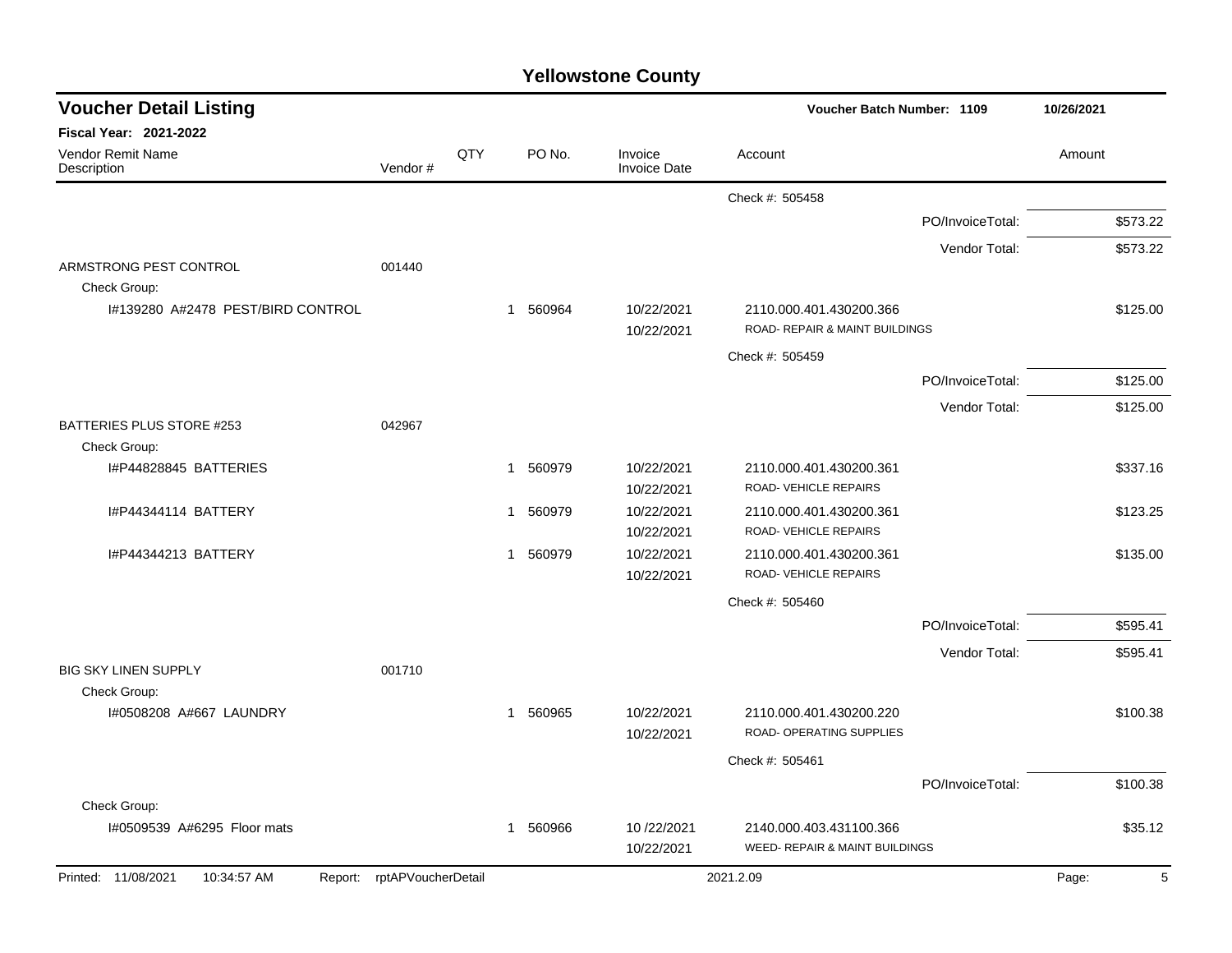|  | <b>Yellowstone County</b> |  |
|--|---------------------------|--|
|--|---------------------------|--|

| <b>Voucher Detail Listing</b>                                       |     |                       |                                | <b>Voucher Batch Number: 1109</b>                         | 10/26/2021 |
|---------------------------------------------------------------------|-----|-----------------------|--------------------------------|-----------------------------------------------------------|------------|
| <b>Fiscal Year: 2021-2022</b>                                       |     |                       |                                |                                                           |            |
| Vendor Remit Name<br>Vendor#<br>Description                         | QTY | PO No.                | Invoice<br><b>Invoice Date</b> | Account                                                   | Amount     |
|                                                                     |     |                       |                                | Check #: 505461                                           |            |
|                                                                     |     |                       |                                | PO/InvoiceTotal:                                          | \$35.12    |
|                                                                     |     |                       |                                | Vendor Total:                                             | \$135.50   |
| BILLINGS CLINIC OCCUPATIONAL HEALTH                                 |     |                       |                                |                                                           |            |
| Check Group:                                                        |     |                       |                                |                                                           |            |
| I#2021-3585 DOT BW                                                  |     | 560992<br>$\mathbf 1$ | 10/22/2021<br>10/22/2021       | 2110.000.401.430200.351<br>ROAD- MEDICAL & PYSCH SERVICES | \$100.00   |
| I#2021-3585 PRE-EMPLOYMENT SCREENING MG                             |     | 1 560992              | 10/22/2021                     | 2110.000.401.430200.351                                   | \$205.00   |
|                                                                     |     |                       | 10/22/2021                     | ROAD- MEDICAL & PYSCH SERVICES                            |            |
| I#2021-3585 DRUG & ALCOHOL TESTING SH, CH, JH,<br>ML                |     | 1 560992              | 10/22/2021                     | 2110.000.401.430200.351                                   | \$150.00   |
|                                                                     |     |                       | 10/22/2021                     | ROAD- MEDICAL & PYSCH SERVICES                            |            |
|                                                                     |     |                       |                                | Check #: 505462                                           |            |
|                                                                     |     |                       |                                | PO/InvoiceTotal:                                          | \$455.00   |
| Check Group:                                                        |     |                       |                                |                                                           |            |
| I#2021-3583; DS Non DOT 5 panel (Osborne)                           |     | 561024<br>-1          | 10/22/2021                     | 2300.000.130.420110.351                                   | \$32.00    |
|                                                                     |     |                       | 10/22/2021                     | ADMIN- MEDICAL & PYSCH SERVICES                           |            |
| I#2021-3583; Strength & flex (Osborne)                              |     | 561024<br>-1          | 10/22/2021                     | 2300.000.130.420110.351                                   | \$75.00    |
|                                                                     |     |                       | 10/22/2021                     | ADMIN- MEDICAL & PYSCH SERVICES                           |            |
| I#2021-3583; Pre-employment (Osborne)                               |     | 561024<br>1           | 10/22/2021                     | 2300.000.130.420110.351                                   | \$75.00    |
|                                                                     |     |                       | 10/22/2021                     | ADMIN- MEDICAL & PYSCH SERVICES                           |            |
|                                                                     |     |                       |                                | Check #: 505462                                           |            |
|                                                                     |     |                       |                                | PO/InvoiceTotal:                                          | \$182.00   |
|                                                                     |     |                       |                                | Vendor Total:                                             | \$637.00   |
| BILLINGS CONSTRUCTION SUPPLY                                        |     |                       |                                |                                                           |            |
| Check Group:                                                        |     |                       |                                |                                                           |            |
| 1#129005 PORTABLE RENTAL                                            |     | 1 561002              | 10/22/2021<br>10/22/2021       | 2110.000.401.430200.533<br>ROAD- EQUIPMENT RENTAL         | \$106.50   |
|                                                                     |     |                       |                                | Check #: 505463                                           |            |
|                                                                     |     |                       |                                | PO/InvoiceTotal:                                          | \$106.50   |
|                                                                     |     |                       |                                |                                                           |            |
| Printed: 11/08/2021<br>10:34:57 AM<br>rptAPVoucherDetail<br>Report: |     |                       |                                | 2021.2.09                                                 | Page:<br>6 |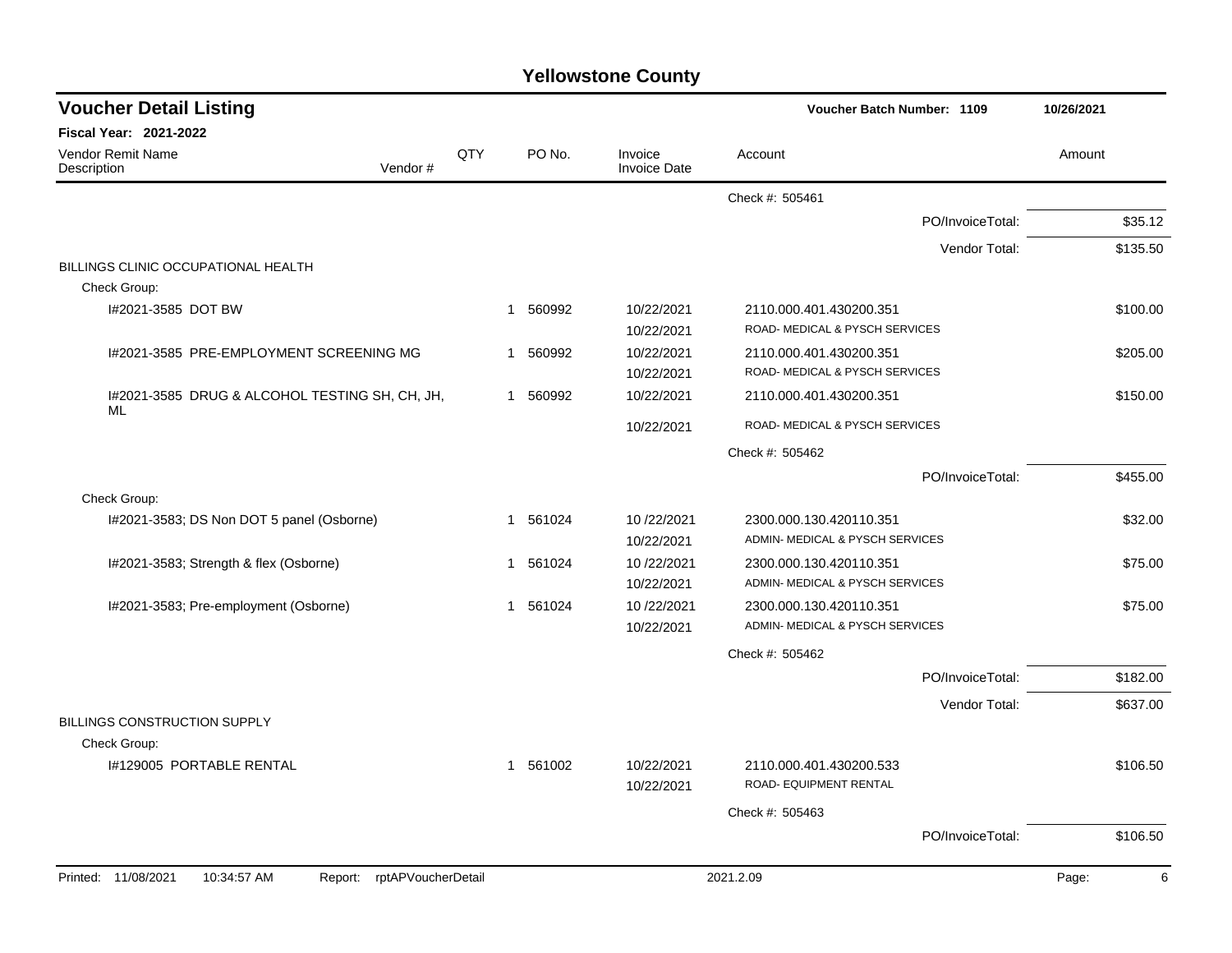| <b>Voucher Detail Listing</b>                                                       |     |          |                                | Voucher Batch Number: 1109                                |                  | 10/26/2021              |
|-------------------------------------------------------------------------------------|-----|----------|--------------------------------|-----------------------------------------------------------|------------------|-------------------------|
| <b>Fiscal Year: 2021-2022</b><br><b>Vendor Remit Name</b><br>Vendor#<br>Description | QTY | PO No.   | Invoice<br><b>Invoice Date</b> | Account                                                   |                  | Amount                  |
|                                                                                     |     |          |                                |                                                           | Vendor Total:    | \$106.50                |
| <b>BILLINGS GAZETTE</b>                                                             |     |          |                                |                                                           |                  |                         |
| Check Group:                                                                        |     |          |                                |                                                           |                  |                         |
| A#102-00117555 Subscription                                                         |     | 1 561007 | 10/22/2021<br>10/22/2021       | 2110.000.401.430200.210<br>ROAD- OFFICE SUPPLIES          |                  | \$721.99                |
|                                                                                     |     |          |                                | Check #: 505464                                           |                  |                         |
|                                                                                     |     |          |                                |                                                           | PO/InvoiceTotal: | \$721.99                |
|                                                                                     |     |          |                                |                                                           | Vendor Total:    | \$721.99                |
| <b>BILLINGS REGIONAL LANDFILL</b><br>042554                                         |     |          |                                |                                                           |                  |                         |
| Check Group:                                                                        |     |          |                                |                                                           |                  |                         |
| I#01464822 DUMP 10/21/21                                                            | 1   | 560978   | 10/22/2021                     | 2110.000.401.430200.450                                   |                  | \$31.00                 |
|                                                                                     |     |          | 10/22/2021                     | ROAD-RAW MATERIALS- GAS TAX                               |                  |                         |
| I#01464668 DUMP 10/19/21                                                            |     | 1 560978 | 10/22/2021<br>10/22/2021       | 2110.000.401.430200.450<br>ROAD- RAW MATERIALS- GAS TAX   |                  | \$11.45                 |
|                                                                                     |     |          |                                | Check #: 505465                                           |                  |                         |
|                                                                                     |     |          |                                |                                                           | PO/InvoiceTotal: | \$42.45                 |
|                                                                                     |     |          |                                |                                                           | Vendor Total:    | \$42.45                 |
| <b>BLACK, MIKE</b>                                                                  |     |          |                                |                                                           |                  |                         |
| Check Group:                                                                        |     |          |                                |                                                           |                  |                         |
| MILEAGE ENG CONF 11/2-5/21 HELENA MB                                                |     | 1 560983 | 10/22/2021<br>10/22/2021       | 2110.000.401.430200.370<br>ROAD-TRAVEL                    |                  | \$269.92                |
| PER DIEM ENG CONF 11/2-5/21 HELENA MB                                               |     | 1 560983 | 10/22/2021<br>10/22/2021       | 2110.000.401.430200.370<br>ROAD-TRAVEL                    |                  | \$99.00                 |
|                                                                                     |     |          |                                | Check #: 505466                                           |                  |                         |
|                                                                                     |     |          |                                |                                                           | PO/InvoiceTotal: | \$368.92                |
|                                                                                     |     |          |                                |                                                           | Vendor Total:    | \$368.92                |
| C & B OPERATIONS, LLC                                                               |     |          |                                |                                                           |                  |                         |
| Check Group:                                                                        |     |          |                                |                                                           |                  |                         |
| I#11400768 A#93026 REMAN & INJ                                                      |     | 1 561006 | 10/22/2021<br>10/22/2021       | 2130.000.402.430244.361<br><b>BRIDGE- VEHICLE REPAIRS</b> |                  | \$1,400.00              |
| Report: rptAPVoucherDetail<br>Printed: 11/08/2021<br>10:34:57 AM                    |     |          |                                | 2021.2.09                                                 |                  | $\overline{7}$<br>Page: |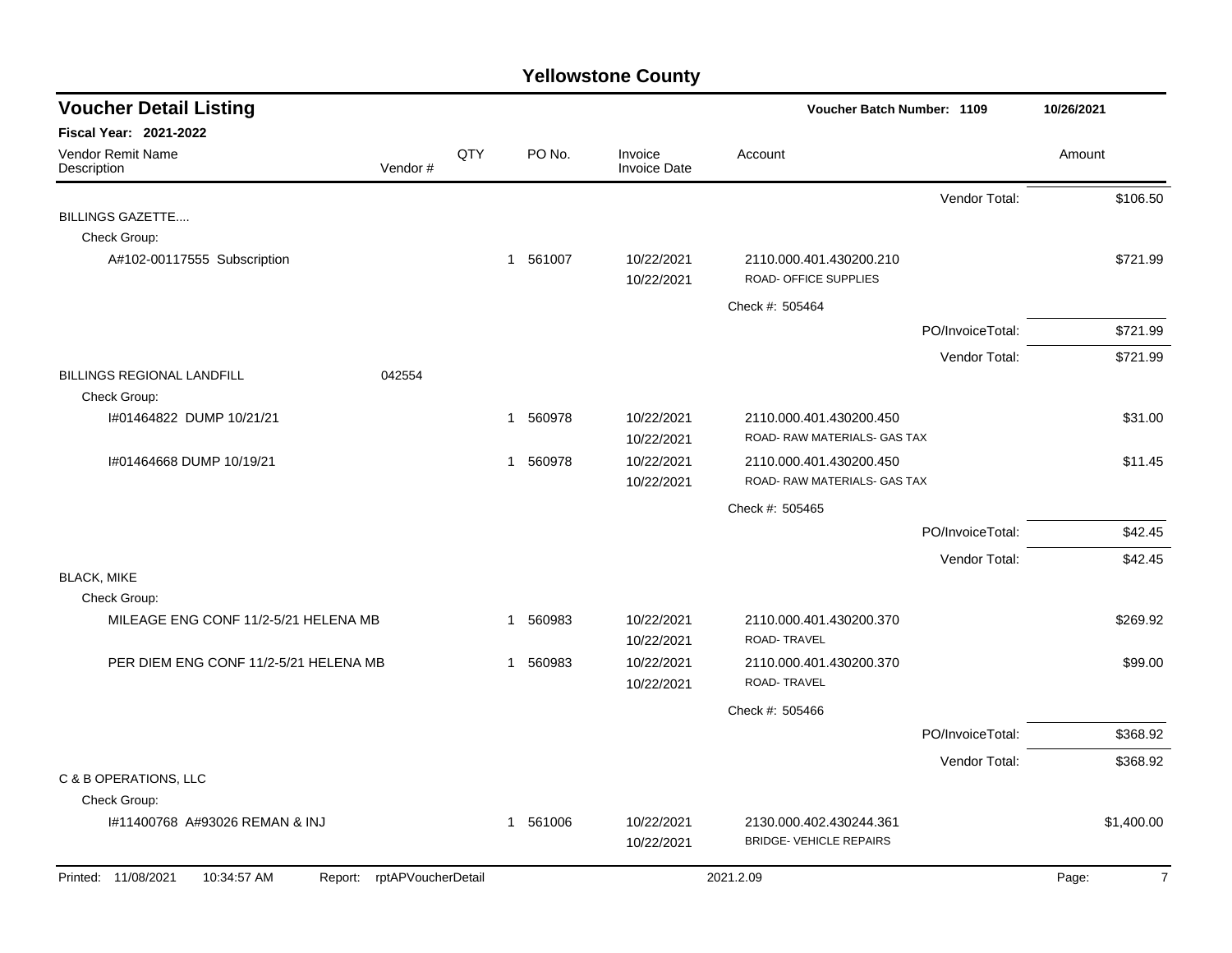| <b>Yellowstone County</b> |  |
|---------------------------|--|
|---------------------------|--|

| <b>Voucher Detail Listing</b>                 |                    |              |          |                                | Voucher Batch Number: 1109                                |                  | 10/26/2021 |
|-----------------------------------------------|--------------------|--------------|----------|--------------------------------|-----------------------------------------------------------|------------------|------------|
| <b>Fiscal Year: 2021-2022</b>                 |                    |              |          |                                |                                                           |                  |            |
| <b>Vendor Remit Name</b><br>Description       | Vendor#            | QTY          | PO No.   | Invoice<br><b>Invoice Date</b> | Account                                                   |                  | Amount     |
|                                               |                    |              |          |                                | Check #: 505467                                           |                  |            |
|                                               |                    |              |          |                                |                                                           | PO/InvoiceTotal: | \$1,400.00 |
|                                               |                    |              |          |                                |                                                           | Vendor Total:    | \$1,400.00 |
| CARQUEST AUTO PARTS.<br>Check Group:          | 006210             |              |          |                                |                                                           |                  |            |
| I#1935-651728 FILTERS                         |                    |              | 1 560962 | 10/22/2021<br>10/22/2021       | 2110.000.401.430200.361<br>ROAD-VEHICLE REPAIRS           |                  | \$151.40   |
| 1#1935-651781 FUEL FILTERS                    |                    | 1            | 560962   | 10/22/2021<br>10/22/2021       | 2110.000.401.430200.361<br>ROAD-VEHICLE REPAIRS           |                  | \$249.16   |
| I#1935-652279 OIL FILTERS                     |                    | $\mathbf{1}$ | 560962   | 10/22/2021<br>10/22/2021       | 2110.000.401.430200.361<br>ROAD-VEHICLE REPAIRS           |                  | \$20.96    |
| I#1935-652187 BACK UP ALARM                   |                    | 1            | 560962   | 10/22/2021<br>10/22/2021       | 2110.000.401.430200.361<br>ROAD-VEHICLE REPAIRS           |                  | \$42.49    |
| I#1935-652363 OIL FILTER                      |                    | -1           | 560962   | 10/22/2021<br>10/22/2021       | 2110.000.401.430200.361<br>ROAD-VEHICLE REPAIRS           |                  | \$10.14    |
| 1#1935-652443 AIR FILTER                      |                    | $\mathbf 1$  | 560962   | 10/22/2021<br>10/22/2021       | 2110.000.401.430200.361<br>ROAD-VEHICLE REPAIRS           |                  | \$18.89    |
| 2% DISCOUNT                                   |                    | 1            | 560962   | 10/22/2021<br>10/22/2021       | 2110.000.401.430200.361<br>ROAD-VEHICLE REPAIRS           |                  | (\$9.86)   |
|                                               |                    |              |          |                                | Check #: 505468                                           |                  |            |
|                                               |                    |              |          |                                |                                                           | PO/InvoiceTotal: | \$483.18   |
| CHARTER COMMUNICATIONS.                       |                    |              |          |                                |                                                           | Vendor Total:    | \$483.18   |
| Check Group:                                  |                    |              |          |                                |                                                           |                  |            |
| I#20883741015211 A#8313200012088374 10/15/21  |                    |              | 1 561031 | 10/22/2021<br>10/22/2021       | 2300.000.126.420800.345<br>CORONER-TELEPHONE & TECHNOLOGY |                  | \$109.99   |
| I#20883741015211; Late fee                    |                    |              | 1 561031 | 10/22/2021<br>10/22/2021       | 2300.000.126.420800.345<br>CORONER-TELEPHONE & TECHNOLOGY |                  | \$1.64     |
|                                               |                    |              |          |                                | Check #: 505469                                           |                  |            |
|                                               |                    |              |          |                                |                                                           | PO/InvoiceTotal: | \$111.63   |
| Printed: 11/08/2021<br>10:34:57 AM<br>Report: | rptAPVoucherDetail |              |          |                                | 2021.2.09                                                 |                  | Page:<br>8 |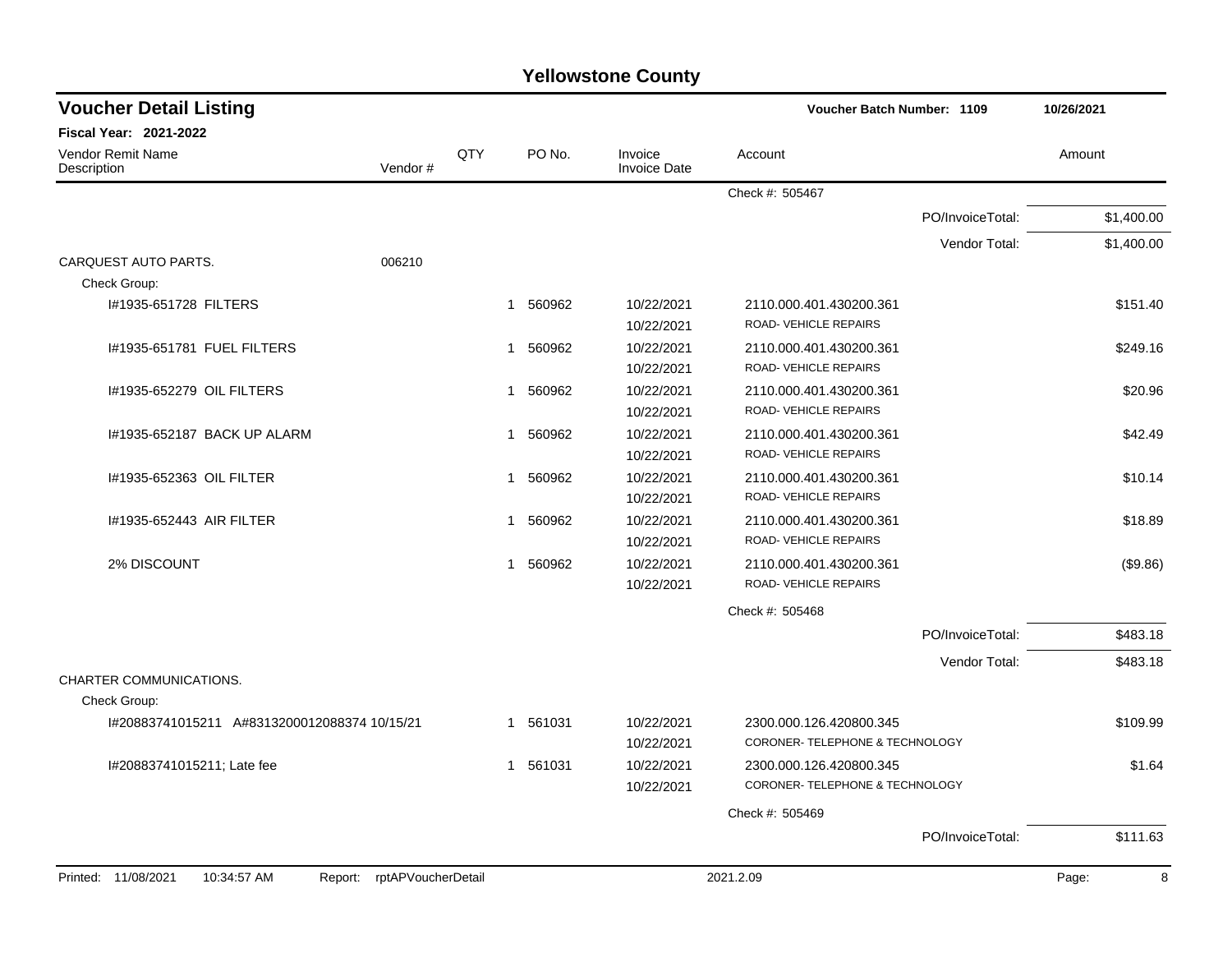| <b>Voucher Detail Listing</b>                            |                    |     |                        |                                | Voucher Batch Number: 1109                               |                  | 10/26/2021 |
|----------------------------------------------------------|--------------------|-----|------------------------|--------------------------------|----------------------------------------------------------|------------------|------------|
| Fiscal Year: 2021-2022                                   |                    |     |                        |                                |                                                          |                  |            |
| Vendor Remit Name<br>Description                         | Vendor#            | QTY | PO No.                 | Invoice<br><b>Invoice Date</b> | Account                                                  |                  | Amount     |
|                                                          |                    |     |                        |                                |                                                          | Vendor Total:    | \$111.63   |
| <b>COSTCO WHOLESALE MEMBERSP</b><br>Check Group:         | 040334             |     |                        |                                |                                                          |                  |            |
| I#000111850438768 RENEWAL 12/21 MG                       |                    |     | 1 561051               | 10/22/2021                     | 5810.000.551.460442.330<br>METRA ADMIN- MEMBESHIP & DUES |                  | \$60.00    |
|                                                          |                    |     |                        | 10/22/2021                     |                                                          |                  |            |
|                                                          |                    |     |                        |                                | Check #: 505470                                          |                  |            |
|                                                          |                    |     |                        |                                |                                                          | PO/InvoiceTotal: | \$60.00    |
| COTTER'S SEWER & PORTABLE TOILET SERVICE                 | 045753             |     |                        |                                |                                                          | Vendor Total:    | \$60.00    |
| Check Group:<br>I#22869PTU 8/31/21 HAND WASHING STATIONS |                    |     | 1 561050               | 10/22/2021<br>10/22/2021       | 5810.000.557.460442.533<br>METRA FAIR- EQUIPMENT RENTAL  |                  | \$2,360.00 |
|                                                          |                    |     |                        |                                | Check #: 505471                                          |                  |            |
|                                                          |                    |     |                        |                                |                                                          | PO/InvoiceTotal: | \$2,360.00 |
|                                                          |                    |     |                        |                                |                                                          | Vendor Total:    | \$2,360.00 |
| <b>CUMMINS ROCKY MOUNTAIN LLC</b>                        | 002510             |     |                        |                                |                                                          |                  |            |
| Check Group:                                             |                    |     |                        |                                |                                                          |                  |            |
| I#38-52293 PULLY, FAN                                    |                    |     | 560957<br>$\mathbf{1}$ | 10/22/2021<br>10/22/2021       | 2110.000.401.430200.361<br>ROAD-VEHICLE REPAIRS          |                  | \$127.28   |
|                                                          |                    |     |                        |                                | Check #: 505472                                          |                  |            |
|                                                          |                    |     |                        |                                |                                                          | PO/InvoiceTotal: | \$127.28   |
|                                                          |                    |     |                        |                                |                                                          | Vendor Total:    | \$127.28   |
| DAHL FUNERAL CHAPELS                                     | 002560             |     |                        |                                |                                                          |                  |            |
| Check Group:<br>C#1-21335; Removal R.R.                  |                    |     | 1 561013               | 10/22/2021                     | 2300.000.126.420800.202                                  |                  | \$300.00   |
|                                                          |                    |     |                        | 10/22/2021                     | CORONER- EXPENSE OF INVEST                               |                  |            |
|                                                          |                    |     |                        |                                | Check #: 505473                                          |                  |            |
|                                                          |                    |     |                        |                                |                                                          | PO/InvoiceTotal: | \$300.00   |
|                                                          |                    |     |                        |                                |                                                          | Vendor Total:    | \$300.00   |
| DRINKWALTER AUTO GLASS                                   |                    |     |                        |                                |                                                          |                  |            |
| Printed: 11/08/2021<br>10:34:57 AM<br>Report:            | rptAPVoucherDetail |     |                        |                                | 2021.2.09                                                |                  | Page:<br>9 |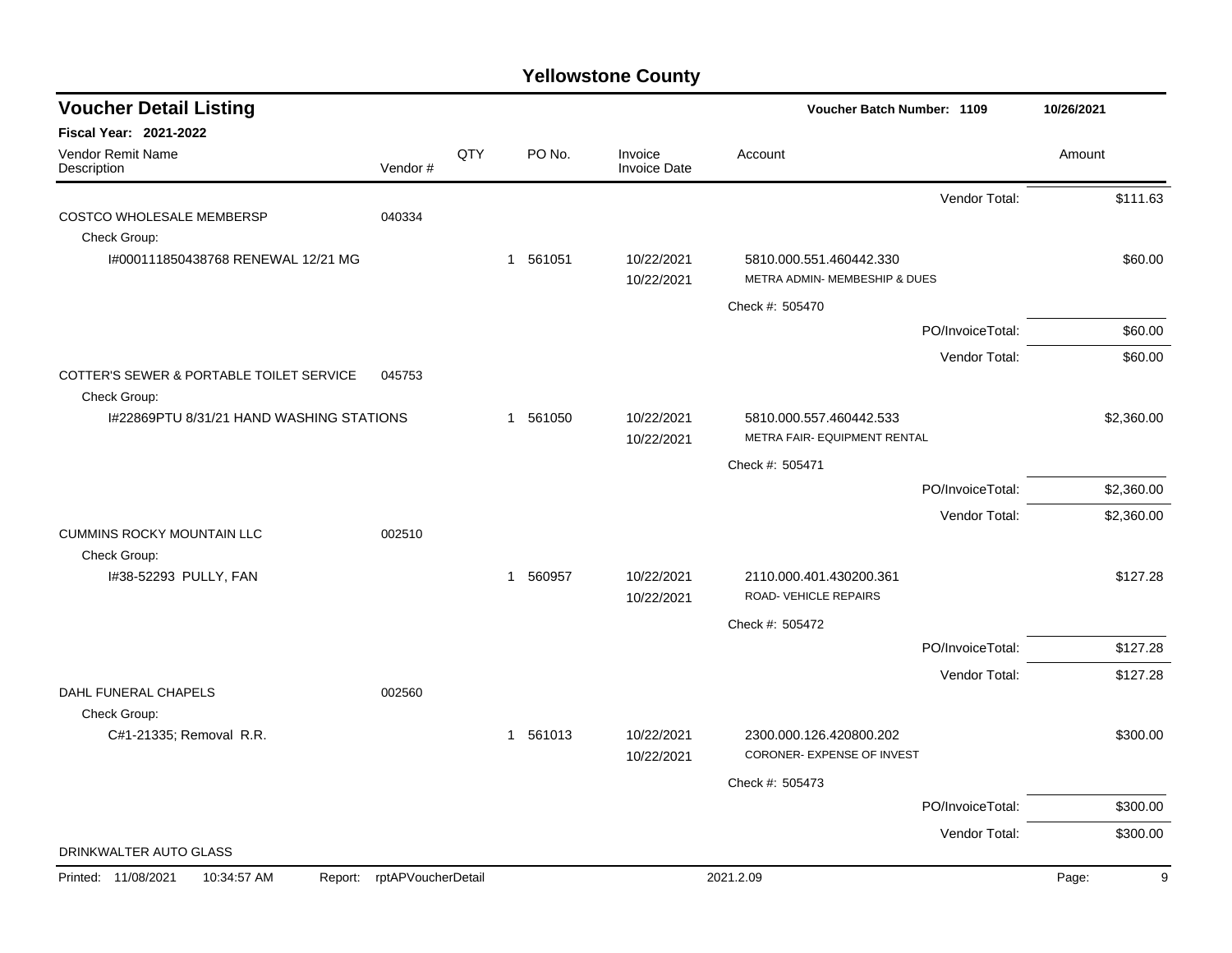|                                        |                            |     |              |                            | <b>Yellowstone County</b>      |                                                              |                  |             |
|----------------------------------------|----------------------------|-----|--------------|----------------------------|--------------------------------|--------------------------------------------------------------|------------------|-------------|
| <b>Voucher Detail Listing</b>          |                            |     |              | Voucher Batch Number: 1109 |                                |                                                              |                  | 10/26/2021  |
| Fiscal Year: 2021-2022                 |                            |     |              |                            |                                |                                                              |                  |             |
| Vendor Remit Name<br>Description       | Vendor#                    | QTY |              | PO No.                     | Invoice<br><b>Invoice Date</b> | Account                                                      |                  | Amount      |
| Check Group:                           |                            |     |              |                            |                                |                                                              |                  |             |
| I#3015 REAR WINDOW                     |                            |     | 1 561004     |                            | 10/22/2021<br>10/22/2021       | 2110.000.401.430200.361<br>ROAD-VEHICLE REPAIRS              |                  | \$257.00    |
|                                        |                            |     |              |                            |                                | Check #: 505474                                              |                  |             |
|                                        |                            |     |              |                            |                                |                                                              | PO/InvoiceTotal: | \$257.00    |
|                                        |                            |     |              |                            |                                |                                                              | Vendor Total:    | \$257.00    |
| <b>DUSTBUSTERS INC</b><br>Check Group: | 044061                     |     |              |                            |                                |                                                              |                  |             |
| 1#68507 DUST CONTROL ALKALI CREEK RD   |                            |     | $\mathbf{1}$ | 560982                     | 10/22/2021<br>10/22/2021       | 2110.000.401.430200.397<br>ROAD- FIXED CONTRACT SERVICES     |                  | \$1,485.00  |
|                                        |                            |     |              |                            |                                | Check #: 505475                                              |                  |             |
|                                        |                            |     |              |                            |                                |                                                              | PO/InvoiceTotal: | \$1,485.00  |
|                                        |                            |     |              |                            |                                |                                                              | Vendor Total:    | \$1,485.00  |
| EAGLE FOUNDRY COMPANY<br>Check Group:  |                            |     |              |                            |                                |                                                              |                  |             |
| I#I143847 CRUSHER PARTS                |                            |     | 1            | 560996                     | 10/22/2021<br>10/22/2021       | 2110.000.401.430200.361<br>ROAD- VEHICLE REPAIRS             |                  | \$10,816.85 |
|                                        |                            |     |              |                            |                                | Check #: 505476                                              |                  |             |
|                                        |                            |     |              |                            |                                |                                                              | PO/InvoiceTotal: | \$10,816.85 |
|                                        |                            |     |              |                            |                                |                                                              | Vendor Total:    | \$10,816.85 |
| <b>ECONOPRINT</b>                      |                            |     |              |                            |                                |                                                              |                  |             |
| Check Group:                           |                            |     |              |                            |                                |                                                              |                  |             |
| I#310864 12x9 envelopes                |                            |     | 1 561032     |                            | 10/22/2021<br>10/22/2021       | 2290.000.410.450400.210<br><b>EXTENSION- OFFICE SUPPLIES</b> |                  | \$222.61    |
|                                        |                            |     |              |                            |                                | Check #: 505477                                              |                  |             |
|                                        |                            |     |              |                            |                                |                                                              | PO/InvoiceTotal: | \$222.61    |
| Check Group:                           |                            |     |              |                            |                                |                                                              |                  |             |
| I#310885; Custom envelopes             |                            |     | 1 561033     |                            | 10/22/2021<br>10/22/2021       | 2300.000.130.420110.210<br>ADMIN- OFFICE SUPPLIES            |                  | \$127.58    |
|                                        |                            |     |              |                            |                                | Check #: 505477                                              |                  |             |
| Printed: 11/08/2021<br>10:34:57 AM     | Report: rptAPVoucherDetail |     |              |                            |                                | 2021.2.09                                                    |                  | Page:<br>10 |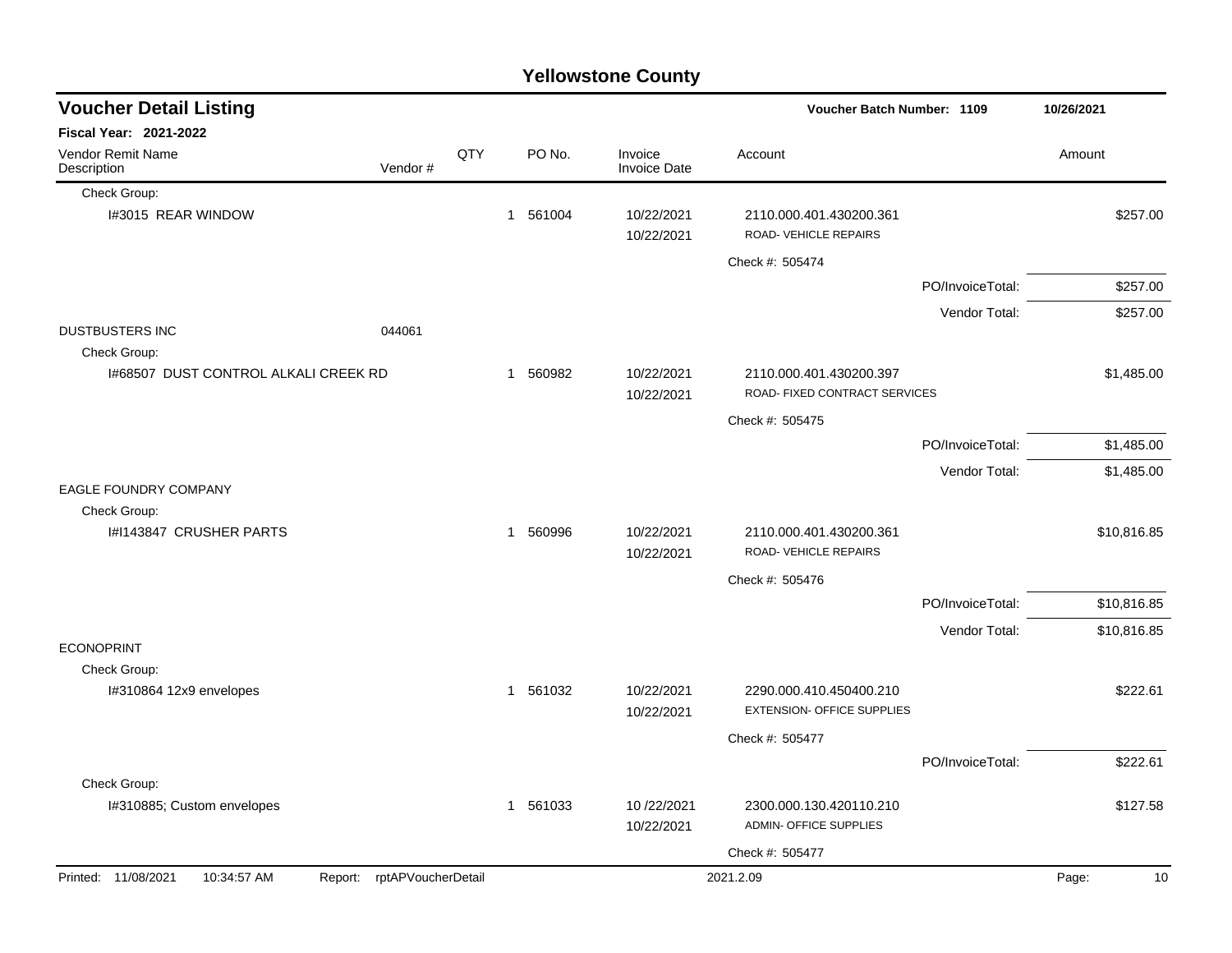| <b>Voucher Detail Listing</b>                            |                               |     |             |                                | Voucher Batch Number: 1109                              |                  | 10/26/2021  |
|----------------------------------------------------------|-------------------------------|-----|-------------|--------------------------------|---------------------------------------------------------|------------------|-------------|
| Fiscal Year: 2021-2022                                   |                               |     |             |                                |                                                         |                  |             |
| Vendor Remit Name<br>Description                         | Vendor#                       | QTY | PO No.      | Invoice<br><b>Invoice Date</b> | Account                                                 |                  | Amount      |
|                                                          |                               |     |             |                                |                                                         | PO/InvoiceTotal: | \$127.58    |
|                                                          |                               |     |             |                                |                                                         | Vendor Total:    | \$350.19    |
| ELLIS, JIM                                               |                               |     |             |                                |                                                         |                  |             |
| Check Group:<br>PER DIEM GLOCK ARMORER CLASS 11/17-18/21 |                               |     | 1 560985    | 10/22/2021                     | 2300.000.130.420110.370                                 |                  | \$59.00     |
| <b>HELENA JE</b>                                         |                               |     |             |                                |                                                         |                  |             |
|                                                          |                               |     |             | 10/22/2021                     | <b>ADMIN-TRAVEL</b>                                     |                  |             |
|                                                          |                               |     |             |                                | Check #: 505478                                         |                  |             |
|                                                          |                               |     |             |                                |                                                         | PO/InvoiceTotal: | \$59.00     |
| <b>ENTENMANN-ROVIN CO</b>                                | 002819                        |     |             |                                |                                                         | Vendor Total:    | \$59.00     |
| Check Group:                                             |                               |     |             |                                |                                                         |                  |             |
| I#0161558-IN; Wallet holders                             |                               |     | 561012<br>6 | 10/22/2021                     | 2300.000.130.420110.226                                 |                  | \$291.50    |
|                                                          |                               |     |             | 10/22/2021                     | ADMIN- CLOTHING & UNIFORMS                              |                  |             |
| I#0161558-IN; Packaging/insurance fees                   |                               |     | 561012<br>1 | 10/22/2021                     | 2300.000.130.420110.226                                 |                  | \$9.50      |
|                                                          |                               |     |             | 10/22/2021                     | ADMIN- CLOTHING & UNIFORMS                              |                  |             |
|                                                          |                               |     |             |                                | Check #: 505479                                         |                  |             |
|                                                          |                               |     |             |                                |                                                         | PO/InvoiceTotal: | \$301.00    |
| ETTER, CHRISTOPHER                                       |                               |     |             |                                |                                                         | Vendor Total:    | \$301.00    |
| Check Group:                                             |                               |     |             |                                |                                                         |                  |             |
| PER DIEM GLOCK ARMORER CLASS 11/17-18/21                 |                               |     | 561003<br>1 | 10/22/2021                     | 2300.000.130.420110.370                                 |                  | \$59.00     |
| <b>HELENA CE</b>                                         |                               |     |             | 10/22/2021                     | <b>ADMIN-TRAVEL</b>                                     |                  |             |
|                                                          |                               |     |             |                                | Check #: 505480                                         |                  |             |
|                                                          |                               |     |             |                                |                                                         | PO/InvoiceTotal: | \$59.00     |
|                                                          |                               |     |             |                                |                                                         | Vendor Total:    | \$59.00     |
| FISHER SAND & GRAVEL                                     | 042397                        |     |             |                                |                                                         |                  |             |
| Check Group:                                             |                               |     |             |                                |                                                         |                  |             |
| 1#52820 A#015289 ASPHALT 36.78 @ 53.00                   |                               |     | 560981<br>1 | 10/22/2021<br>10/22/2021       | 2110.000.401.430200.450<br>ROAD- RAW MATERIALS- GAS TAX |                  | \$1,949.34  |
| Printed: 11/08/2021<br>10:34:57 AM                       | rptAPVoucherDetail<br>Report: |     |             |                                | 2021.2.09                                               |                  | Page:<br>11 |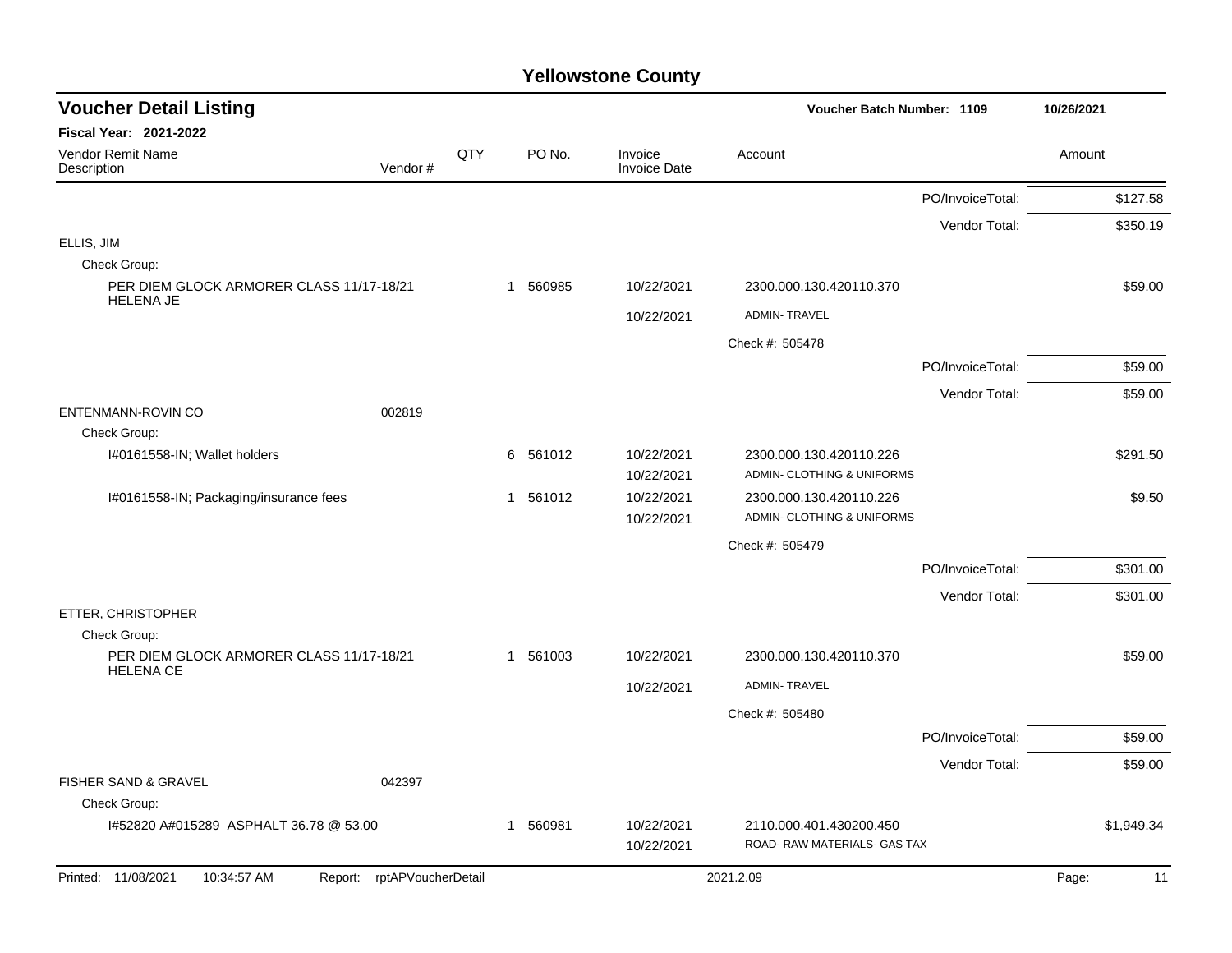|                                                    |         |     |          | <b>Yellowstone County</b>      |                                                         |                  |            |
|----------------------------------------------------|---------|-----|----------|--------------------------------|---------------------------------------------------------|------------------|------------|
| <b>Voucher Detail Listing</b>                      |         |     |          |                                | Voucher Batch Number: 1109                              |                  | 10/26/2021 |
| <b>Fiscal Year: 2021-2022</b>                      |         |     |          |                                |                                                         |                  |            |
| <b>Vendor Remit Name</b><br>Description            | Vendor# | QTY | PO No.   | Invoice<br><b>Invoice Date</b> | Account                                                 |                  | Amount     |
| 1#52821 A#015289 ASPHALT 4.15 @ 53.00              |         |     | 1 560981 | 10/22/2021                     | 2110.000.401.430200.450                                 |                  | \$219.95   |
|                                                    |         |     |          | 10/22/2021                     | ROAD- RAW MATERIALS- GAS TAX                            |                  |            |
|                                                    |         |     |          |                                | Check #: 505481                                         |                  |            |
|                                                    |         |     |          |                                |                                                         | PO/InvoiceTotal: | \$2,169.29 |
|                                                    |         |     |          |                                |                                                         | Vendor Total:    | \$2,169.29 |
| <b>FORTERRA PIPE &amp; PRECAST</b><br>Check Group: |         |     |          |                                |                                                         |                  |            |
| I#BL00005016 A#481920 ADUSTING RING                |         |     | 1 560999 | 10/22/2021                     | 2110.000.401.430200.450                                 |                  | \$98.70    |
|                                                    |         |     |          | 10/22/2021                     | ROAD- RAW MATERIALS- GAS TAX                            |                  |            |
|                                                    |         |     |          |                                | Check #: 505482                                         |                  |            |
|                                                    |         |     |          |                                |                                                         | PO/InvoiceTotal: | \$98.70    |
| <b>GALLES FILTER &amp; EXHAUST</b>                 |         |     |          |                                |                                                         | Vendor Total:    | \$98.70    |
| Check Group:                                       |         |     |          |                                |                                                         |                  |            |
| I#P1-09293-01 FILTERS                              |         |     | 1 561001 | 10/22/2021<br>10/22/2021       | 2110.000.401.430200.361<br><b>ROAD- VEHICLE REPAIRS</b> |                  | \$145.94   |
|                                                    |         |     |          |                                | Check #: 505483                                         |                  |            |
|                                                    |         |     |          |                                |                                                         | PO/InvoiceTotal: | \$145.94   |
|                                                    |         |     |          |                                |                                                         | Vendor Total:    | \$145.94   |
| <b>GARDNER, PRESTON</b><br>Check Group:            |         |     |          |                                |                                                         |                  |            |
| PER DIEM GLOCK ARMORER CLASS 11/17-18/21           |         |     | 1 561008 | 10/22/2021                     | 2300.000.130.420110.370                                 |                  | \$59.00    |
| <b>HELENA GP</b>                                   |         |     |          | 10/22/2021                     | <b>ADMIN-TRAVEL</b>                                     |                  |            |
|                                                    |         |     |          |                                | Check #: 505484                                         |                  |            |
|                                                    |         |     |          |                                |                                                         | PO/InvoiceTotal: | \$59.00    |
|                                                    |         |     |          |                                |                                                         | Vendor Total:    | \$59.00    |
| <b>GENERAL DISTRIBUTING CO</b><br>Check Group:     | 045250  |     |          |                                |                                                         |                  |            |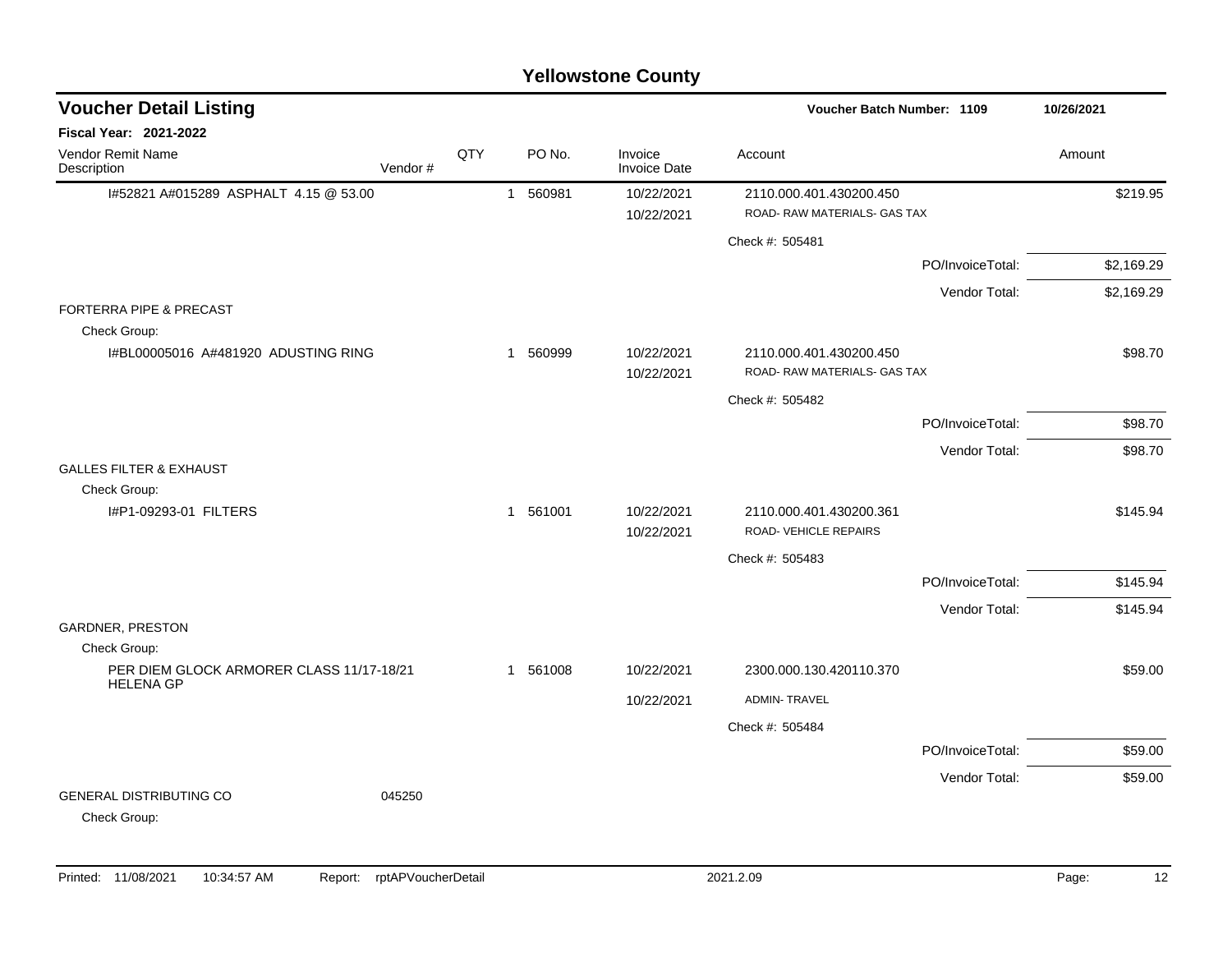| <b>Voucher Detail Listing</b>                                     |         |     |          |                                | <b>Voucher Batch Number: 1109</b>                     |                  | 10/26/2021 |
|-------------------------------------------------------------------|---------|-----|----------|--------------------------------|-------------------------------------------------------|------------------|------------|
| <b>Fiscal Year: 2021-2022</b>                                     |         |     |          |                                |                                                       |                  |            |
| Vendor Remit Name<br>Description                                  | Vendor# | QTY | PO No.   | Invoice<br><b>Invoice Date</b> | Account                                               |                  | Amount     |
| I#1048325 10/14/21 RETURN CHG IN THIS MOMENT<br><b>CO2 RENTAL</b> |         |     | 1 561049 | 10/22/2021                     | 5810.000.554.460442.220                               |                  | \$17.00    |
|                                                                   |         |     |          | 10/22/2021                     | METRA EVENTS- OPERATING SUPPLIES                      |                  |            |
|                                                                   |         |     |          |                                | Check #: 505485                                       |                  |            |
|                                                                   |         |     |          |                                |                                                       | PO/InvoiceTotal: | \$17.00    |
|                                                                   |         |     |          |                                |                                                       | Vendor Total:    | \$17.00    |
| <b>GENERATOR STARTER SHOP</b><br>Check Group:                     | 003060  |     |          |                                |                                                       |                  |            |
| 1#S58825 A#YEO25 REPAIR STARTER                                   |         |     | 1 560967 | 10/22/2021                     | 2110.000.401.430200.361                               |                  | \$129.00   |
|                                                                   |         |     |          | 10/22/2021                     | ROAD- VEHICLE REPAIRS                                 |                  |            |
|                                                                   |         |     |          |                                | Check #: 505486                                       |                  |            |
|                                                                   |         |     |          |                                |                                                       | PO/InvoiceTotal: | \$129.00   |
|                                                                   |         |     |          |                                |                                                       | Vendor Total:    | \$129.00   |
| GENTRY, BRYAN                                                     |         |     |          |                                |                                                       |                  |            |
| Check Group:                                                      |         |     |          |                                |                                                       |                  |            |
| YCWD Herbicide Cost Share Prog Fiscal 21-22                       |         |     | 1 561011 | 10/22/2021<br>10/22/2021       | 2140.000.403.431100.740<br><b>WEED- COST SHARE</b>    |                  | \$56.60    |
|                                                                   |         |     |          |                                | Check #: 505487                                       |                  |            |
|                                                                   |         |     |          |                                |                                                       | PO/InvoiceTotal: | \$56.60    |
|                                                                   |         |     |          |                                |                                                       | Vendor Total:    | \$56.60    |
| <b>GENUINE MARKETING LLC</b>                                      |         |     |          |                                |                                                       |                  |            |
| Check Group:                                                      |         |     |          |                                |                                                       |                  |            |
| I#1328 First Aid Kit Supplies                                     |         |     | 1 561000 | 10/22/2021<br>10/22/2021       | 2399.000.235.420250.222<br>YSC- CHEM/LAB/MED SUPPLIES |                  | \$611.05   |
|                                                                   |         |     |          |                                | Check #: 505488                                       |                  |            |
|                                                                   |         |     |          |                                |                                                       | PO/InvoiceTotal: | \$611.05   |
|                                                                   |         |     |          |                                |                                                       |                  |            |
| GRADWOHL, RHONDA                                                  |         |     |          |                                |                                                       | Vendor Total:    | \$611.05   |
|                                                                   |         |     |          |                                |                                                       |                  |            |

Check Group: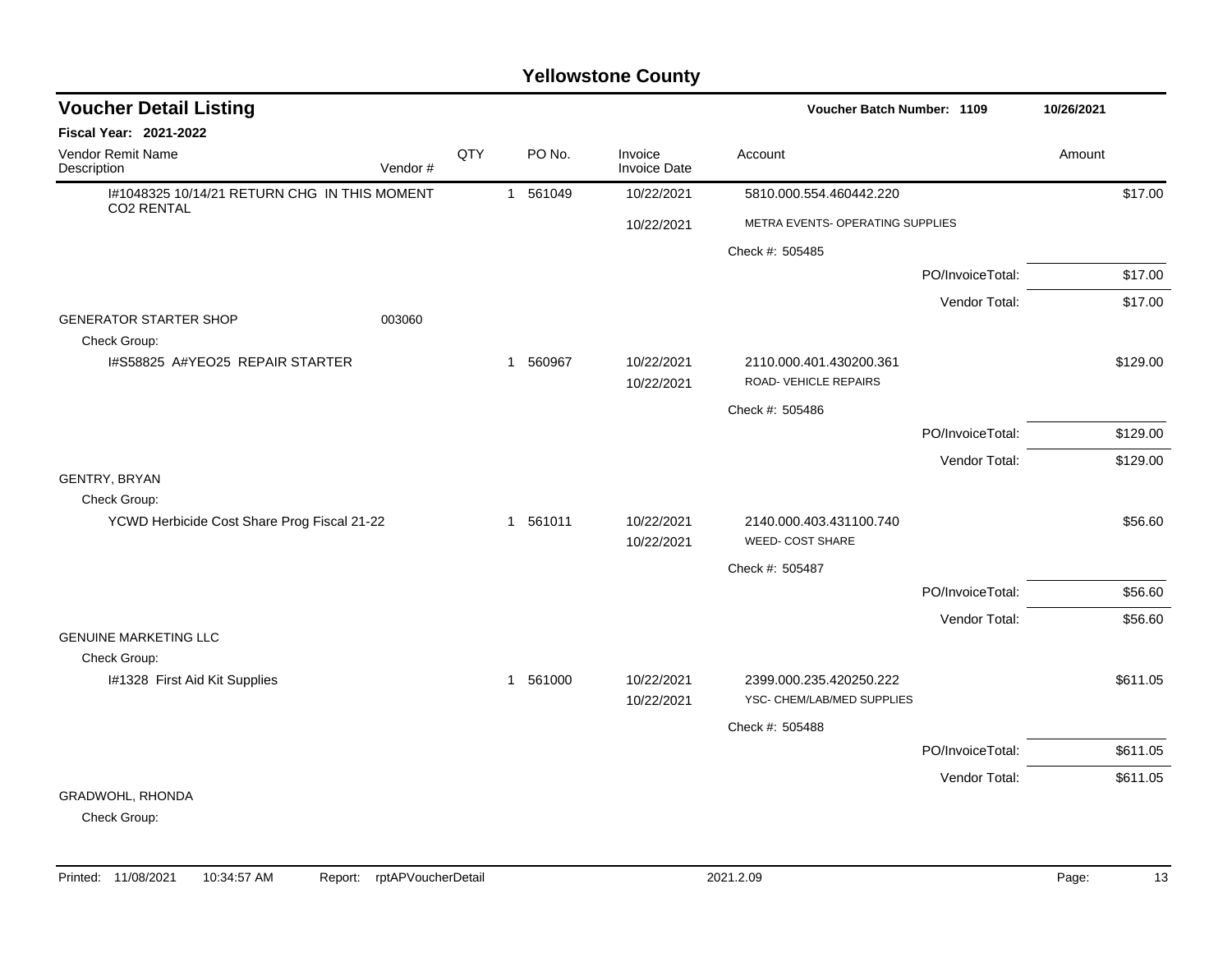| <b>Voucher Detail Listing</b><br><b>Voucher Batch Number: 1109</b> |     | 10/26/2021   |          |                                |                               |                  |             |
|--------------------------------------------------------------------|-----|--------------|----------|--------------------------------|-------------------------------|------------------|-------------|
| <b>Fiscal Year: 2021-2022</b>                                      |     |              |          |                                |                               |                  |             |
| Vendor Remit Name<br>Vendor#<br>Description                        | QTY |              | PO No.   | Invoice<br><b>Invoice Date</b> | Account                       |                  | Amount      |
| COVA BURIAL BENEFIT DOUGLAS O SCHWINDT<br>9/28/21                  |     |              | 1 561039 | 10/22/2021                     | 1000.000.199.450200.396       |                  | \$250.00    |
|                                                                    |     |              |          | 10/22/2021                     | MISC- FUNERAL EXPENSE/BURIALS |                  |             |
|                                                                    |     |              |          |                                | Check #: 505489               |                  |             |
|                                                                    |     |              |          |                                |                               | PO/InvoiceTotal: | \$250.00    |
|                                                                    |     |              |          |                                |                               | Vendor Total:    | \$250.00    |
| <b>GUARDIAN TAX MT LLC</b>                                         |     |              |          |                                |                               |                  |             |
| Check Group:                                                       |     |              |          |                                |                               |                  |             |
| A02985 Redemption (322)                                            |     |              | 1 561035 | 10/22/2021                     | 7150.000.000.021250.000       |                  | \$6,296.05  |
|                                                                    |     |              |          | 10/22/2021                     | REDEMPTION DUE TO OTHERS      |                  |             |
| D01612 Redemption (323)                                            |     | -1           | 561035   | 10/22/2021                     | 7150.000.000.021250.000       |                  | \$5,090.85  |
|                                                                    |     |              |          | 10/22/2021                     | REDEMPTION DUE TO OTHERS      |                  |             |
| A01505 Redemption (324)                                            |     | -1           | 561035   | 10/22/2021                     | 7150.000.000.021250.000       |                  | \$634.62    |
|                                                                    |     |              |          | 10/22/2021                     | REDEMPTION DUE TO OTHERS      |                  |             |
| A24181 Redemption (325)                                            |     |              | 1 561035 | 10/22/2021                     | 7150.000.000.021250.000       |                  | \$1,187.83  |
|                                                                    |     |              |          | 10/22/2021                     | REDEMPTION DUE TO OTHERS      |                  |             |
| A07819 Redemption (326)                                            |     |              | 1 561035 | 10/22/2021                     | 7150.000.000.021250.000       |                  | \$1,246.10  |
|                                                                    |     |              |          | 10/22/2021                     | REDEMPTION DUE TO OTHERS      |                  |             |
|                                                                    |     |              |          |                                | Check #: 505490               |                  |             |
|                                                                    |     |              |          |                                |                               | PO/InvoiceTotal: | \$14,455.45 |
|                                                                    |     |              |          |                                |                               | Vendor Total:    | \$14,455.45 |
| HARRIS, AARON.                                                     |     |              |          |                                |                               |                  |             |
| Check Group:                                                       |     |              |          |                                |                               |                  |             |
| PER DIEM GLOCK ARMORER CLASS 11/17-18/21<br><b>HELENA AH</b>       |     | $\mathbf{1}$ | 560997   | 10/22/2021                     | 2300.000.130.420110.370       |                  | \$59.00     |
|                                                                    |     |              |          | 10/22/2021                     | <b>ADMIN-TRAVEL</b>           |                  |             |
|                                                                    |     |              |          |                                | Check #: 505491               |                  |             |
|                                                                    |     |              |          |                                |                               | PO/InvoiceTotal: | \$59.00     |
|                                                                    |     |              |          |                                |                               | Vendor Total:    | \$59.00     |
| HOSE & RUBBER SUPPLY.                                              |     |              |          |                                |                               |                  |             |
| Check Group:                                                       |     |              |          |                                |                               |                  |             |

Printed: 11/08/2021 10:34:57 AM Report: rptAPVoucherDetail 2021.2.09 2021.2.09 Page: 14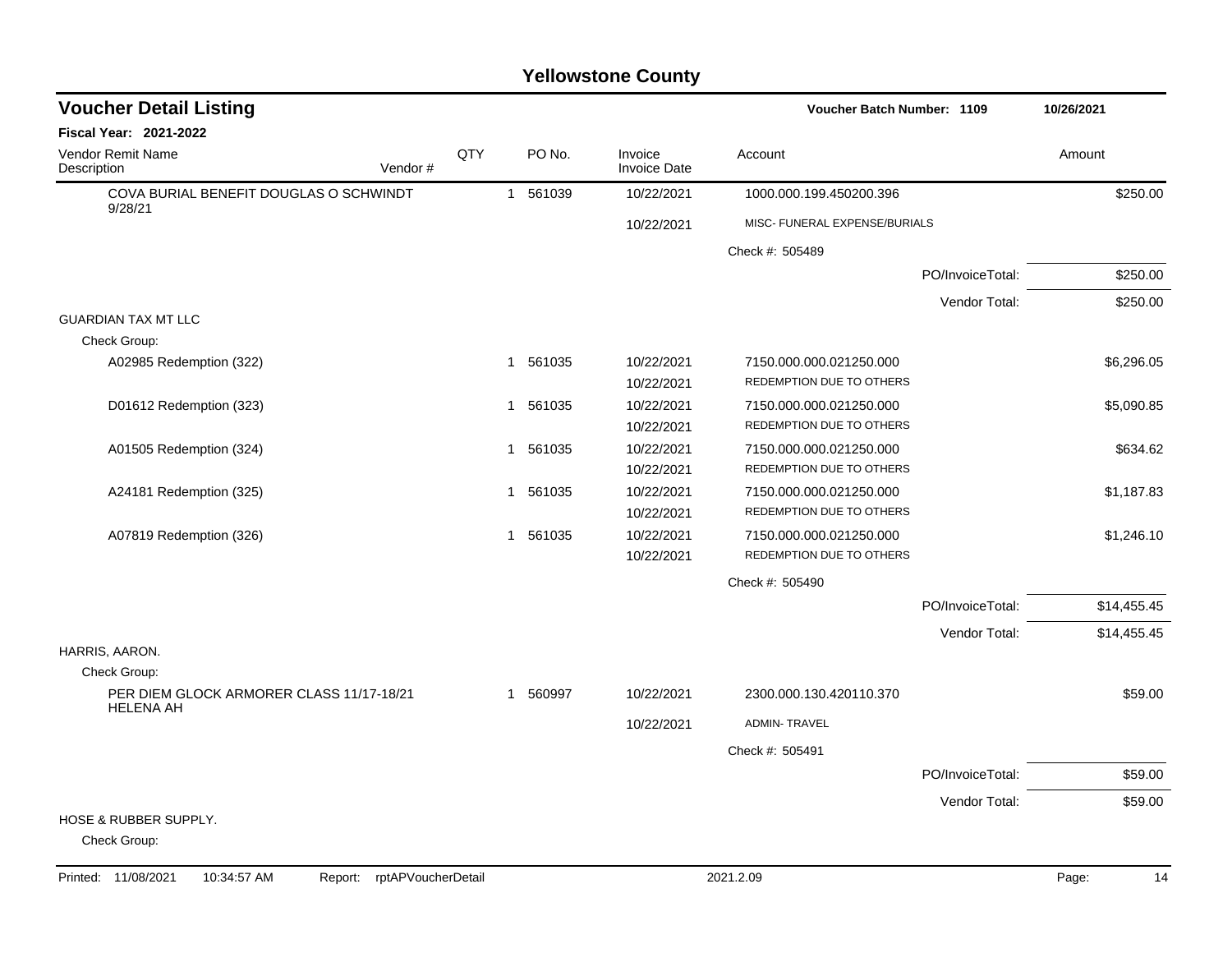| <b>Voucher Detail Listing</b>                                    |         |     |          |                                | Voucher Batch Number: 1109                                 |                  | 10/26/2021 |
|------------------------------------------------------------------|---------|-----|----------|--------------------------------|------------------------------------------------------------|------------------|------------|
| <b>Fiscal Year: 2021-2022</b>                                    |         |     |          |                                |                                                            |                  |            |
| Vendor Remit Name<br>Description                                 | Vendor# | QTY | PO No.   | Invoice<br><b>Invoice Date</b> | Account                                                    |                  | Amount     |
| I#01589808 HOSES                                                 |         |     | 1 560995 | 10/22/2021<br>10/22/2021       | 2110.000.401.430200.361<br>ROAD-VEHICLE REPAIRS            |                  | \$34.68    |
|                                                                  |         |     |          |                                | Check #: 505492                                            |                  |            |
|                                                                  |         |     |          |                                |                                                            | PO/InvoiceTotal: | \$34.68    |
|                                                                  |         |     |          |                                |                                                            | Vendor Total:    | \$34.68    |
| <b>I-STATE TRUCK CENTER INC</b>                                  |         |     |          |                                |                                                            |                  |            |
| Check Group:                                                     |         |     |          |                                |                                                            |                  |            |
| I#C251319495-01 A#11740 QUICK RELEASE VALVE<br><b>REPAIR KIT</b> |         |     | 1 560986 | 10/22/2021                     | 2110.000.401.430200.361                                    |                  | \$56.57    |
|                                                                  |         |     |          | 10/22/2021                     | ROAD- VEHICLE REPAIRS                                      |                  |            |
|                                                                  |         |     |          |                                | Check #: 505493                                            |                  |            |
|                                                                  |         |     |          |                                |                                                            | PO/InvoiceTotal: | \$56.57    |
|                                                                  |         |     |          |                                |                                                            | Vendor Total:    | \$56.57    |
| <b>J &amp; M TIRE LLC</b>                                        |         |     |          |                                |                                                            |                  |            |
| Check Group:                                                     |         |     |          |                                |                                                            |                  |            |
| I#30269; Car #170 new tires                                      |         |     | 1 561036 | 10/22/2021<br>10/22/2021       | 2300.000.137.440600.361<br>ANIMAL CONTROL- VEHICLE REPAIRS |                  | \$703.24   |
|                                                                  |         |     |          |                                | Check #: 505494                                            |                  |            |
|                                                                  |         |     |          |                                |                                                            | PO/InvoiceTotal: | \$703.24   |
|                                                                  |         |     |          |                                |                                                            |                  |            |
| JAN BARRY COURT REPORTING                                        | 020137  |     |          |                                |                                                            | Vendor Total:    | \$703.24   |
| Check Group:                                                     |         |     |          |                                |                                                            |                  |            |
| I#10/17/21; Inquest transcription 8/9-10/21                      |         |     | 1 561047 | 10/22/2021                     | 2300.000.126.420800.394                                    |                  | \$2,815.20 |
|                                                                  |         |     |          | 10/22/2021                     | <b>CORONER-WITNESS &amp; JURY FEES</b>                     |                  |            |
|                                                                  |         |     |          |                                | Check #: 505495                                            |                  |            |
|                                                                  |         |     |          |                                |                                                            | PO/InvoiceTotal: | \$2,815.20 |
|                                                                  |         |     |          |                                |                                                            | Vendor Total:    | \$2,815.20 |
| JONES, DONALD W                                                  |         |     |          |                                |                                                            |                  |            |
| Check Group:                                                     |         |     |          |                                |                                                            |                  |            |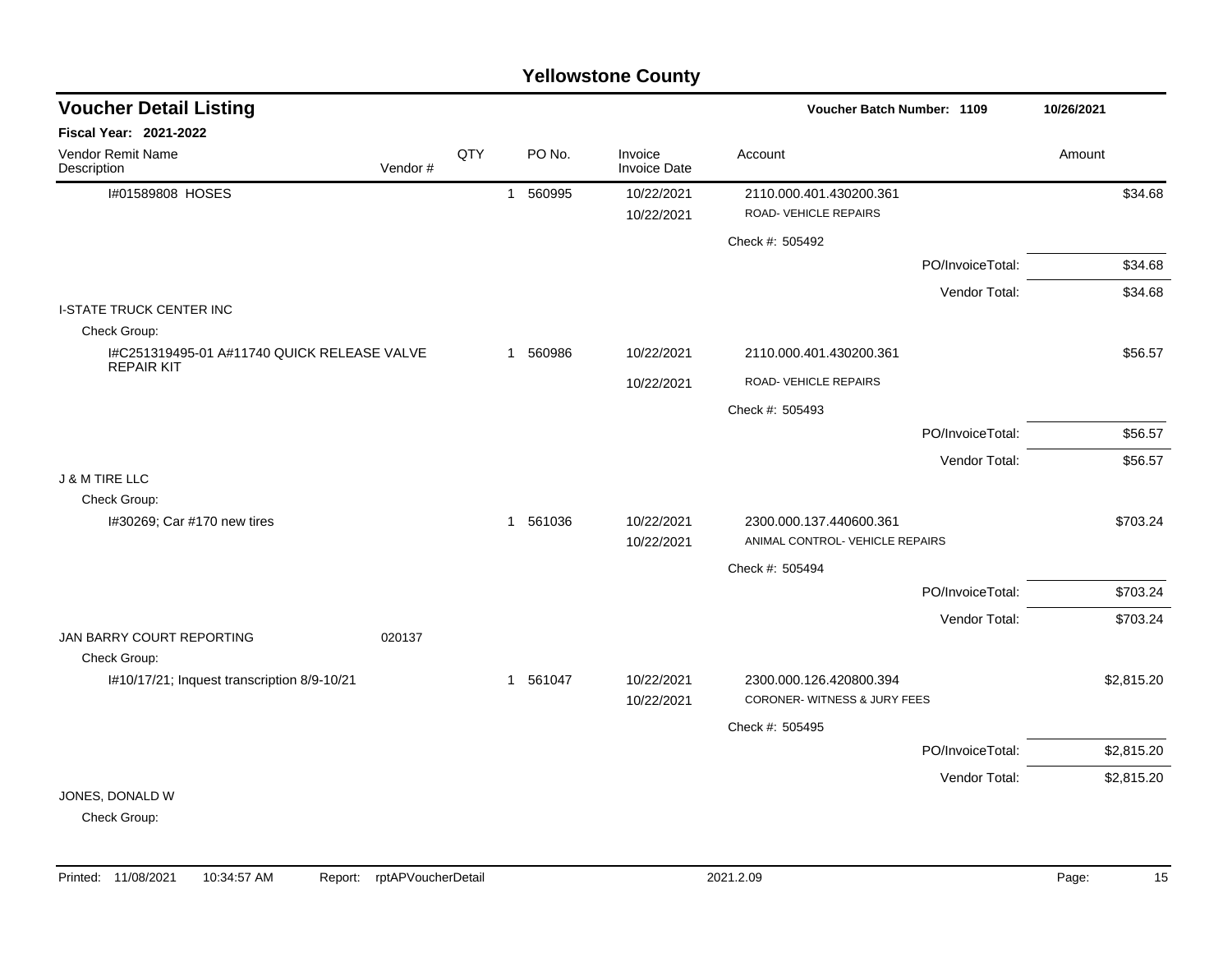| <b>Fiscal Year: 2021-2022</b><br>QTY<br><b>Vendor Remit Name</b><br>PO No.<br>Invoice<br>Account<br>Amount<br><b>Invoice Date</b><br>Description<br>Vendor#<br>2021 MACo Annual Kalispell 9/26-30/21<br>158 561037<br>10/22/2021<br>1000.000.100.410100.373<br><b>BOCC- TRAVEL JONES</b><br>10/22/2021<br>Nampa Event Center tour 9/30/21<br>811.5 561037<br>10/22/2021<br>1000.000.100.410100.373<br><b>BOCC- TRAVEL JONES</b><br>10/22/2021<br>Nampa Event Center tour 10/1-2/21<br>561037<br>10/22/2021<br>623<br>1000.000.100.410100.373<br><b>BOCC- TRAVEL JONES</b><br>10/22/2021<br>Check #: 505496 | \$88.48<br>\$430.10<br>\$348.88<br>\$867.46 |
|------------------------------------------------------------------------------------------------------------------------------------------------------------------------------------------------------------------------------------------------------------------------------------------------------------------------------------------------------------------------------------------------------------------------------------------------------------------------------------------------------------------------------------------------------------------------------------------------------------|---------------------------------------------|
|                                                                                                                                                                                                                                                                                                                                                                                                                                                                                                                                                                                                            |                                             |
|                                                                                                                                                                                                                                                                                                                                                                                                                                                                                                                                                                                                            |                                             |
|                                                                                                                                                                                                                                                                                                                                                                                                                                                                                                                                                                                                            |                                             |
|                                                                                                                                                                                                                                                                                                                                                                                                                                                                                                                                                                                                            |                                             |
|                                                                                                                                                                                                                                                                                                                                                                                                                                                                                                                                                                                                            |                                             |
|                                                                                                                                                                                                                                                                                                                                                                                                                                                                                                                                                                                                            |                                             |
| PO/InvoiceTotal:                                                                                                                                                                                                                                                                                                                                                                                                                                                                                                                                                                                           |                                             |
| Vendor Total:                                                                                                                                                                                                                                                                                                                                                                                                                                                                                                                                                                                              | \$867.46                                    |
| K2 CIVIL INC                                                                                                                                                                                                                                                                                                                                                                                                                                                                                                                                                                                               |                                             |
| Check Group:                                                                                                                                                                                                                                                                                                                                                                                                                                                                                                                                                                                               |                                             |
| 561010<br>10/22/2021<br>1#661 A#12825 3/4" GRAVEL 109.96 @ 5.65<br>2110.000.401.430200.450<br>$\mathbf 1$<br>ROAD- RAW MATERIALS- GAS TAX<br>10/22/2021                                                                                                                                                                                                                                                                                                                                                                                                                                                    | \$621.29                                    |
| 1#662 A#12825 3/4" GRAVEL 15.12 @ 5.65<br>561010<br>10/22/2021<br>$\mathbf{1}$<br>2110.000.401.430200.450<br>ROAD-RAW MATERIALS-GAS TAX<br>10/22/2021                                                                                                                                                                                                                                                                                                                                                                                                                                                      | \$85.43                                     |
| Check #: 505497                                                                                                                                                                                                                                                                                                                                                                                                                                                                                                                                                                                            |                                             |
| PO/InvoiceTotal:                                                                                                                                                                                                                                                                                                                                                                                                                                                                                                                                                                                           | \$706.72                                    |
| Vendor Total:                                                                                                                                                                                                                                                                                                                                                                                                                                                                                                                                                                                              | \$706.72                                    |
| <b>KNIFE RIVER</b>                                                                                                                                                                                                                                                                                                                                                                                                                                                                                                                                                                                         |                                             |
| Check Group:                                                                                                                                                                                                                                                                                                                                                                                                                                                                                                                                                                                               |                                             |
| 1#768595 ASPAHLT 4.08 @ 52.00<br>560987<br>10/22/2021<br>2110.000.401.430200.450<br>1<br>ROAD-RAW MATERIALS- GAS TAX<br>10/22/2021                                                                                                                                                                                                                                                                                                                                                                                                                                                                         | \$212.16                                    |
| 1#768576 1 1/2" GRAVEL 14.01 @ 5.10<br>10/22/2021<br>560987<br>2130.000.402.430244.400<br>1<br><b>BRIDGE- BUILDING MATERIALS</b><br>10/22/2021                                                                                                                                                                                                                                                                                                                                                                                                                                                             | \$71.45                                     |
| 10/22/2021<br>1#782508 ASPAHLT 14.05 @ 53.00<br>560987<br>2110.000.401.430200.450<br>1<br>ROAD- RAW MATERIALS- GAS TAX<br>10/22/2021                                                                                                                                                                                                                                                                                                                                                                                                                                                                       | \$744.65                                    |
| 1#782541 3/4" GRAVEL 1226.54 @ 6.20<br>10/22/2021<br>560987<br>2110.000.401.430200.450<br>1<br>ROAD- RAW MATERIALS- GAS TAX<br>10/22/2021                                                                                                                                                                                                                                                                                                                                                                                                                                                                  | \$7,604.56                                  |
| 1#783773 3/4" GRAVEL 1306.61 @ 6.20<br>560987<br>10/22/2021<br>2110.000.401.430200.450<br>1<br>ROAD- RAW MATERIALS- GAS TAX<br>10/22/2021                                                                                                                                                                                                                                                                                                                                                                                                                                                                  | \$8,101.01                                  |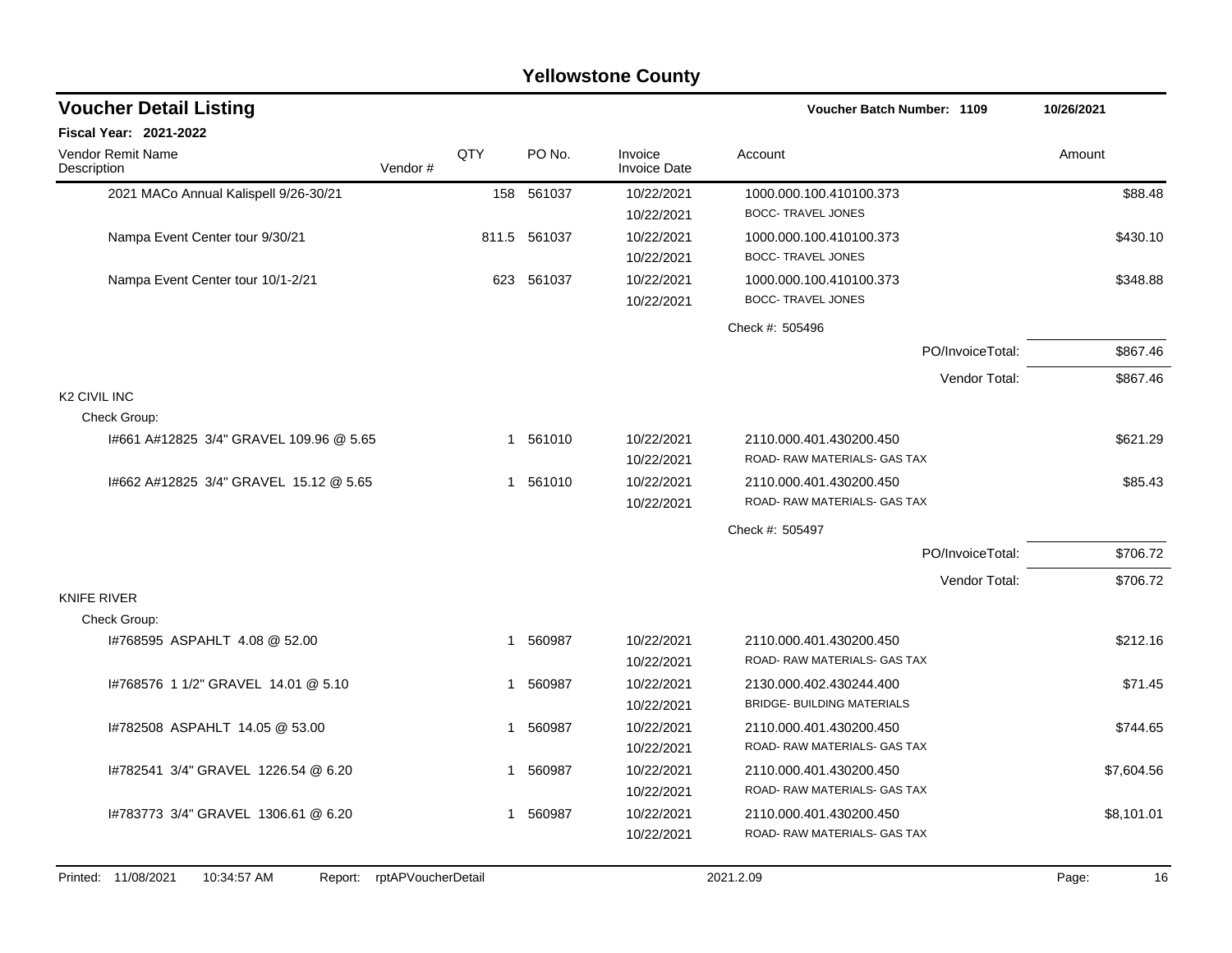|                                                                                        |                            |     |          | <b>Yellowstone County</b>      | Voucher Batch Number: 1109                              |                  | 10/26/2021  |
|----------------------------------------------------------------------------------------|----------------------------|-----|----------|--------------------------------|---------------------------------------------------------|------------------|-------------|
| <b>Voucher Detail Listing</b><br><b>Fiscal Year: 2021-2022</b>                         |                            |     |          |                                |                                                         |                  |             |
| Vendor Remit Name<br>Description                                                       | Vendor#                    | QTY | PO No.   | Invoice<br><b>Invoice Date</b> | Account                                                 |                  | Amount      |
| I#783938 ASPAHLT 2.01 @ 53.00                                                          |                            |     | 1 560987 | 10/22/2021<br>10/22/2021       | 2110.000.401.430200.450<br>ROAD- RAW MATERIALS- GAS TAX |                  | \$106.53    |
| 1#784662 ASPAHLT .62 @ 61.00                                                           |                            |     | 1 560987 | 10/22/2021<br>10/22/2021       | 2110.000.401.430200.450<br>ROAD-RAW MATERIALS- GAS TAX  |                  | \$37.82     |
|                                                                                        |                            |     |          |                                | Check #: 505498                                         |                  |             |
|                                                                                        |                            |     |          |                                |                                                         | PO/InvoiceTotal: | \$16,878.18 |
|                                                                                        |                            |     |          |                                |                                                         | Vendor Total:    | \$16,878.18 |
| <b>MEINECKE &amp; SITZ LLC</b>                                                         |                            |     |          |                                |                                                         |                  |             |
| Check Group:<br>Writ DV 12 1357<br>#21002201 Hawthorne v. Roberts Ck#373925 - Billings |                            |     | 1 561034 | 10/22/2021                     | 7151.000.000.021250.000                                 |                  | \$4.84      |
| Clinic A101-96767                                                                      |                            |     |          | 10/22/2021                     | SHERIFF WRITS & NOTICES DUE TO OTHERS                   |                  |             |
|                                                                                        |                            |     |          |                                | Check #: 505499                                         |                  |             |
|                                                                                        |                            |     |          |                                |                                                         | PO/InvoiceTotal: | \$4.84      |
|                                                                                        |                            |     |          |                                |                                                         | Vendor Total:    | \$4.84      |
| MICHELOTTI-SAWYERS MORTUARY<br>Check Group:                                            | 004190                     |     |          |                                |                                                         |                  |             |
| 10/14/21; Oversized removal bag R.B.                                                   |                            |     | 1 561014 | 10/22/2021<br>10/22/2021       | 2300.000.126.420800.202<br>CORONER- EXPENSE OF INVEST   |                  | \$75.00     |
|                                                                                        |                            |     |          |                                | Check #: 505500                                         |                  |             |
|                                                                                        |                            |     |          |                                |                                                         | PO/InvoiceTotal: | \$75.00     |
|                                                                                        |                            |     |          |                                |                                                         | Vendor Total:    | \$75.00     |
| <b>MONTANA DAKOTA UTILITIES</b>                                                        | 040762                     |     |          |                                |                                                         |                  |             |
| Check Group:                                                                           |                            |     |          |                                | 1000.000.145.411200.344                                 |                  |             |
| A#51978010000; 215 N 27TH 10/18/21                                                     |                            |     | 1 561021 | 10/22/2021<br>10/22/2021       | <b>FACILITIES- GAS</b>                                  |                  | \$2,733.29  |
| A#07162535186 MILLER BLDG 10/18/21                                                     |                            |     | 1 561021 | 10/22/2021<br>10/22/2021       | 1000.000.145.411200.344<br><b>FACILITIES- GAS</b>       |                  | \$526.18    |
|                                                                                        |                            |     |          |                                | Check #: 505501                                         |                  |             |
|                                                                                        |                            |     |          |                                |                                                         |                  |             |
| Printed: 11/08/2021<br>10:34:57 AM                                                     | Report: rptAPVoucherDetail |     |          |                                | 2021.2.09                                               |                  | Page:<br>17 |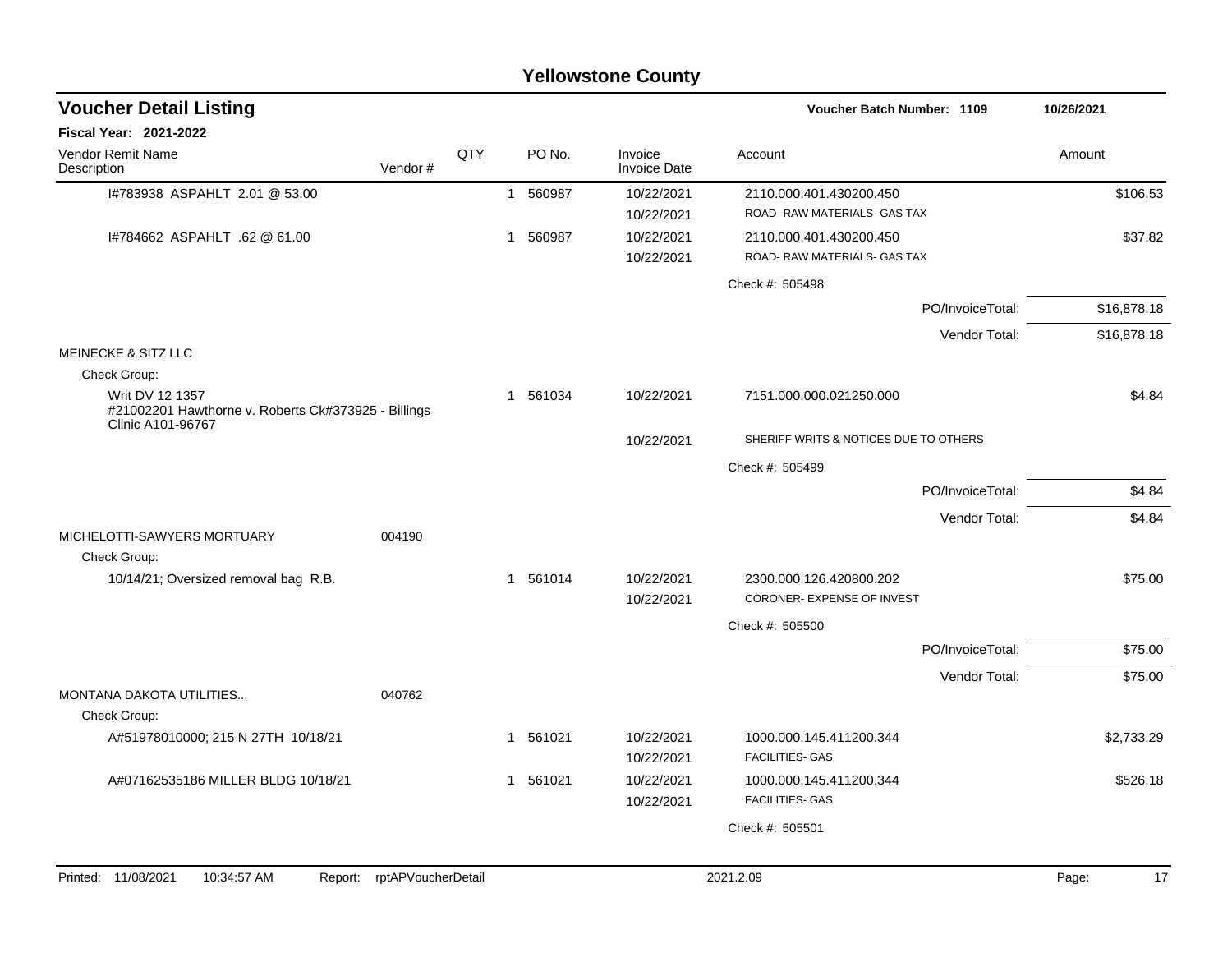| <b>Voucher Detail Listing</b><br>Voucher Batch Number: 1109 |                    |              | 10/26/2021 |                                |                                                   |                  |             |
|-------------------------------------------------------------|--------------------|--------------|------------|--------------------------------|---------------------------------------------------|------------------|-------------|
| Fiscal Year: 2021-2022                                      |                    |              |            |                                |                                                   |                  |             |
| Vendor Remit Name<br>Description                            | Vendor#            | QTY          | PO No.     | Invoice<br><b>Invoice Date</b> | Account                                           |                  | Amount      |
|                                                             |                    |              |            |                                |                                                   | PO/InvoiceTotal: | \$3,259.47  |
|                                                             |                    |              |            |                                |                                                   | Vendor Total:    | \$3,259.47  |
| MONTANA MOBILE DOCUMENT SHREDDING INC<br>Check Group:       |                    |              |            |                                |                                                   |                  |             |
| I#63814; Shredding 10/20/21                                 |                    | 251          | 561030     | 10/22/2021<br>10/22/2021       | 2300.000.135.420180.399<br>MISC- CONTRACT SERVICE |                  | \$47.69     |
|                                                             |                    |              |            |                                | Check #: 505502                                   |                  |             |
|                                                             |                    |              |            |                                |                                                   | PO/InvoiceTotal: | \$47.69     |
|                                                             |                    |              |            |                                |                                                   | Vendor Total:    | \$47.69     |
| <b>MONTANA TIRE</b>                                         |                    |              |            |                                |                                                   |                  |             |
| Check Group:                                                |                    |              |            |                                |                                                   |                  |             |
| I#1-104676 TIRE INVENTORY                                   |                    | $\mathbf{1}$ | 560991     | 10/22/2021<br>10/22/2021       | 2110.000.401.430200.361<br>ROAD-VEHICLE REPAIRS   |                  | \$1,073.92  |
|                                                             |                    |              |            |                                | Check #: 505503                                   |                  |             |
|                                                             |                    |              |            |                                |                                                   | PO/InvoiceTotal: | \$1,073.92  |
|                                                             |                    |              |            |                                |                                                   | Vendor Total:    | \$1,073.92  |
| <b>NAPA AUTO PARTS</b>                                      | 020015             |              |            |                                |                                                   |                  |             |
| Check Group:                                                |                    |              |            |                                |                                                   |                  |             |
| I#3977-00-344211 WIPER BLADES                               |                    | -1           | 560960     | 10/22/2021                     | 2110.000.401.430200.361                           |                  | \$75.44     |
|                                                             |                    |              |            | 10/22/2021                     | ROAD-VEHICLE REPAIRS                              |                  |             |
| I#3977-00-342283 LIGHTS, WIPER BLADES, TAPE,<br><b>WIRE</b> |                    |              | 1 560960   | 10/22/2021                     | 2110.000.401.430200.361                           |                  | \$317.57    |
|                                                             |                    |              |            | 10/22/2021                     | ROAD-VEHICLE REPAIRS                              |                  |             |
| I#3977-00-343723 ALARM                                      |                    | $\mathbf{1}$ | 560960     | 10/22/2021                     | 2110.000.401.430200.361                           |                  | \$290.04    |
|                                                             |                    |              |            | 10/22/2021                     | ROAD-VEHICLE REPAIRS                              |                  |             |
| I#3977-00-342263 ACTUATOR                                   |                    |              | 1 560960   | 10/22/2021                     | 2110.000.401.430200.361                           |                  | \$38.94     |
|                                                             |                    |              |            | 10/22/2021                     | ROAD-VEHICLE REPAIRS                              |                  |             |
| I#3977-00-339083 COOLER                                     |                    |              | 1 560960   | 10/22/2021                     | 2110.000.401.430200.361                           |                  | \$284.89    |
|                                                             |                    |              |            | 10/22/2021                     | ROAD-VEHICLE REPAIRS                              |                  |             |
|                                                             |                    |              |            |                                | Check #: 505504                                   |                  |             |
|                                                             |                    |              |            |                                |                                                   |                  |             |
| Printed: 11/08/2021<br>10:34:57 AM<br>Report:               | rptAPVoucherDetail |              |            |                                | 2021.2.09                                         |                  | Page:<br>18 |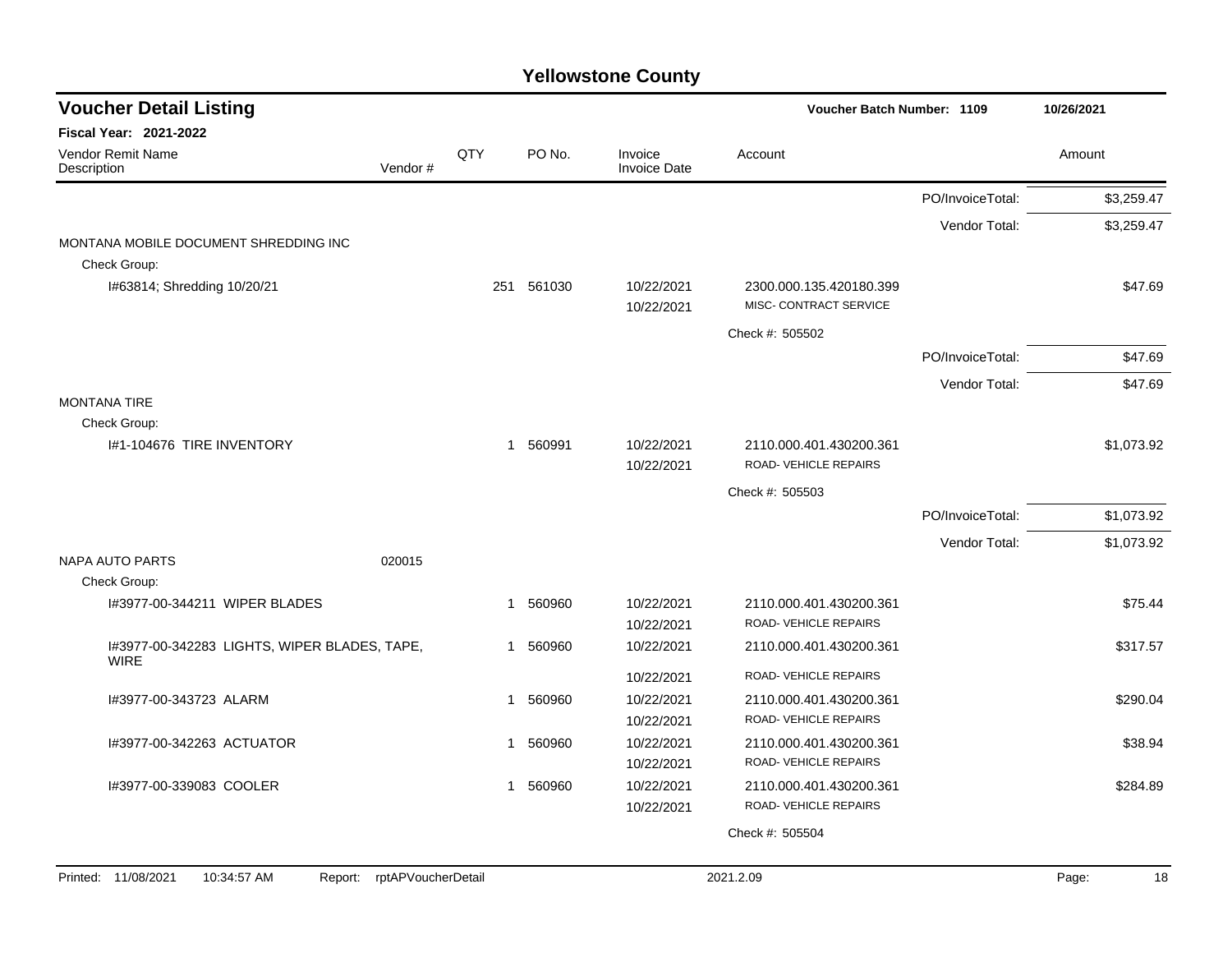| <b>Voucher Detail Listing</b>                                    |         |             |        |                                | Voucher Batch Number: 1109                                           |                  | 10/26/2021  |
|------------------------------------------------------------------|---------|-------------|--------|--------------------------------|----------------------------------------------------------------------|------------------|-------------|
| Fiscal Year: 2021-2022                                           |         |             |        |                                |                                                                      |                  |             |
| <b>Vendor Remit Name</b><br>Description                          | Vendor# | QTY         | PO No. | Invoice<br><b>Invoice Date</b> | Account                                                              |                  | Amount      |
|                                                                  |         |             |        |                                |                                                                      | PO/InvoiceTotal: | \$1,006.88  |
| Check Group:                                                     |         |             |        |                                |                                                                      |                  |             |
| 1#4124-00-207762 10/4/21 HOSE REEL                               |         | $\mathbf 1$ | 561041 | 10/22/2021<br>10/22/2021       | 5810.000.552.460442.220<br>METRA FACILITIES- OPERATING SUPPLIES      |                  | \$279.00    |
| I#4124-00-207762 10/4/21 SHOP SUPPLIES                           |         | 1           | 561041 | 10/22/2021<br>10/22/2021       | 5810.000.552.460442.230<br>METRA FACILITIES- REPAIR & MAINT SUPPLIES |                  | \$72.83     |
|                                                                  |         |             |        |                                | Check #: 505504                                                      |                  |             |
|                                                                  |         |             |        |                                |                                                                      | PO/InvoiceTotal: | \$351.83    |
|                                                                  |         |             |        |                                |                                                                      | Vendor Total:    | \$1,358.71  |
| NORTHWESTERN ENERGY<br>Check Group:                              | 045035  |             |        |                                |                                                                      |                  |             |
| A#0997065-8 6400 HESPER 9/29/21                                  |         | 1           | 560980 | 10/22/2021<br>10/22/2021       | 2110.000.401.430260.341<br>ROAD- ELECTRICITY                         |                  | \$9.69      |
| A#1454585-9 7168 HESPER RD 9/29/21                               |         | 1           | 560980 | 10/22/2021<br>10/22/2021       | 2110.000.401.430260.341<br>ROAD- ELECTRICITY                         |                  | \$11.97     |
| A#0599794-5 1597 Yellowstone Riv Rd 10/5/21                      |         | 1           | 560980 | 10/22/2021<br>10/22/2021       | 2110.000.401.430260.341<br><b>ROAD- ELECTRICITY</b>                  |                  | \$12.53     |
|                                                                  |         |             |        |                                | Check #: 505505                                                      |                  |             |
|                                                                  |         |             |        |                                |                                                                      | PO/InvoiceTotal: | \$34.19     |
| Check Group:                                                     |         |             |        |                                |                                                                      |                  |             |
| A#0241256-7 3165 KING AVE E 10/15/21                             |         | 1           | 561020 | 10/22/2021<br>10/22/2021       | 2300.000.146.411200.341<br><b>FACILITIES JAIL- ELECTRICITY</b>       |                  | \$21,192.72 |
|                                                                  |         |             |        |                                | Check #: 505505                                                      |                  |             |
|                                                                  |         |             |        |                                |                                                                      | PO/InvoiceTotal: | \$21,192.72 |
|                                                                  |         |             |        |                                |                                                                      | Vendor Total:    | \$21,226.91 |
| O'DONNELL, KENT                                                  | 039533  |             |        |                                |                                                                      |                  |             |
| Check Group:                                                     |         |             |        |                                |                                                                      |                  |             |
| PER DIEM GLOCK ARMORER CLASS 11/17-18/21<br><b>HELENA KO</b>     |         | 1           | 560976 | 10/22/2021                     | 2300.000.130.420110.370                                              |                  | \$59.00     |
|                                                                  |         |             |        | 10/22/2021                     | <b>ADMIN-TRAVEL</b>                                                  |                  |             |
| 10:34:57 AM<br>Report: rptAPVoucherDetail<br>Printed: 11/08/2021 |         |             |        |                                | 2021.2.09                                                            |                  | Page:<br>19 |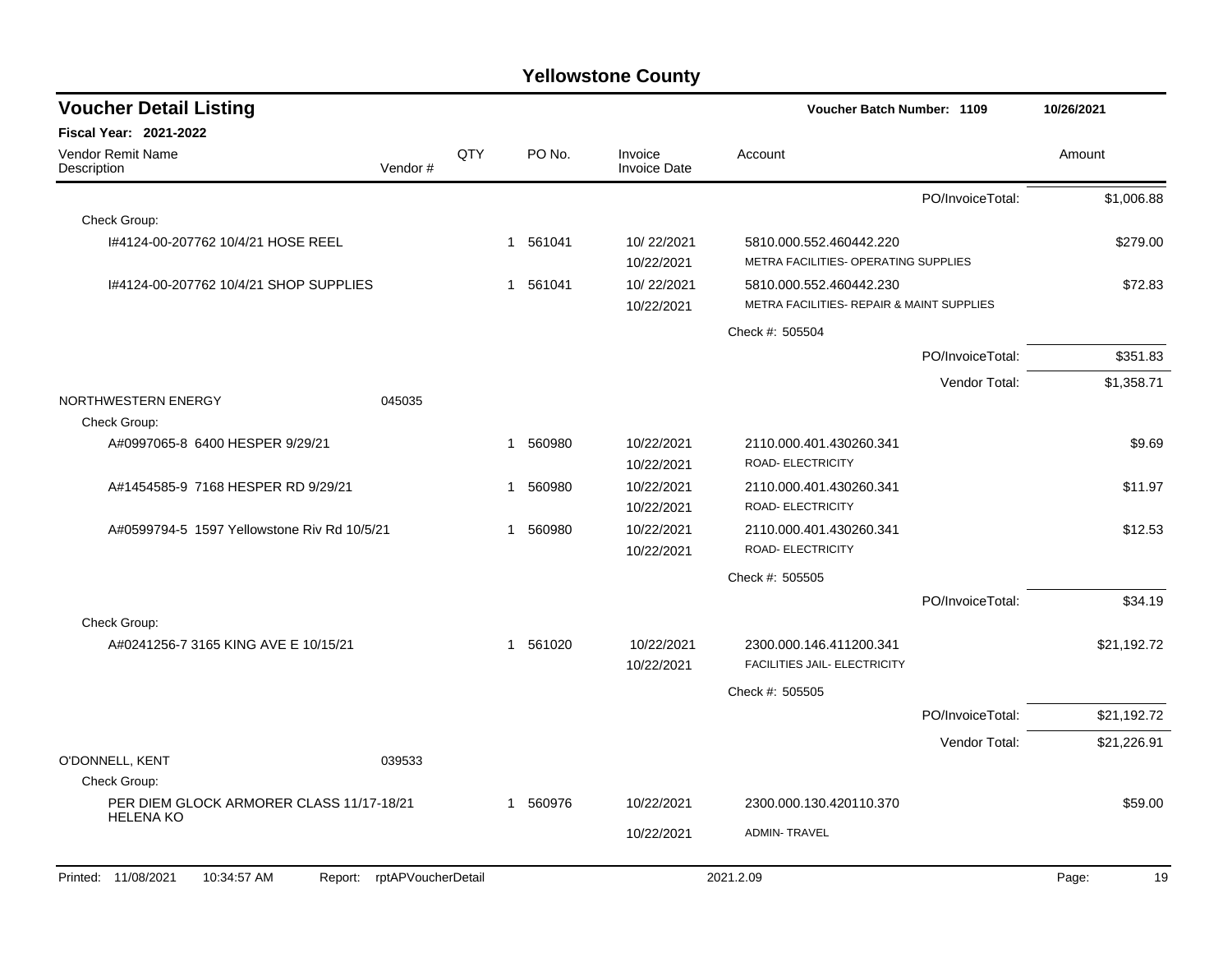| <b>Voucher Detail Listing</b>                                |                               |     |                        |                                | Voucher Batch Number: 1109            |                  | 10/26/2021  |
|--------------------------------------------------------------|-------------------------------|-----|------------------------|--------------------------------|---------------------------------------|------------------|-------------|
| <b>Fiscal Year: 2021-2022</b>                                |                               |     |                        |                                |                                       |                  |             |
| <b>Vendor Remit Name</b><br>Description                      | Vendor#                       | QTY | PO No.                 | Invoice<br><b>Invoice Date</b> | Account                               |                  | Amount      |
|                                                              |                               |     |                        |                                | Check #: 505506                       |                  |             |
|                                                              |                               |     |                        |                                |                                       | PO/InvoiceTotal: | \$59.00     |
|                                                              |                               |     |                        |                                |                                       | Vendor Total:    | \$59.00     |
| O'REILLY AUTOMOTIVE INC                                      |                               |     |                        |                                |                                       |                  |             |
| Check Group:                                                 |                               |     |                        |                                |                                       |                  |             |
| 1#1548-182220 A#565174 AIR BRAKE HOSE                        |                               |     | 560984<br>$\mathbf{1}$ | 10/22/2021                     | 2110.000.401.430200.361               |                  | \$86.84     |
|                                                              |                               |     |                        | 10/22/2021                     | ROAD-VEHICLE REPAIRS                  |                  |             |
| I#1548-182172 A#565174 FLEET RUNNER                          |                               |     | 560984<br>1            | 10/22/2021                     | 2110.000.401.430200.361               |                  | \$8.51      |
|                                                              |                               |     |                        | 10/22/2021                     | ROAD-VEHICLE REPAIRS                  |                  |             |
| I#1548-183084 A#565174 REGULATOR, SENSOR                     |                               |     | 560984<br>$\mathbf 1$  | 10/22/2021                     | 2130.000.402.430244.361               |                  | \$357.72    |
|                                                              |                               |     |                        | 10/22/2021                     | <b>BRIDGE- VEHICLE REPAIRS</b>        |                  |             |
| I#1548-181185 A#565174 TURBO REMAN, CORE,<br><b>MANIFOLD</b> |                               |     | 560984<br>$\mathbf{1}$ | 10/22/2021                     | 2110.000.401.430200.361               |                  | \$1,571.76  |
|                                                              |                               |     |                        | 10/22/2021                     | ROAD-VEHICLE REPAIRS                  |                  |             |
| 1#1548-180317 A#565174 EGR VALVE                             |                               |     | 560984<br>$\mathbf{1}$ | 10/22/2021                     | 2110.000.401.430200.361               |                  | \$391.63    |
|                                                              |                               |     |                        | 10/22/2021                     | ROAD-VEHICLE REPAIRS                  |                  |             |
| 2% DISCOUNT                                                  |                               |     | 560984<br>$\mathbf{1}$ | 10/22/2021                     | 2110.000.401.430200.361               |                  | (\$41.17)   |
|                                                              |                               |     |                        | 10/22/2021                     | ROAD-VEHICLE REPAIRS                  |                  |             |
| 2% DISCOUNT                                                  |                               |     | 1 560984               | 10/22/2021                     | 2130.000.402.430244.361               |                  | (\$7.15)    |
|                                                              |                               |     |                        | 10/22/2021                     | <b>BRIDGE- VEHICLE REPAIRS</b>        |                  |             |
|                                                              |                               |     |                        |                                | Check #: 505507                       |                  |             |
|                                                              |                               |     |                        |                                |                                       | PO/InvoiceTotal: | \$2,368.14  |
|                                                              |                               |     |                        |                                |                                       | Vendor Total:    | \$2,368.14  |
| <b>OASIS SPRINKLER SYSTEMS</b>                               | 022300                        |     |                        |                                |                                       |                  |             |
| Check Group:                                                 |                               |     |                        |                                |                                       |                  |             |
| I#617 Winterizing Sprinklers                                 |                               |     | 1 560783               | 10/25/2021                     | 2561.000.000.460430.362               |                  | \$75.00     |
|                                                              |                               |     |                        | 10/25/2021                     | RSID 634M HARRIS PARK MAINT & REPAIRS |                  |             |
|                                                              |                               |     |                        |                                | Check #: 505508                       |                  |             |
|                                                              |                               |     |                        |                                |                                       | PO/InvoiceTotal: | \$75.00     |
|                                                              |                               |     |                        |                                |                                       | Vendor Total:    | \$75.00     |
| OFFICE DEPOT BUSINESS ACCOUNT                                |                               |     |                        |                                |                                       |                  |             |
| Printed: 11/08/2021<br>10:34:57 AM                           | rptAPVoucherDetail<br>Report: |     |                        |                                | 2021.2.09                             |                  | 20<br>Page: |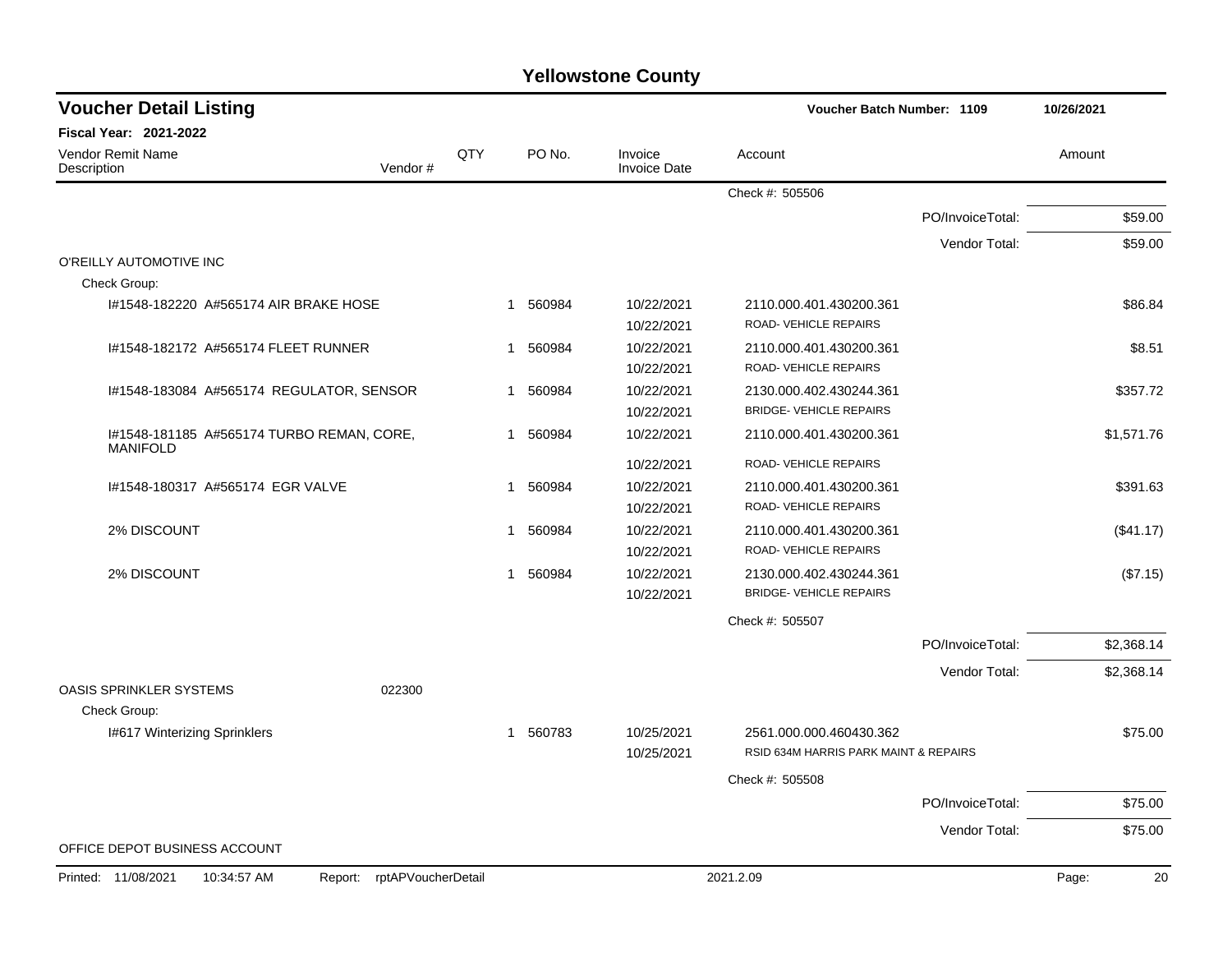| <b>Voucher Detail Listing</b>                  |         |     |             |          |                                |                                                      | Voucher Batch Number: 1109 |            |  |
|------------------------------------------------|---------|-----|-------------|----------|--------------------------------|------------------------------------------------------|----------------------------|------------|--|
| Fiscal Year: 2021-2022                         |         |     |             |          |                                |                                                      |                            |            |  |
| Vendor Remit Name<br>Description               | Vendor# | QTY |             | PO No.   | Invoice<br><b>Invoice Date</b> | Account                                              |                            | Amount     |  |
| Check Group:                                   |         |     |             |          |                                |                                                      |                            |            |  |
| A#601116005100976 1#14924551 9/13/21 MAP       |         |     |             | 1 561055 | 10/22/2021<br>10/22/2021       | 5810.000.555.460442.320<br>METRA MARKETING- PRINTING |                            | \$5.89     |  |
| A#601116005100976 #14949421 9/17/21 LUKE COMBS |         |     |             | 1 561055 | 10/22/2021                     | 5810.000.554.460442.220                              |                            | \$341.39   |  |
| SIGNS, COPIES                                  |         |     |             |          | 10/22/2021                     | METRA EVENTS- OPERATING SUPPLIES                     |                            |            |  |
|                                                |         |     |             |          |                                | Check #: 505509                                      |                            |            |  |
|                                                |         |     |             |          |                                |                                                      | PO/InvoiceTotal:           | \$347.28   |  |
|                                                |         |     |             |          |                                |                                                      | Vendor Total:              | \$347.28   |  |
| PETERSON QUALITY OFFICE<br>Check Group:        | 004980  |     |             |          |                                |                                                      |                            |            |  |
| I#211018-I019 A#972901 10/18/21                |         |     |             | 1 560970 | 10/22/2021<br>10/22/2021       | 2399.000.235.420250.210<br>YSC- OFFICE SUPPLIES      |                            | \$18.11    |  |
|                                                |         |     |             |          |                                | Check #: 505510                                      |                            |            |  |
|                                                |         |     |             |          |                                |                                                      | PO/InvoiceTotal:           | \$18.11    |  |
|                                                |         |     |             |          |                                |                                                      | Vendor Total:              | \$18.11    |  |
| POWERPLAN OIB                                  | 045339  |     |             |          |                                |                                                      |                            |            |  |
| Check Group:                                   |         |     |             |          |                                |                                                      |                            |            |  |
| I#P8389912 A#7787006 DEF                       |         |     | $\mathbf 1$ | 560961   | 10/22/2021<br>10/22/2021       | 2110.000.401.430200.361<br>ROAD-VEHICLE REPAIRS      |                            | \$462.00   |  |
| I#P8353312 A#7787006 TOOTH, LOCK               |         |     |             | 1 560961 | 10/22/2021<br>10/22/2021       | 2110.000.401.430200.361<br>ROAD-VEHICLE REPAIRS      |                            | \$819.68   |  |
|                                                |         |     |             |          |                                | Check #: 505511                                      |                            |            |  |
|                                                |         |     |             |          |                                |                                                      | PO/InvoiceTotal:           | \$1,281.68 |  |
|                                                |         |     |             |          |                                |                                                      | Vendor Total:              | \$1,281.68 |  |
| PUBLIC UTILITIES                               | 005150  |     |             |          |                                |                                                      |                            |            |  |
| Check Group:                                   |         |     |             |          |                                |                                                      |                            |            |  |
| A#109064 413 S 27th St 10/14/21                |         |     |             | 1 560971 | 10/22/2021<br>10/22/2021       | 2399.000.235.420250.342<br>YSC-WATER/LANDFILL        |                            | \$441.72   |  |
|                                                |         |     |             |          |                                |                                                      |                            |            |  |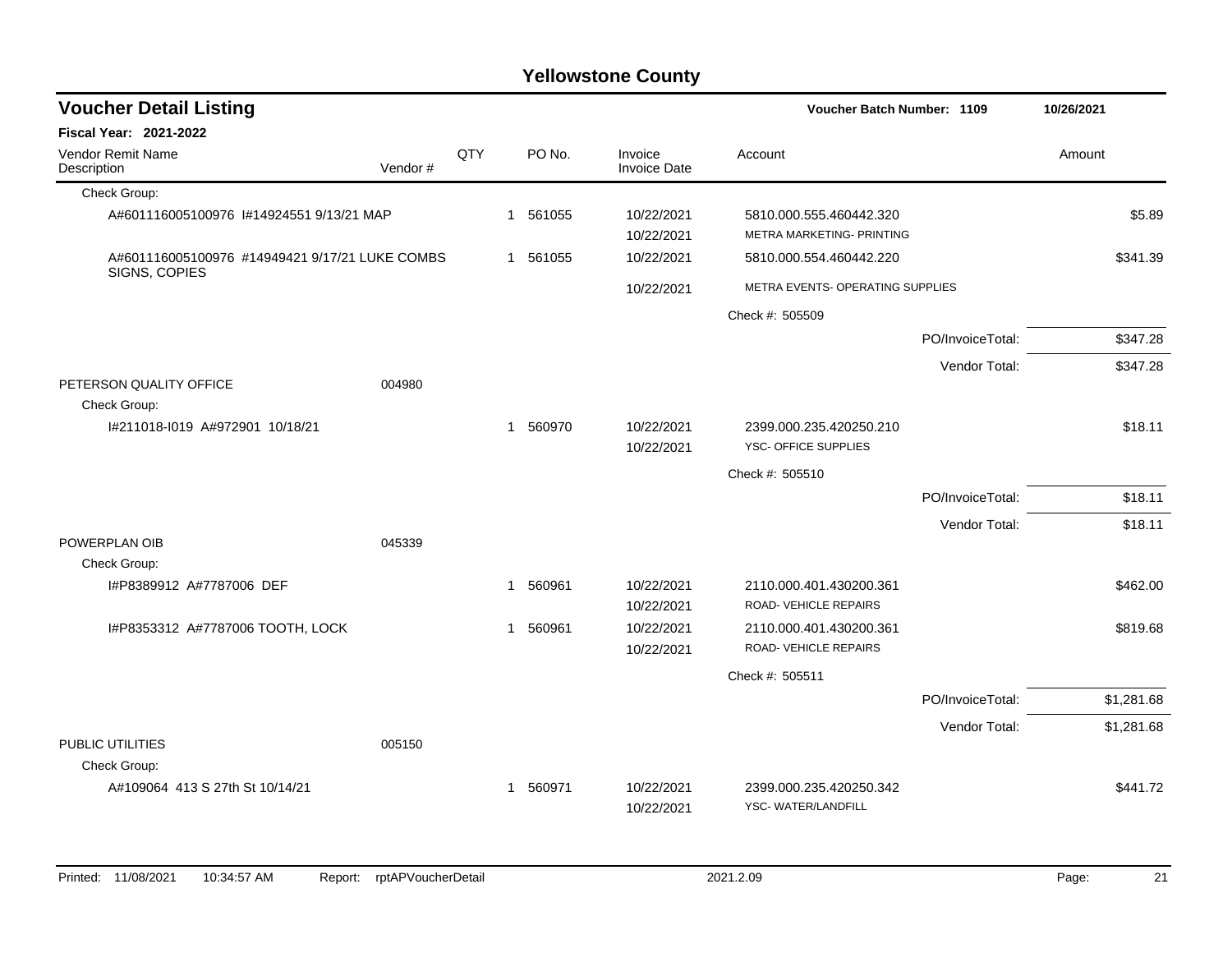| <b>Yellowstone County</b>                                        |         |     |   |          |                                |                                                 |                  |             |  |  |  |  |
|------------------------------------------------------------------|---------|-----|---|----------|--------------------------------|-------------------------------------------------|------------------|-------------|--|--|--|--|
| <b>Voucher Detail Listing</b>                                    |         |     |   |          |                                | <b>Voucher Batch Number: 1109</b>               |                  | 10/26/2021  |  |  |  |  |
| Fiscal Year: 2021-2022                                           |         |     |   |          |                                |                                                 |                  |             |  |  |  |  |
| Vendor Remit Name<br>Description                                 | Vendor# | QTY |   | PO No.   | Invoice<br><b>Invoice Date</b> | Account                                         |                  | Amount      |  |  |  |  |
| A#109113 410 S 26th St 10/14/21                                  |         |     |   | 1 560971 | 10/22/2021<br>10/22/2021       | 2399.000.235.420250.342<br>YSC- WATER/LANDFILL  |                  | \$611.56    |  |  |  |  |
| A#109114 407 S 27th St 10/14/21                                  |         |     | 1 | 560971   | 10/22/2021<br>10/22/2021       | 2399.000.235.420250.342<br>YSC-WATER/LANDFILL   |                  | \$39.04     |  |  |  |  |
|                                                                  |         |     |   |          |                                | Check #: 505512                                 |                  |             |  |  |  |  |
|                                                                  |         |     |   |          |                                |                                                 | PO/InvoiceTotal: | \$1,092.32  |  |  |  |  |
| Check Group:                                                     |         |     |   |          |                                |                                                 |                  |             |  |  |  |  |
| A#241023 Payne bldg. 10/14/21                                    |         |     |   | 1 561015 | 10/22/2021<br>10/22/2021       | 2300.000.135.420180.342<br><b>MISC-WATER</b>    |                  | \$359.46    |  |  |  |  |
|                                                                  |         |     |   |          |                                | Check #: 505512                                 |                  |             |  |  |  |  |
|                                                                  |         |     |   |          |                                |                                                 | PO/InvoiceTotal: | \$359.46    |  |  |  |  |
|                                                                  |         |     |   |          |                                |                                                 | Vendor Total:    | \$1,451.78  |  |  |  |  |
| PURCELL TIRE CO                                                  |         |     |   |          |                                |                                                 |                  |             |  |  |  |  |
| Check Group:                                                     |         |     |   |          |                                |                                                 |                  |             |  |  |  |  |
| I#31205085 A#3120189 FLAT REPAIR                                 |         |     |   | 561009   | 10/22/2021<br>10/22/2021       | 2110.000.401.430200.361<br>ROAD-VEHICLE REPAIRS |                  | \$74.90     |  |  |  |  |
| I#31204952 A#3120189 MOUNT                                       |         |     | 1 | 561009   | 10/22/2021                     | 2130.000.402.430244.361                         |                  | \$32.10     |  |  |  |  |
|                                                                  |         |     |   |          | 10/22/2021                     | <b>BRIDGE- VEHICLE REPAIRS</b>                  |                  |             |  |  |  |  |
|                                                                  |         |     |   |          |                                | Check #: 505513                                 |                  |             |  |  |  |  |
|                                                                  |         |     |   |          |                                |                                                 | PO/InvoiceTotal: | \$107.00    |  |  |  |  |
|                                                                  |         |     |   |          |                                |                                                 | Vendor Total:    | \$107.00    |  |  |  |  |
| RIMROCK STAGEHAND INC                                            |         |     |   |          |                                |                                                 |                  |             |  |  |  |  |
| Check Group:                                                     |         |     |   |          |                                |                                                 |                  |             |  |  |  |  |
| I#202490 10/18/21 NILE PREP/TEAM ROPING TEAR<br><b>DOWN</b>      |         |     |   | 1 561053 | 10/22/2021                     | 5810.000.554.460442.398                         |                  | \$21,069.10 |  |  |  |  |
|                                                                  |         |     |   |          | 10/22/2021                     | METRA EVENTS-VARIABLE CONTRACT SERVICES         |                  |             |  |  |  |  |
| I#202495 10/19/21 HANG SIGNS FOR NILE                            |         |     |   | 1 561053 | 10/22/2021                     | 5810.000.554.460442.398                         |                  | \$148.20    |  |  |  |  |
|                                                                  |         |     |   |          | 10/22/2021                     | METRA EVENTS-VARIABLE CONTRACT SERVICES         |                  |             |  |  |  |  |
| I#202497 10/19/21 NILE RIGGING                                   |         |     |   | 1 561053 | 10/22/2021                     | 5810.000.554.460442.398                         |                  | \$1,401.40  |  |  |  |  |
|                                                                  |         |     |   |          | 10/22/2021                     | METRA EVENTS-VARIABLE CONTRACT SERVICES         |                  |             |  |  |  |  |
|                                                                  |         |     |   |          |                                |                                                 |                  |             |  |  |  |  |
| Printed: 11/08/2021<br>Report: rptAPVoucherDetail<br>10:34:57 AM |         |     |   |          |                                | 2021.2.09                                       |                  | Page:<br>22 |  |  |  |  |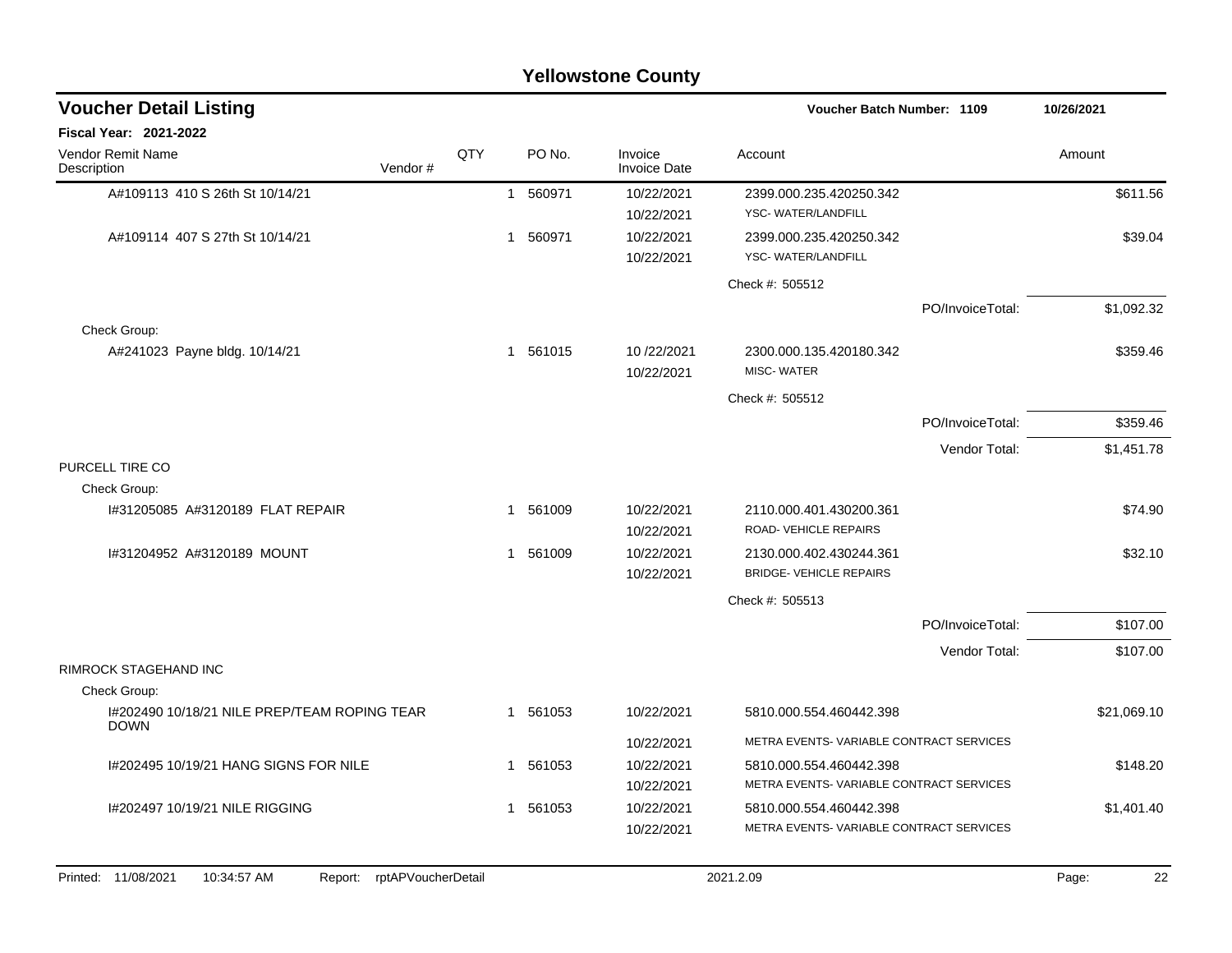| <b>Voucher Detail Listing</b>                                                  |     |          |                                |                                                      | Voucher Batch Number: 1109 |             |  |
|--------------------------------------------------------------------------------|-----|----------|--------------------------------|------------------------------------------------------|----------------------------|-------------|--|
| <b>Fiscal Year: 2021-2022</b>                                                  |     |          |                                |                                                      |                            |             |  |
| <b>Vendor Remit Name</b><br>Description<br>Vendor#                             | QTY | PO No.   | Invoice<br><b>Invoice Date</b> | Account                                              |                            | Amount      |  |
| I#202498 10/19/21 RIGGING FOR IN THIS MOMENT &<br><b>BARE KNUCKLE FIGHTS</b>   |     | 1 561053 | 10/22/2021                     | 5810.000.554.460442.398                              |                            | \$364.00    |  |
|                                                                                |     |          | 10/22/2021                     | METRA EVENTS-VARIABLE CONTRACT SERVICES              |                            |             |  |
|                                                                                |     |          |                                | Check #: 505514                                      |                            |             |  |
|                                                                                |     |          |                                |                                                      | PO/InvoiceTotal:           | \$22,982.70 |  |
|                                                                                |     |          |                                |                                                      | Vendor Total:              | \$22,982.70 |  |
| <b>S BAR S SUPPLY</b><br>005535                                                |     |          |                                |                                                      |                            |             |  |
| Check Group:                                                                   |     |          |                                |                                                      |                            |             |  |
| I#S10000075131 LUMBER 10/13/21                                                 |     | 1 560972 | 10/22/2021<br>10/22/2021       | 2110.000.401.430200.361<br>ROAD- VEHICLE REPAIRS     |                            | \$50.76     |  |
|                                                                                |     |          |                                | Check #: 505515                                      |                            |             |  |
|                                                                                |     |          |                                |                                                      | PO/InvoiceTotal:           | \$50.76     |  |
|                                                                                |     |          |                                |                                                      | Vendor Total:              | \$50.76     |  |
| <b>SANDERSON STEWART</b>                                                       |     |          |                                |                                                      |                            |             |  |
| Check Group:                                                                   |     |          |                                |                                                      |                            |             |  |
| 1#50789 PROJECT 21001.01 IMPACT FEE                                            |     | 1 560989 | 10/22/2021<br>10/22/2021       | 2110.000.401.430200.354<br>ROAD- ENGINEERING/TESTING |                            | \$872.51    |  |
|                                                                                |     |          |                                | Check #: 505516                                      |                            |             |  |
|                                                                                |     |          |                                |                                                      | PO/InvoiceTotal:           | \$872.51    |  |
|                                                                                |     |          |                                |                                                      | Vendor Total:              | \$872.51    |  |
| SAYE, PAULA                                                                    |     |          |                                |                                                      |                            |             |  |
| Check Group:                                                                   |     |          |                                |                                                      |                            |             |  |
| Writ DR 17 06<br>#21002299 Easley v. Easley Ck. #76788 - S Bar S<br>A101-96766 |     | 1 561038 | 10/22/2021                     | 7151.000.000.021250.000                              |                            | \$316.92    |  |
|                                                                                |     |          | 10/22/2021                     | SHERIFF WRITS & NOTICES DUE TO OTHERS                |                            |             |  |
|                                                                                |     |          |                                | Check #: 505517                                      |                            |             |  |
|                                                                                |     |          |                                |                                                      | PO/InvoiceTotal:           | \$316.92    |  |
|                                                                                |     |          |                                |                                                      | Vendor Total:              | \$316.92    |  |
| SMITH FUNERAL CHAPEL<br>005690<br>Check Group:                                 |     |          |                                |                                                      |                            |             |  |
| rptAPVoucherDetail<br>Printed: 11/08/2021<br>10:34:57 AM<br>Report:            |     |          |                                | 2021.2.09                                            |                            | Page:<br>23 |  |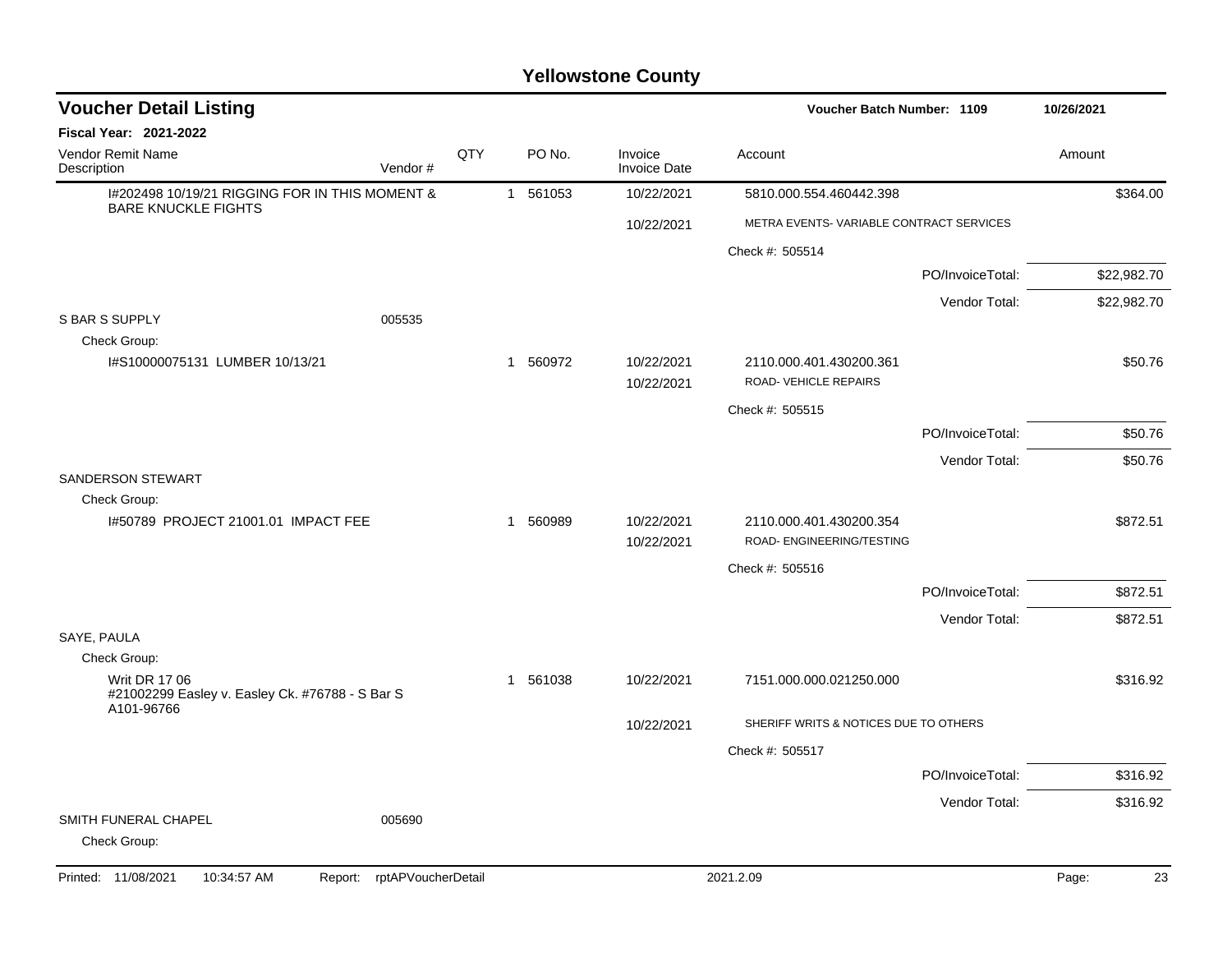| <b>Voucher Detail Listing</b>                       |                    |          |                                | Voucher Batch Number: 1109                               | 10/26/2021  |
|-----------------------------------------------------|--------------------|----------|--------------------------------|----------------------------------------------------------|-------------|
| <b>Fiscal Year: 2021-2022</b>                       |                    |          |                                |                                                          |             |
| <b>Vendor Remit Name</b><br>Vendor#<br>Description  | QTY                | PO No.   | Invoice<br><b>Invoice Date</b> | Account                                                  | Amount      |
| COVA BURIAL BENEFIT KATHERINE L NAVE 9/19/21        |                    | 1 560920 | 10/18/2021<br>10/18/2021       | 1000.000.199.450200.396<br>MISC- FUNERAL EXPENSE/BURIALS | \$250.00    |
|                                                     |                    |          |                                | Check #: 505518                                          |             |
|                                                     |                    |          |                                | PO/InvoiceTotal:                                         | \$250.00    |
| Check Group:                                        |                    |          |                                |                                                          |             |
| I#Crawford; Removal 10/5/21 M.C.                    |                    | 1 561016 | 10/22/2021<br>10/22/2021       | 2300.000.126.420800.202<br>CORONER- EXPENSE OF INVEST    | \$300.00    |
|                                                     |                    |          |                                | Check #: 505518                                          |             |
|                                                     |                    |          |                                | PO/InvoiceTotal:                                         | \$300.00    |
|                                                     |                    |          |                                | Vendor Total:                                            | \$550.00    |
| SNAP ON TOOLS<br>032923<br>Check Group:             |                    |          |                                |                                                          |             |
| #10122181814 SHOP TOOLS                             |                    | 1 560975 | 10/22/2021<br>10/22/2021       | 2110.000.401.430200.240<br>ROAD- REPAIR & MAINT SUPPLIES | \$549.01    |
|                                                     |                    |          |                                | Check #: 505519                                          |             |
|                                                     |                    |          |                                | PO/InvoiceTotal:                                         | \$549.01    |
|                                                     |                    |          |                                | Vendor Total:                                            | \$549.01    |
| STERLING COMPUTERS CORPORATION<br>Check Group:      |                    |          |                                |                                                          |             |
| I#0109119: 2 Brocade Fiber Switches for Courthouse  |                    | 2 561040 | 10/25/2021                     | 6060.000.608.500800.940                                  | \$30,458.08 |
|                                                     |                    |          | 10/25/2021                     | TECHNOLOGY- CAPITAL OUTLY/EQUIPMENT                      |             |
| I#0109119; 3yr Essentials NBD Parts G610 Switch     |                    | 2 561040 | 10/25/2021                     | 6060.000.608.500800.940                                  | \$2,099.98  |
|                                                     |                    |          | 10/25/2021                     | TECHNOLOGY- CAPITAL OUTLY/EQUIPMENT                      |             |
| I#0109119; Brocade Mounting Rack                    |                    | 2 561040 | 10/25/2021                     | 6060.000.608.500800.940                                  | \$195.30    |
|                                                     |                    |          | 10/25/2021                     | TECHNOLOGY- CAPITAL OUTLY/EQUIPMENT                      |             |
|                                                     |                    |          |                                | Check #: 505520                                          |             |
|                                                     |                    |          |                                | PO/InvoiceTotal:                                         | \$32,753.36 |
|                                                     |                    |          |                                | Vendor Total:                                            | \$32,753.36 |
| SYSCO FOOD SERVICES OF MT<br>002390<br>Check Group: |                    |          |                                |                                                          |             |
| Printed: 11/08/2021<br>10:34:57 AM<br>Report:       | rptAPVoucherDetail |          |                                | 2021.2.09                                                | Page:<br>24 |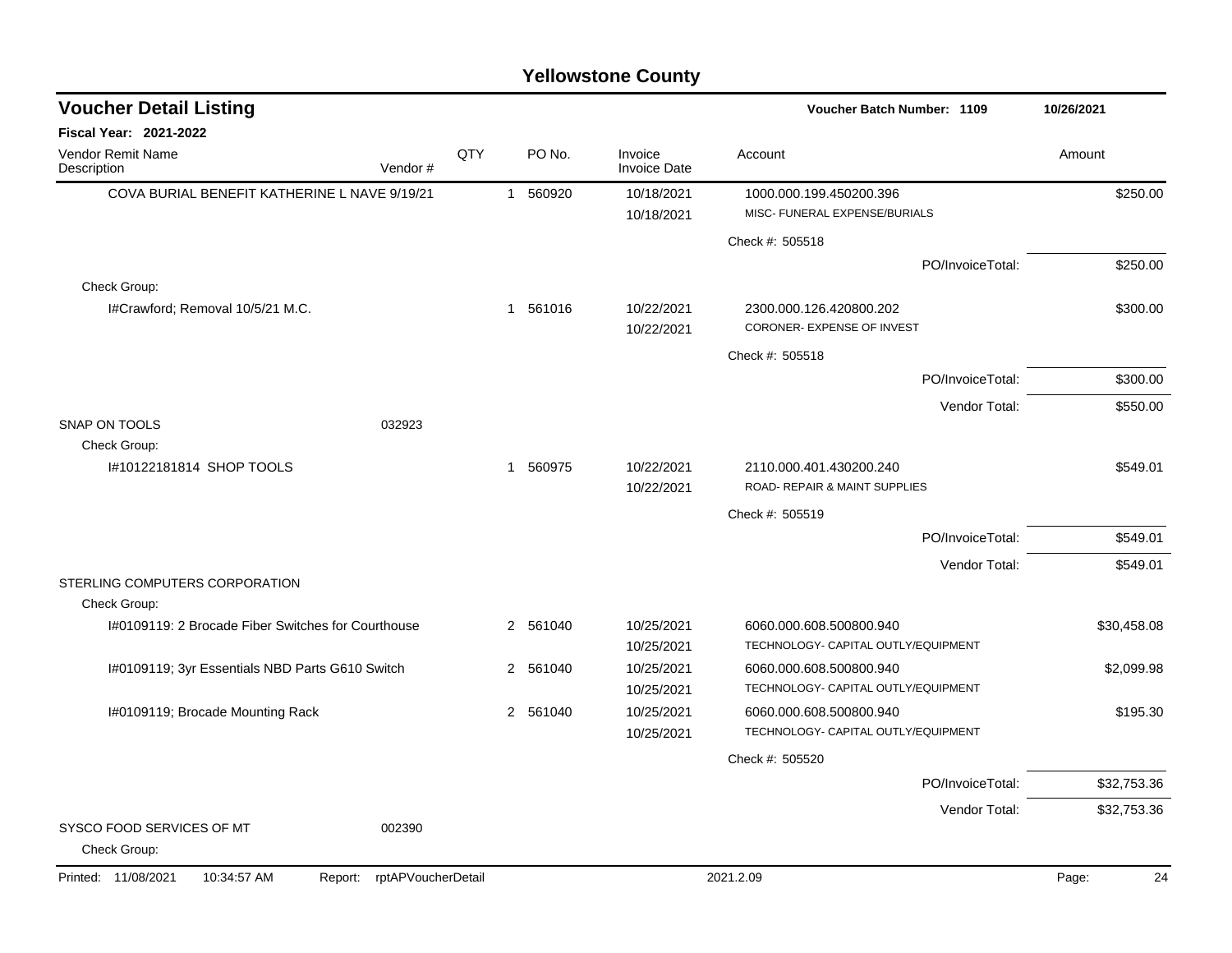| <b>Yellowstone County</b>                      |                    |                        |                                |                                                    |                  |              |  |  |  |  |  |
|------------------------------------------------|--------------------|------------------------|--------------------------------|----------------------------------------------------|------------------|--------------|--|--|--|--|--|
| <b>Voucher Detail Listing</b>                  |                    |                        |                                | <b>Voucher Batch Number: 1109</b>                  |                  | 10/26/2021   |  |  |  |  |  |
| Fiscal Year: 2021-2022                         |                    |                        |                                |                                                    |                  |              |  |  |  |  |  |
| Vendor Remit Name<br>Vendor#<br>Description    | QTY                | PO No.                 | Invoice<br><b>Invoice Date</b> | Account                                            |                  | Amount       |  |  |  |  |  |
| I#343481079 10/15/21 FOOD                      |                    | 1 561044               | 10/22/2021<br>10/22/2021       | 5810.000.553.460442.223<br>METRA CONCESSIONS- FOOD |                  | \$2,778.77   |  |  |  |  |  |
|                                                |                    |                        |                                | Check #: 505521                                    |                  |              |  |  |  |  |  |
|                                                |                    |                        |                                |                                                    | PO/InvoiceTotal: | \$2,778.77   |  |  |  |  |  |
|                                                |                    |                        |                                |                                                    | Vendor Total:    | \$2,778.77   |  |  |  |  |  |
| TACOMA SCREW PRODUCTS INC<br>Check Group:      |                    |                        |                                |                                                    |                  |              |  |  |  |  |  |
| I#270022868-00 A#138946 SCREWS                 |                    | 560998<br>$\mathbf{1}$ | 10/22/2021<br>10/22/2021       | 2110.000.401.430260.364<br>ROAD- SIGN MAINTENANCE  |                  | \$15.77      |  |  |  |  |  |
| I#270023459-00 A#138946 NUTS, BOLTS/SCREWS     |                    | 1 560998               | 10/22/2021<br>10/22/2021       | 2110.000.401.430260.364<br>ROAD- SIGN MAINTENANCE  |                  | \$53.11      |  |  |  |  |  |
| I#270022329-00 A#138946 SCREWS, NUTS           |                    | 560998<br>1            | 10/22/2021<br>10/22/2021       | 2110.000.401.430200.361<br>ROAD-VEHICLE REPAIRS    |                  | \$876.14     |  |  |  |  |  |
| 1#270024134-00 A#138946 PAINT MARKERS, SHANK   |                    | 560998<br>1            | 10/22/2021<br>10/22/2021       | 2110.000.401.430200.361<br>ROAD-VEHICLE REPAIRS    |                  | \$24.32      |  |  |  |  |  |
|                                                |                    |                        |                                | Check #: 505522                                    |                  |              |  |  |  |  |  |
|                                                |                    |                        |                                |                                                    | PO/InvoiceTotal: | \$969.34     |  |  |  |  |  |
|                                                |                    |                        |                                |                                                    | Vendor Total:    | \$969.34     |  |  |  |  |  |
| <b>TITAN MACHINERY</b>                         |                    |                        |                                |                                                    |                  |              |  |  |  |  |  |
| Check Group:<br>#16126141GP A#5284508 GP GLASS |                    | 560988<br>1            | 10/22/2021                     | 2110.000.401.430200.361                            |                  | \$1,289.15   |  |  |  |  |  |
|                                                |                    |                        | 10/22/2021                     | ROAD-VEHICLE REPAIRS                               |                  |              |  |  |  |  |  |
| I#16126156GP A#5284508 HEADLIGHT               |                    | 560988<br>1.           | 10/22/2021<br>10/22/2021       | 2110.000.401.430200.361<br>ROAD-VEHICLE REPAIRS    |                  | \$55.25      |  |  |  |  |  |
| <b>ROAD- VEHICLE REPAIRS</b>                   |                    | 560988<br>-1           | 10/22/2021                     | 2110.000.401.430200.361                            |                  | (\$1,289.15) |  |  |  |  |  |
|                                                |                    |                        | 10/22/2021                     | <b>ROAD- VEHICLE REPAIRS</b>                       |                  |              |  |  |  |  |  |
| ROAD-VEHICLE REPAIRS                           |                    | -1 560988              | 10/22/2021                     | 2110.000.401.430200.361                            |                  | (\$55.25)    |  |  |  |  |  |
|                                                |                    |                        | 10/22/2021                     | ROAD-VEHICLE REPAIRS                               |                  |              |  |  |  |  |  |
|                                                |                    |                        |                                | Check #: 505523                                    |                  |              |  |  |  |  |  |
|                                                |                    |                        |                                |                                                    | PO/InvoiceTotal: | \$0.00       |  |  |  |  |  |
| 10:34:57 AM<br>Printed: 11/08/2021<br>Report:  | rptAPVoucherDetail |                        |                                | 2021.2.09                                          |                  | Page:<br>25  |  |  |  |  |  |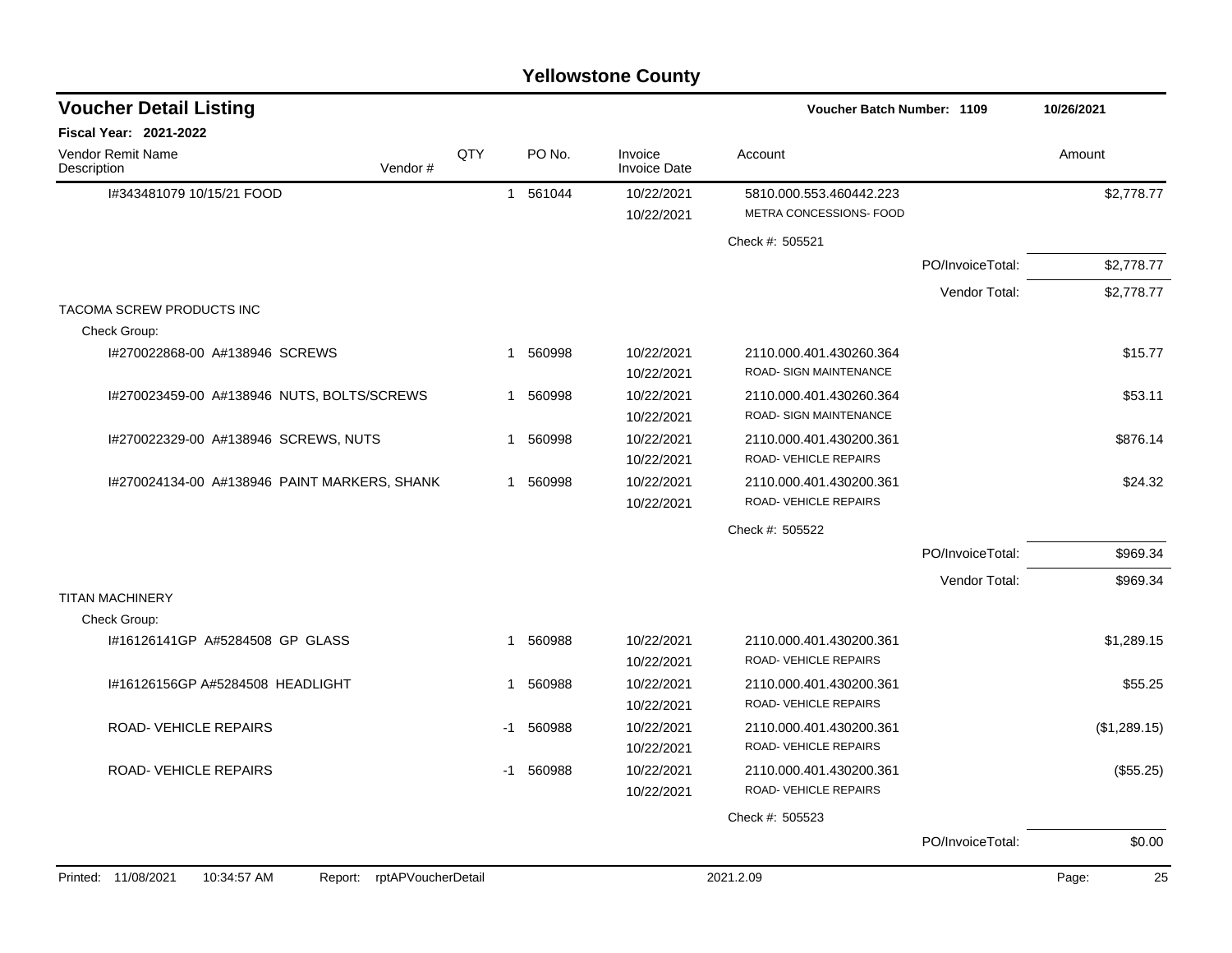| <b>Voucher Detail Listing</b>                                            |         |     |          |                                | <b>Voucher Batch Number: 1109</b>               |               | 10/26/2021  |  |
|--------------------------------------------------------------------------|---------|-----|----------|--------------------------------|-------------------------------------------------|---------------|-------------|--|
| <b>Fiscal Year: 2021-2022</b><br><b>Vendor Remit Name</b><br>Description | Vendor# | QTY | PO No.   | Invoice<br><b>Invoice Date</b> | Account                                         |               | Amount      |  |
|                                                                          |         |     |          |                                |                                                 | Vendor Total: | \$0.00      |  |
| <b>TOWN &amp; COUNTRY SUPPLY</b>                                         | 003930  |     |          |                                |                                                 |               |             |  |
| Check Group:                                                             |         |     |          |                                |                                                 |               |             |  |
| I#7729 UNLEADED FUEL                                                     |         |     | 1 560968 | 10/22/2021                     | 2110.000.401.430200.231                         |               | \$150.00    |  |
|                                                                          |         |     |          | 10/22/2021                     | ROAD- GAS/OIL/GREASE                            |               |             |  |
| 1#8104 UNLEADED FUEL, ADDITIVE                                           |         | 1   | 560968   | 10/22/2021                     | 2110.000.401.430200.231                         |               | \$109.99    |  |
|                                                                          |         |     |          | 10/22/2021                     | ROAD- GAS/OIL/GREASE                            |               |             |  |
| 1#9471 DIESEL FUEL, ADDITIVE                                             |         | 1   | 560968   | 10/22/2021                     | 2110.000.401.430200.231                         |               | \$256.99    |  |
|                                                                          |         |     |          | 10/22/2021                     | ROAD- GAS/OIL/GREASE                            |               |             |  |
| I#9139 DIESEL FUEL                                                       |         |     | 1 560968 | 10/22/2021                     | 2110.000.401.430200.231                         |               | \$175.50    |  |
|                                                                          |         |     |          | 10/22/2021                     | ROAD- GAS/OIL/GREASE                            |               |             |  |
| 1#474 DIESEL FUEL, GLASS CLEANER                                         |         | 1   | 560968   | 10/22/2021                     | 2110.000.401.430200.231                         |               | \$232.80    |  |
|                                                                          |         |     |          | 10/22/2021                     | ROAD- GAS/OIL/GREASE                            |               |             |  |
| 1#615 DIESEL FUEL, ADDITIVE                                              |         | 1   | 560968   | 10/22/2021                     | 2110.000.401.430200.231                         |               | \$102.98    |  |
|                                                                          |         |     |          | 10/22/2021                     | ROAD- GAS/OIL/GREASE                            |               |             |  |
| 1#161 DIESEL FUEL, ADDITIVE                                              |         | 1   | 560968   | 10/22/2021                     | 2110.000.401.430200.231                         |               | \$235.99    |  |
|                                                                          |         |     |          | 10/22/2021                     | ROAD- GAS/OIL/GREASE                            |               |             |  |
| 1#420240 UNLEADED FUEL 900 @ 3.4441                                      |         | 1   | 560968   | 10/22/2021                     | 2110.000.401.430200.231                         |               | \$3,099.69  |  |
|                                                                          |         |     |          | 10/22/2021                     | ROAD- GAS/OIL/GREASE                            |               |             |  |
| 1#420240 DIESEL FUEL 5301 @ 2.4504                                       |         | 1   | 560968   | 10/22/2021                     | 2110.000.401.430200.231                         |               | \$12,989.57 |  |
|                                                                          |         |     |          | 10/22/2021                     | ROAD- GAS/OIL/GREASE                            |               |             |  |
| 1#421319 DIESEL FUEL 674 @ 2.4504                                        |         | 1   | 560968   | 10/22/2021                     | 2110.000.401.430200.231                         |               | \$1,651.57  |  |
|                                                                          |         |     |          | 10/22/2021                     | ROAD- GAS/OIL/GREASE                            |               |             |  |
|                                                                          |         |     |          |                                |                                                 |               |             |  |
| 1#421355 DIESEL FUEL 380 @ 2.5022                                        |         | 1   | 560968   | 10/22/2021                     | 2110.000.401.430200.231<br>ROAD- GAS/OIL/GREASE |               | \$950.84    |  |
|                                                                          |         |     |          | 10/22/2021                     |                                                 |               |             |  |
| 1#420498 DIESEL FUEL 521 ?@ 2.6256                                       |         | 1   | 560968   | 10/22/2021                     | 2110.000.401.430200.231                         |               | \$1,367.94  |  |
|                                                                          |         |     |          | 10/22/2021                     | ROAD- GAS/OIL/GREASE                            |               |             |  |
| 1#421393 DIESEL FUEL 496 @ 2.6317                                        |         |     | 1 560968 | 10/22/2021                     | 2110.000.401.430200.231                         |               | \$1,305.32  |  |
|                                                                          |         |     |          | 10/22/2021                     | ROAD- GAS/OIL/GREASE                            |               |             |  |
| I#420291 UNLEADED FUEL 500 @ 3.4859                                      |         | 1   | 560968   | 10/22/2021                     | 2110.000.401.430200.231                         |               | \$1,742.95  |  |
|                                                                          |         |     |          | 10/22/2021                     | ROAD- GAS/OIL/GREASE                            |               |             |  |
|                                                                          |         |     |          |                                |                                                 |               |             |  |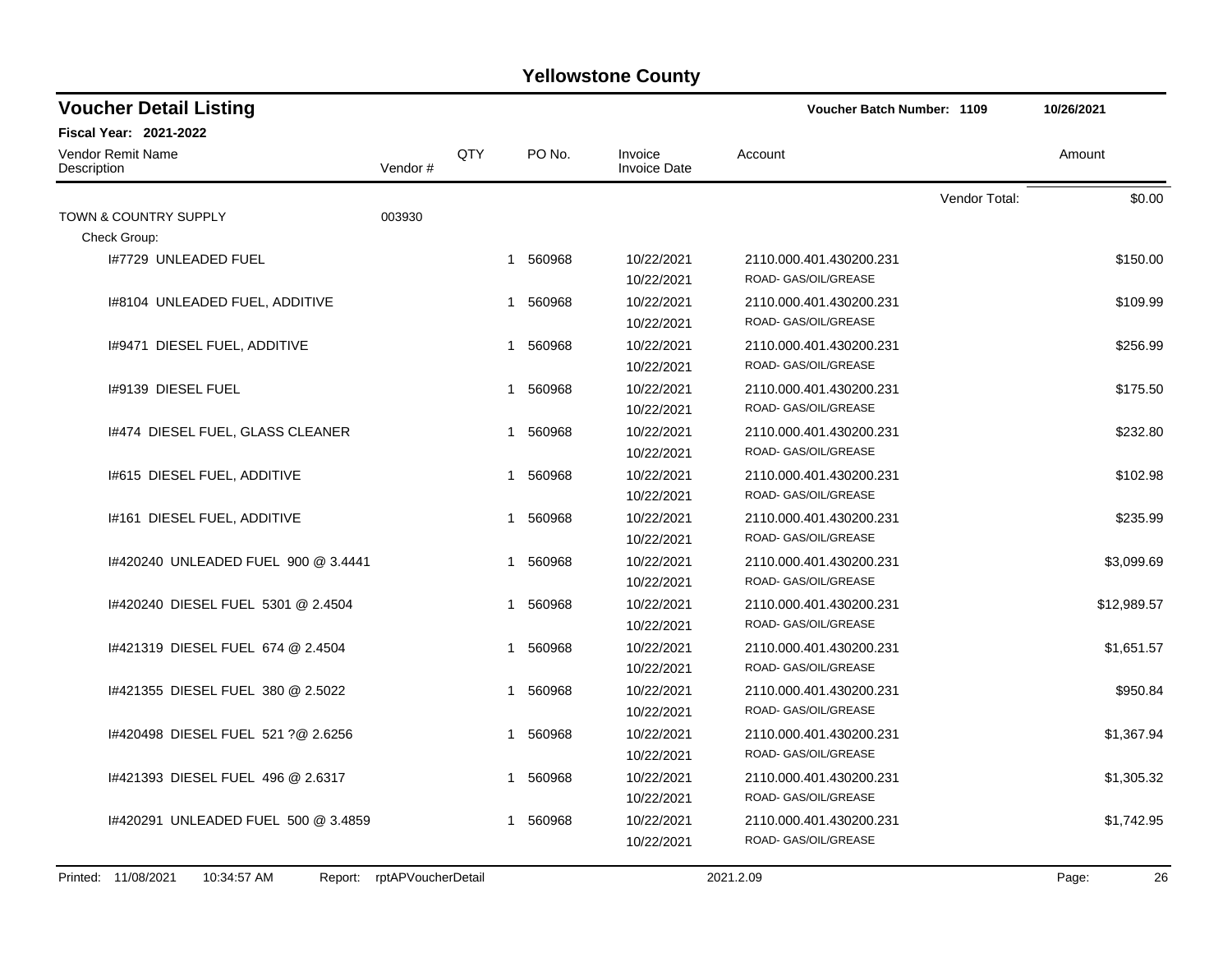|                                                    |                            |     |   |          | <b>Yellowstone County</b> |                                                                     |                  |             |
|----------------------------------------------------|----------------------------|-----|---|----------|---------------------------|---------------------------------------------------------------------|------------------|-------------|
| <b>Voucher Detail Listing</b>                      |                            |     |   |          |                           | Voucher Batch Number: 1109                                          | 10/26/2021       |             |
| Fiscal Year: 2021-2022                             |                            |     |   |          |                           |                                                                     |                  |             |
| Vendor Remit Name<br>Description                   | Vendor#                    | QTY |   | PO No.   | Invoice<br>Invoice Date   | Account                                                             |                  | Amount      |
| 1#420291 DIESEL FUEL 5300 @ 2.6850                 |                            |     | 1 | 560968   | 10/22/2021<br>10/22/2021  | 2110.000.401.430200.231<br>ROAD- GAS/OIL/GREASE                     |                  | \$14,230.50 |
| I#28470 DIESEL FUEL, ADDITIVE                      |                            |     | 1 | 560968   | 10/22/2021<br>10/22/2021  | 2110.000.401.430200.231<br>ROAD- GAS/OIL/GREASE                     |                  | \$249.99    |
|                                                    |                            |     |   |          |                           | Check #: 505524                                                     |                  |             |
|                                                    |                            |     |   |          |                           |                                                                     | PO/InvoiceTotal: | \$38,852.62 |
|                                                    |                            |     |   |          |                           |                                                                     | Vendor Total:    | \$38,852.62 |
| <b>TRACTOR &amp; EQUIPMENT CO</b><br>Check Group:  | 006030                     |     |   |          |                           |                                                                     |                  |             |
| I#BLCS0766717 10/14/21 SCRAPER PARTS               |                            |     | 1 | 561045   | 10/22/2021<br>10/22/2021  | 5810.000.552.460442.369<br>METRA FACILITIES- BUILDING/EQUIP REPAIRS |                  | \$2,161.96  |
| I#BLCR0093808 9/30/21 CORE RETURN                  |                            |     | 1 | 561045   | 10/22/2021<br>10/22/2021  | 5810.000.552.460442.369<br>METRA FACILITIES- BUILDING/EQUIP REPAIRS |                  | (\$650.02)  |
| I#BLCS0766718 10/14/21 SCRAPER PARTS               |                            |     | 1 | 561045   | 10/22/2021<br>10/22/2021  | 5810.000.552.460442.369<br>METRA FACILITIES- BUILDING/EQUIP REPAIRS |                  | \$12.64     |
|                                                    |                            |     |   |          |                           | Check #: 505525                                                     |                  |             |
|                                                    |                            |     |   |          |                           |                                                                     | PO/InvoiceTotal: | \$1,524.58  |
|                                                    |                            |     |   |          |                           |                                                                     | Vendor Total:    | \$1,524.58  |
| TWITO, SCOTT<br>Check Group:                       | 041503                     |     |   |          |                           |                                                                     |                  |             |
| Mileage MCAA Strategic Mtg Hamilton 10/14-16/21 ST |                            |     | 1 | 560977   | 10/22/2021<br>10/22/2021  | 2301.000.122.411100.370<br>ATTORNEY- TRAVEL                         |                  | \$439.04    |
|                                                    |                            |     |   |          |                           | Check #: 505526                                                     |                  |             |
|                                                    |                            |     |   |          |                           |                                                                     | PO/InvoiceTotal: | \$439.04    |
|                                                    |                            |     |   |          |                           |                                                                     | Vendor Total:    | \$439.04    |
| UNIVERSAL AWARDS<br>Check Group:                   | 006170                     |     |   |          |                           |                                                                     |                  |             |
| I#262383; Name tags (B.T., A.S., J.T.)             |                            |     |   | 3 561017 | 10/22/2021<br>10/22/2021  | 2300.000.130.420110.226<br>ADMIN- CLOTHING & UNIFORMS               |                  | \$32.85     |
|                                                    |                            |     |   |          |                           | Check #: 505527                                                     |                  |             |
| Printed: 11/08/2021<br>10:34:57 AM                 | Report: rptAPVoucherDetail |     |   |          |                           | 2021.2.09                                                           |                  | Page:<br>27 |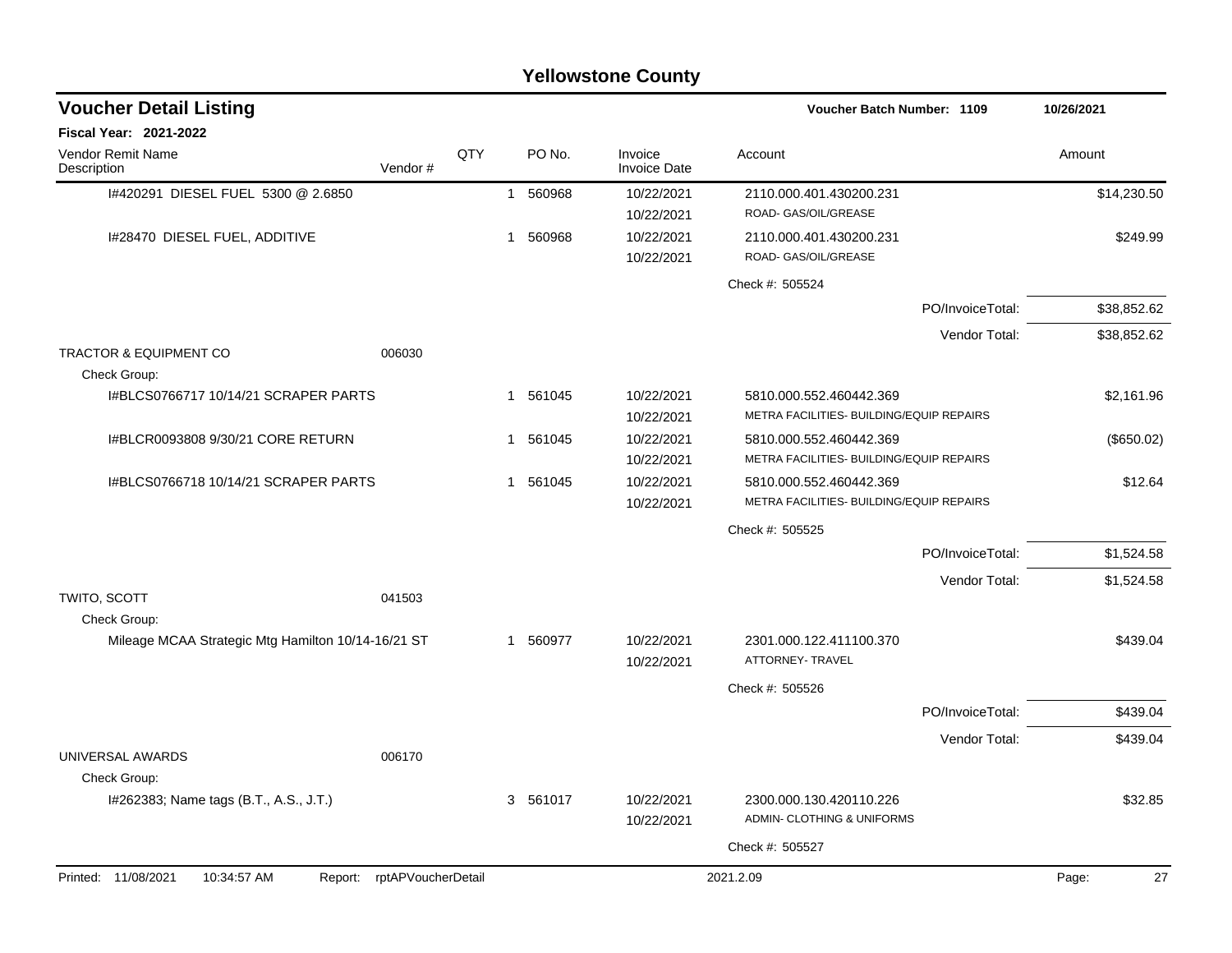| <b>Voucher Detail Listing</b>                                    |         |             |                       |                                        | Voucher Batch Number: 1109                                 |                  |             |  |  |
|------------------------------------------------------------------|---------|-------------|-----------------------|----------------------------------------|------------------------------------------------------------|------------------|-------------|--|--|
| <b>Fiscal Year: 2021-2022</b>                                    |         |             |                       |                                        |                                                            |                  |             |  |  |
| Vendor Remit Name<br>Description                                 | Vendor# | QTY         | PO No.                | Invoice<br><b>Invoice Date</b>         | Account                                                    |                  | Amount      |  |  |
|                                                                  |         |             |                       |                                        |                                                            | PO/InvoiceTotal: | \$32.85     |  |  |
|                                                                  |         |             |                       |                                        |                                                            | Vendor Total:    | \$32.85     |  |  |
| US FOODS INC<br>Check Group:                                     | 002926  |             |                       |                                        |                                                            |                  |             |  |  |
| I#5439129 A#94194115 Napkins                                     |         |             | 560958<br>$\mathbf 1$ | 10/22/2021<br>10/22/2021               | 2399.000.235.420250.221<br>YSC-FOOD SUPPLIES               |                  | \$33.90     |  |  |
| I#5439129 A#94194115 Food                                        |         | 1           | 560958                | 10/22/2021<br>10/22/2021               | 2399.000.235.420250.223<br>YSC-FOOD                        |                  | \$2,044.40  |  |  |
| COVID Exp I#5439129 A#94194115 Bleach                            |         | -1          | 560958                | 10/22/2021<br>10/22/2021               | 2399.000.235.420250.221<br>YSC- FOOD SUPPLIES              |                  | \$4.63      |  |  |
| COVID Exp I#5439129 A#94194115 Bleach                            |         | $\mathbf 1$ | 560958                | 10/22/2021<br>10/22/2021               | 2399.000.235.420250.224<br>YSC- JANITORIAL SUPPLIES        |                  | \$18.51     |  |  |
| I# 5439129 A# 94194115 / Towels, Floor Cleaner, Liners           |         | 1           | 560958                | 10/22/2021<br>10/22/2021               | 2399.000.235.420250.224<br>YSC- JANITORIAL SUPPLIES        |                  | \$115.53    |  |  |
|                                                                  |         |             |                       |                                        | Check #: 505528                                            |                  |             |  |  |
|                                                                  |         |             |                       |                                        |                                                            | PO/InvoiceTotal: | \$2,216.97  |  |  |
|                                                                  |         |             |                       |                                        |                                                            | Vendor Total:    | \$2,216.97  |  |  |
| <b>VERIZON WIRELESS</b>                                          |         |             |                       |                                        |                                                            |                  |             |  |  |
| Check Group:                                                     |         |             |                       |                                        |                                                            |                  |             |  |  |
| I#9889998969 A#471819657 10/7-11/6/21                            |         |             | 1 561023              | 10/22/2021<br>10/22/2021               | 2300.000.132.420150.368<br>PATROL- SOFTWARE/HARDWARE MAINT |                  | \$2,517.36  |  |  |
|                                                                  |         |             |                       |                                        | Check #: 505529                                            |                  |             |  |  |
|                                                                  |         |             |                       |                                        |                                                            | PO/InvoiceTotal: | \$2,517.36  |  |  |
|                                                                  |         |             |                       |                                        |                                                            | Vendor Total:    | \$2,517.36  |  |  |
| <b>WESTERN OFFICE EQUIPMENT</b>                                  | 006450  |             |                       |                                        |                                                            |                  |             |  |  |
| Check Group:<br>I#54898; Toners HP38A                            |         |             | 1 561018              | 10/22/2021                             | 2300.000.130.420110.210<br><b>ADMIN- OFFICE SUPPLIES</b>   |                  | \$80.00     |  |  |
| I#54898; Toners HP58A                                            |         |             | 1 561018              | 10/22/2021<br>10/22/2021<br>10/22/2021 | 2300.000.130.420110.210<br><b>ADMIN- OFFICE SUPPLIES</b>   |                  | \$111.00    |  |  |
| Printed: 11/08/2021<br>10:34:57 AM<br>Report: rptAPVoucherDetail |         |             |                       |                                        | 2021.2.09                                                  |                  | 28<br>Page: |  |  |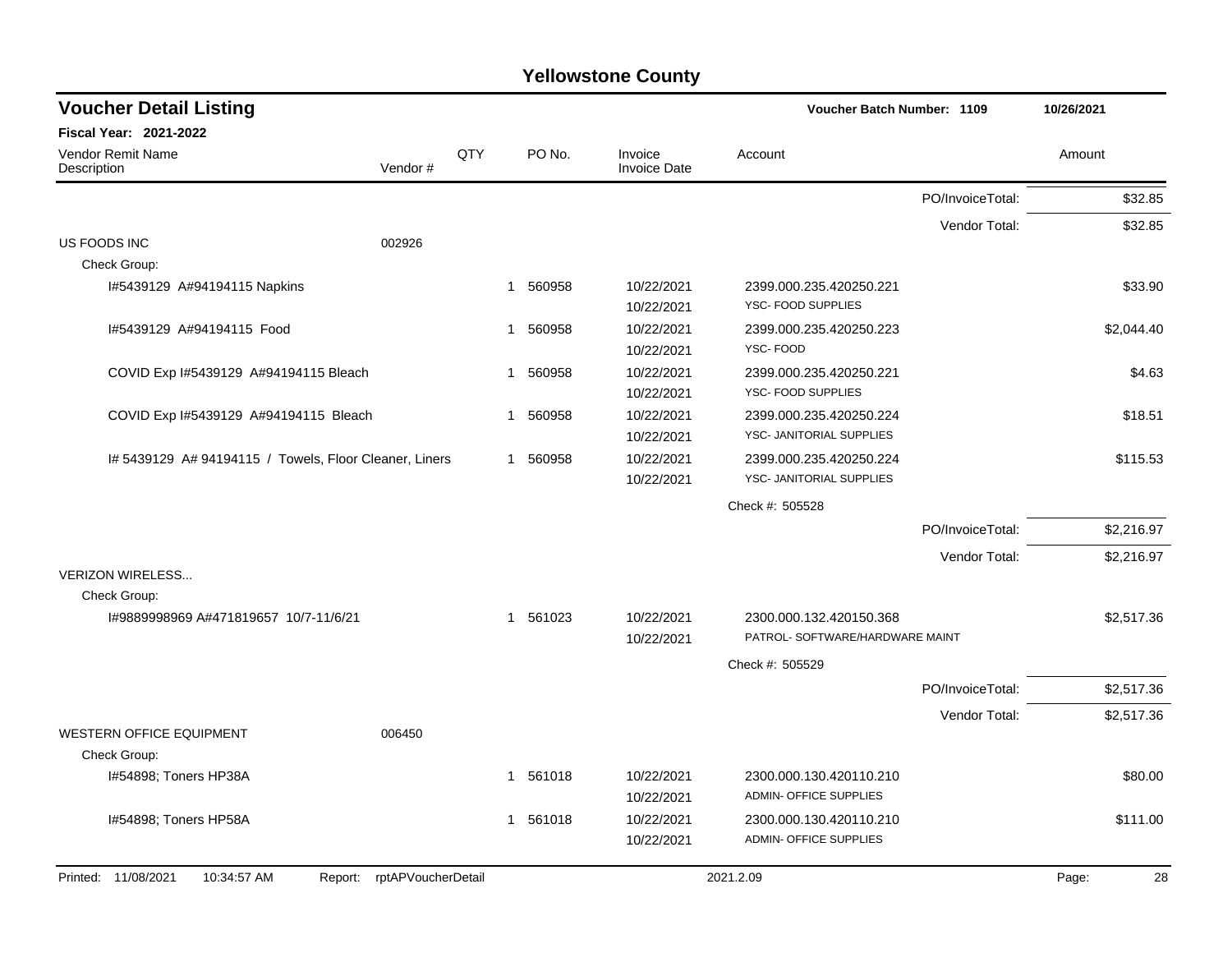|                                             |                            |     |              | <b>Yellowstone County</b>      |                                                        |                  |             |
|---------------------------------------------|----------------------------|-----|--------------|--------------------------------|--------------------------------------------------------|------------------|-------------|
| <b>Voucher Detail Listing</b>               |                            |     |              |                                | <b>Voucher Batch Number: 1109</b>                      |                  | 10/26/2021  |
| Fiscal Year: 2021-2022                      |                            |     |              |                                |                                                        |                  |             |
| Vendor Remit Name<br>Description            | Vendor#                    | QTY | PO No.       | Invoice<br><b>Invoice Date</b> | Account                                                |                  | Amount      |
| I#54898; Toners HP410X                      |                            |     | 2 561018     | 10/22/2021<br>10/22/2021       | 2300.000.130.420110.210<br>ADMIN- OFFICE SUPPLIES      |                  | \$152.00    |
| I#54898; Toners LEX B281H00                 |                            |     | 561018<br>1  | 10/22/2021<br>10/22/2021       | 2300.000.130.420110.210<br>ADMIN- OFFICE SUPPLIES      |                  | \$201.00    |
|                                             |                            |     |              |                                | Check #: 505530                                        |                  |             |
|                                             |                            |     |              |                                |                                                        | PO/InvoiceTotal: | \$544.00    |
|                                             |                            |     |              |                                |                                                        | Vendor Total:    | \$544.00    |
| <b>WHALEN TIRE</b><br>Check Group:          | 006480                     |     |              |                                |                                                        |                  |             |
| 1#799498 A#2239 FLAT REPAIR                 |                            |     | 560973<br>1  | 10/22/2021<br>10/22/2021       | 2110.000.401.430200.361<br>ROAD- VEHICLE REPAIRS       |                  | \$97.02     |
| I#799906 A#2239 FLAT REPAIR                 |                            |     | 560973<br>1  | 10/22/2021<br>10/22/2021       | 2110.000.401.430200.361<br>ROAD- VEHICLE REPAIRS       |                  | \$212.02    |
|                                             |                            |     |              |                                | Check #: 505531                                        |                  |             |
|                                             |                            |     |              |                                |                                                        | PO/InvoiceTotal: | \$309.04    |
|                                             |                            |     |              |                                |                                                        | Vendor Total:    | \$309.04    |
| YELLOWSTONE COUNTY NEWS<br>Check Group:     | 006690                     |     |              |                                |                                                        |                  |             |
| I#114092 Floodplain Sletten                 |                            |     | 2 561019     | 10/22/2021<br>10/22/2021       | 2110.000.401.430200.337<br>ROAD- PUBLICITY/ADVERTISING |                  | \$13.00     |
|                                             |                            |     |              |                                | Check #: 505532                                        |                  |             |
|                                             |                            |     |              |                                |                                                        | PO/InvoiceTotal: | \$13.00     |
|                                             |                            |     |              |                                |                                                        | Vendor Total:    | \$13.00     |
| YELLOWSTONE VALLEY ELECTRIC<br>Check Group: | 006770                     |     |              |                                |                                                        |                  |             |
| A#17389002 093021 SHEPHERD TOWN LIGHT       |                            |     | 560974<br>1. | 10/22/2021<br>10/22/2021       | 2110.000.401.430260.341<br>ROAD- ELECTRICITY           |                  | \$20.57     |
| A#17389009 091521 JOHNSON LANE & OLD HARDIN |                            |     | 1 560974     | 10/22/2021                     | 2110.000.401.430260.341                                |                  | \$50.22     |
| <b>RD</b>                                   |                            |     |              | 10/22/2021                     | ROAD- ELECTRICITY                                      |                  |             |
| Printed: 11/08/2021<br>10:34:57 AM          | Report: rptAPVoucherDetail |     |              |                                | 2021.2.09                                              |                  | Page:<br>29 |